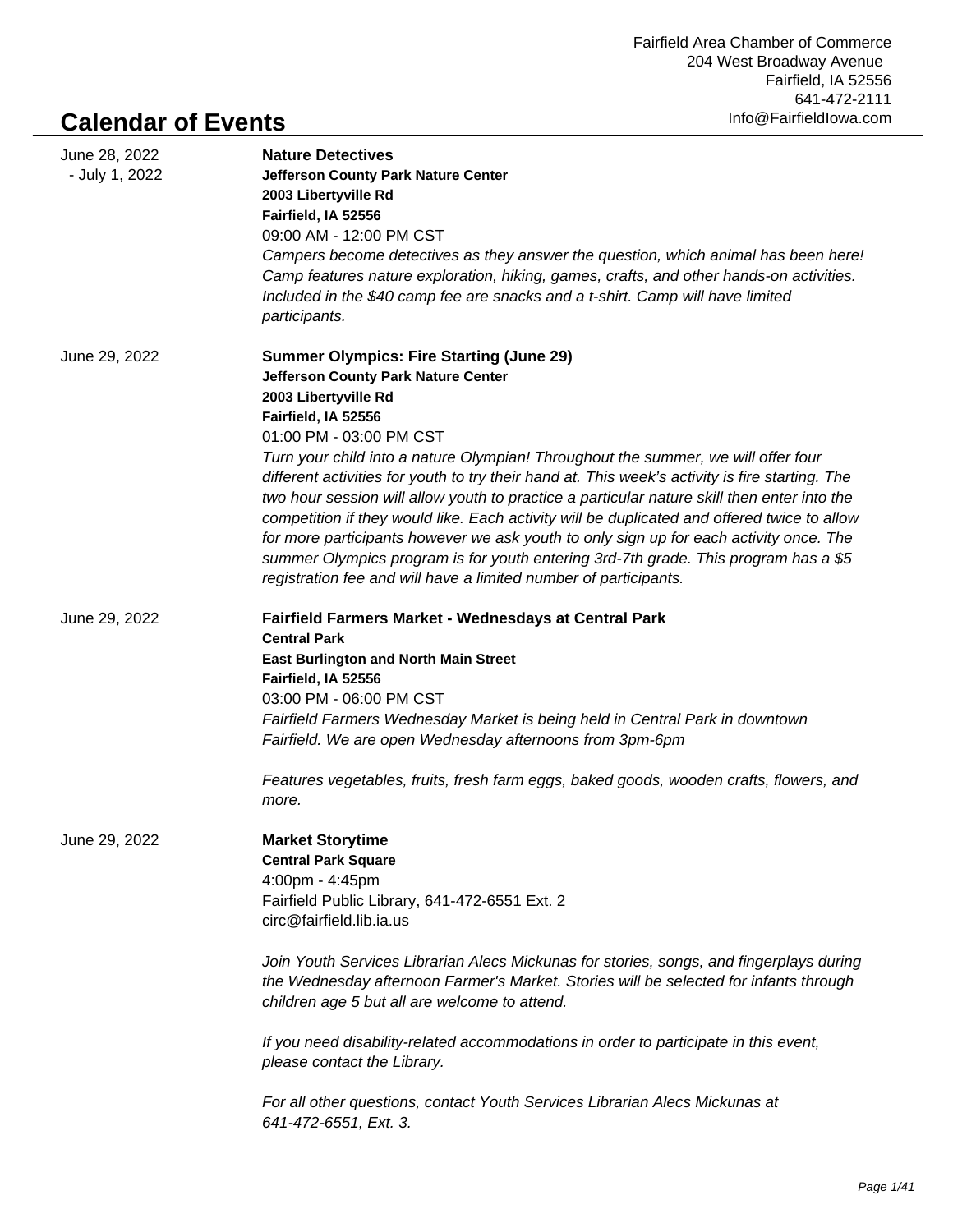| June 30, 2022 | <b>FPL Poetry Club</b><br><b>Fairfield Public Library</b><br>104 W Adams<br>Fairfield, IA 52556<br>5:00pm - 6:00pm<br>Fairfield Public Library, 641-472-6551 Ext. 2<br>circ@fairfield.lib.ia.us                                                                                                                                                                                                                                                                                                                                    |
|---------------|------------------------------------------------------------------------------------------------------------------------------------------------------------------------------------------------------------------------------------------------------------------------------------------------------------------------------------------------------------------------------------------------------------------------------------------------------------------------------------------------------------------------------------|
|               | Join librarian Alecs Mickunas for Poetry Club the last Thursday of every month (April<br>28th, 5-6 PM) at the library. Participants are encouraged to bring a poem they would like<br>to read and discuss together. The poem you select may be one by a favorite poet or a<br>poem you have written yourself. If you would like us to make copies of your chosen<br>poem, please email the poem to circ@fairfield.lib.ia.us and we will bring them to the<br>meeting for you!                                                      |
|               | This event is for all ages and is open to the general public. Poetry Club meets in-person<br>in the meeting room (entrance just to the right after entering the main lobby doors).                                                                                                                                                                                                                                                                                                                                                 |
| June 30, 2022 | Hospice Volunteer Orientation with EveryStep - Mt. Pleasant, IA<br><b>EveryStep Office</b><br>118 N. Main Street<br>Mt. Pleasant, IA 52641<br>12:00 PM - 04:00 PM CST<br><b>Everystep Hospice</b><br>Our staff, patients, and families need you. Join us for Hospice Volunteer Orientation.<br>Our volunteers are a very important part of our hospice team and provide support in so<br>many ways - from helping with special events and office projects, to visiting with patients<br>and offering respite to family caregivers. |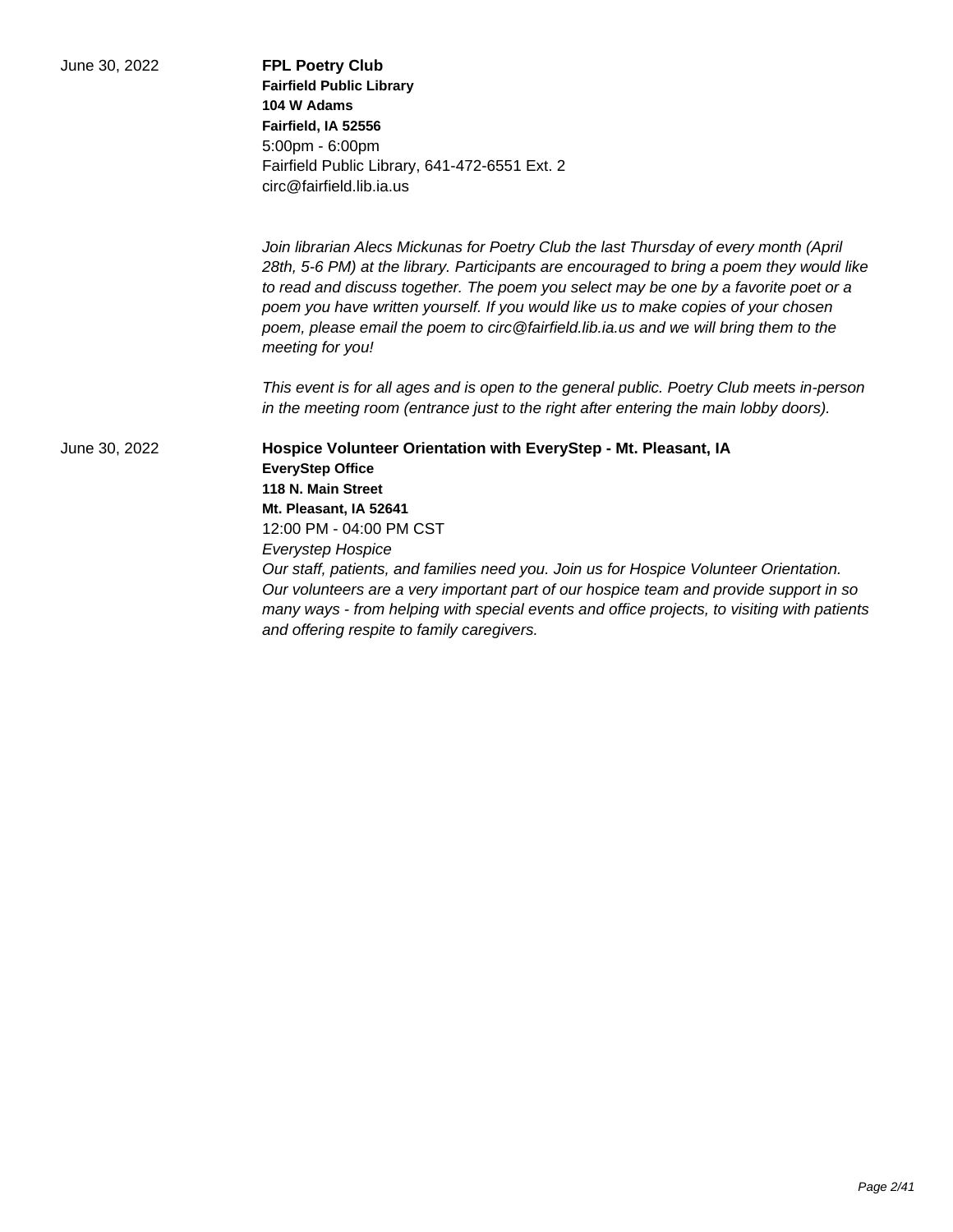| June 30, 2022 | <b>Kids' Book Club</b><br><b>Fairfield Public Library</b><br>104 W Adams<br>Fairfield, IA 52556<br>4:00 PM<br>Fairfield Public Library, 641-472-6551 Ext. 2<br>circ@fairfield.lib.ia.us                                                                                                                                                                                        |
|---------------|--------------------------------------------------------------------------------------------------------------------------------------------------------------------------------------------------------------------------------------------------------------------------------------------------------------------------------------------------------------------------------|
|               | The Lonely Heart of Maybelle Lane by Kate O'Shaughnessy                                                                                                                                                                                                                                                                                                                        |
|               | Join our book club to read the kid's All lowa Reads selection, Kate<br>O'Shaughnessy's The Lonely Heart of Maybelle Lane. All participants can have a free<br>copy of the book. Simply sign-up with the FPL front desk to get your book starting<br>Saturday, June 4th. Participation is limited to 10 spots.                                                                  |
|               | If you need disability-related accommodations in order to participate in this event,<br>please contact the library.                                                                                                                                                                                                                                                            |
|               | For all other questions, contact Youth Services Librarian Alecs Mickunas at<br>641-472-6551, Ext. 3.                                                                                                                                                                                                                                                                           |
|               | This event is part of the Reading Beyond the Beaten Path Summer Reading Program<br>and is supported in-part by financial contributions from Walmart, Alliant Energy, and<br>Dollar General.                                                                                                                                                                                    |
| July 1, 2022  | <b>Lego Playtime</b><br><b>Fairfield Public Library</b><br>104 W Adams<br>Fairfield, IA 52556<br>3:30pm - 5:30pm<br>Fairfield Public Library, 641-472-6551 Ext. 2<br>circ@fairfield.lib.ia.us<br>Join us in the Youth Services Department for unstructured playtime every Friday. Each<br>week, there will be a special Lego challenge for any chidlren wanting to particpate. |
|               | If you need disability-related accommodations in order to participate in this event,<br>please contact the Library.                                                                                                                                                                                                                                                            |
|               | For all other questions, contact Youth Services Librarian Alecs Mickunas at<br>641-472-6551, Ext. 3                                                                                                                                                                                                                                                                            |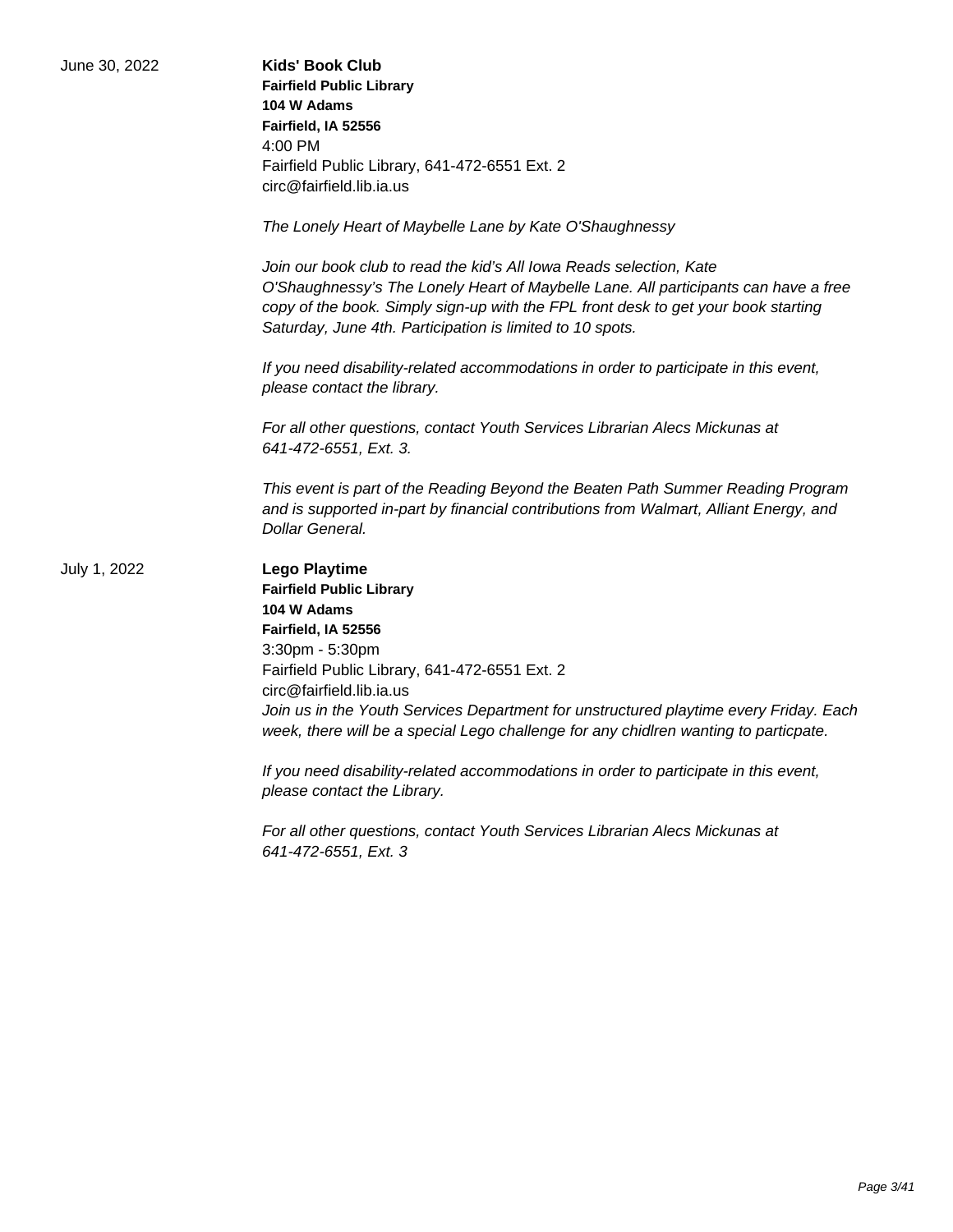|  |  | July 1, 2022 |
|--|--|--------------|
|--|--|--------------|

| July 1, 2022 | <b>Free Kids' Movie</b><br><b>Fairfield Public Library - Meeting Room</b><br>104 W. Adams Avenue<br>Fairfield, IA 52556<br>1:00 PM<br>Fairfield Public Library, 641-472-6551 Ext. 2<br>circ@fairfield.lib.ia.us<br>Every Friday at 1:00 PM, join us for a kids' movie on the big screen in the meeting room.<br>All selections are rated G or PG. Free popcorn will be provided. We request that                                      |
|--------------|---------------------------------------------------------------------------------------------------------------------------------------------------------------------------------------------------------------------------------------------------------------------------------------------------------------------------------------------------------------------------------------------------------------------------------------|
|              | children 7 years and younger be accompanied by an adult.                                                                                                                                                                                                                                                                                                                                                                              |
|              | Free Movie Screening Dates and Movie List                                                                                                                                                                                                                                                                                                                                                                                             |
|              | June 10th - Spirit: Stallion of the Cimarron (2002) G<br>June 17th - Dora And The Lost City Of Gold (2019) PG<br>June 24th - Pokemon: Detective Picachu (2019) PG<br>July 1st - Ramona and Beezus (2010) G<br>July 8th - Raya and the last Dragon (2021) PG<br>July 15th - How to Train Your Dragon: The Hidden World (2019) PG<br>July 22nd - The Princess and the Frog (2009) G<br>July 29th - E.T. the Extra-Terrestrial (1982) PG |
|              | If you need disability-related accommodations in order to participate in this event,<br>please contact the library.                                                                                                                                                                                                                                                                                                                   |
|              | For all other questions, contact Youth Services Librarian Alecs Mickunas at<br>641-472-6551, Ext. 3.                                                                                                                                                                                                                                                                                                                                  |
|              | This is event is part of the Read Beyond the Beaten Path Summer Reading Program<br>and is supported in-part by financial contributions from Walmart, Alliant Energy, and<br>Dollar General.                                                                                                                                                                                                                                           |
| July 2, 2022 | <b>Fairfield Farmers Market - Saturdays at Howard Park</b><br><b>Howard Park</b>                                                                                                                                                                                                                                                                                                                                                      |
|              | E. Grimes Avenue and N. Court Street<br>Fairfield, IA 52556                                                                                                                                                                                                                                                                                                                                                                           |
|              | 08:00 AM - 01:00 PM CST<br>Fairfield Farmers Saturday Market is being held in Howard Park in Fairfield. We are<br>open Saturdays from 8am - 1pm.                                                                                                                                                                                                                                                                                      |
|              | Features vegetables, fruits, fresh farm eggs, baked goods, wooden crafts, flowers, and<br>more.                                                                                                                                                                                                                                                                                                                                       |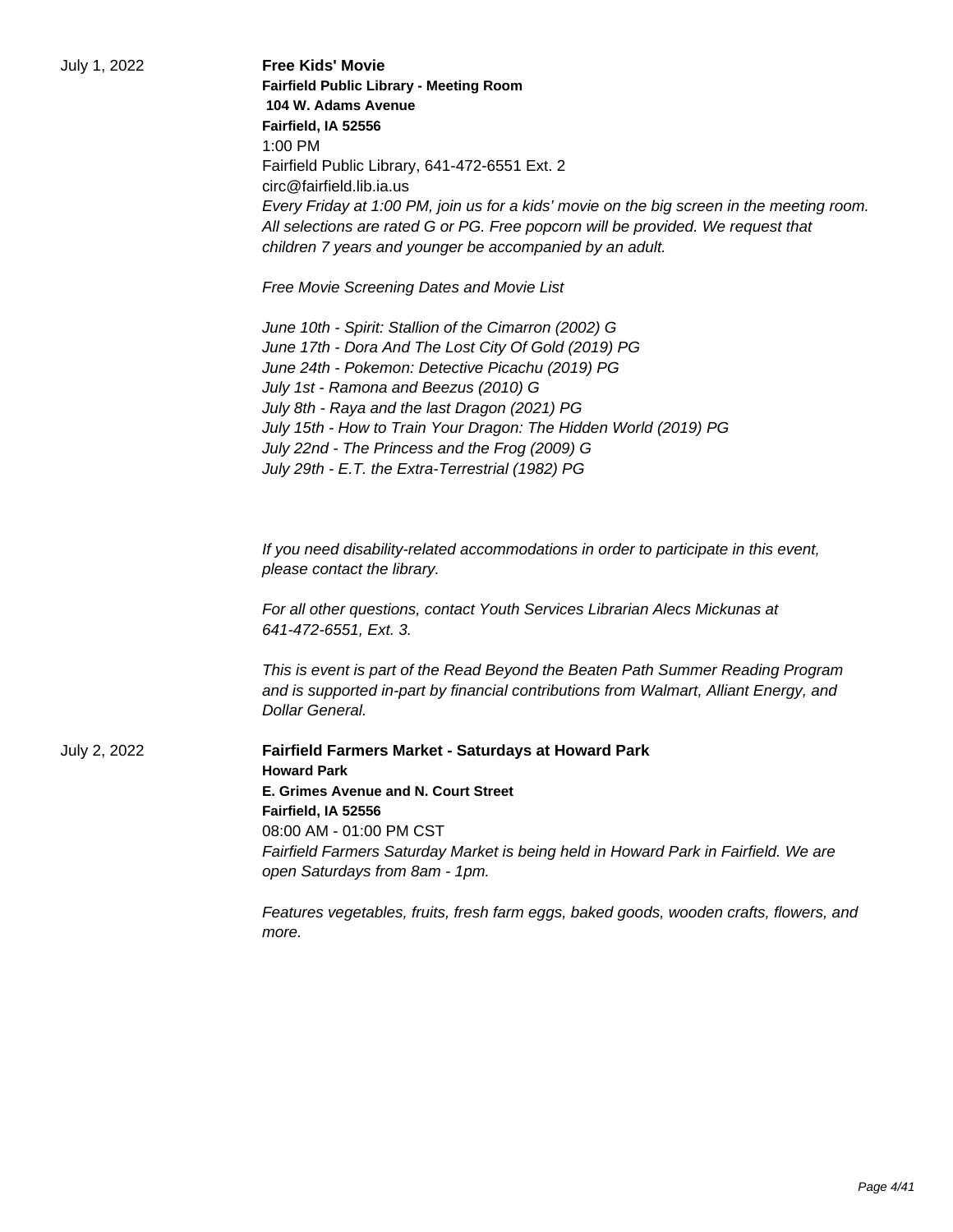| July 2, 2022                   | The Good Dinosaur - Movies of the Month<br><b>Fairfield Arts and Convention Center</b><br>200 N. Main Street<br>Fairfield, IA 52556<br>2:30 <sub>pm</sub><br>The Fairfield Arts and Convention Center is excited to announce the start of our "Movies"<br>of the Month". Every month, on select Saturdays, we'll host two movies in the Stephen<br>Sondheim Center for Performing Arts. The month of July kicks off with The Good<br>Dinosaur. Tickets are just \$1.00! There will be two screenings, a matinee at 2:30 and an<br>evening engagement at 7:30PM. |
|--------------------------------|-----------------------------------------------------------------------------------------------------------------------------------------------------------------------------------------------------------------------------------------------------------------------------------------------------------------------------------------------------------------------------------------------------------------------------------------------------------------------------------------------------------------------------------------------------------------|
| July 4, 2022                   | <b>Independence Day</b><br>All Day<br>4th of July or July 4th, also known as Independence Day, is a federal holiday on July<br>4th. It marks the adoption of the Declaration of Independence on July 4, 1776 when the<br>United States declared independence from Great Britain. The day is the "National Day"<br>of the United States. Later in the history of the Early Republic, the observance<br>of Constitution Citizenship Day marks when the Constitution was signed on September<br>17, 1787.                                                          |
| July 4, 2022                   | 4th of July Fireworks - Fairfield, IA<br><b>Jefferson County Fairgrounds</b><br>2606 W. Burlington Avenue<br>Fairfield, IA 52556<br>Dusk<br>The City of Fairfield will be hosting the 4th of July fireworks celebration at Jefferson<br>County Fairgrounds on July 4th, 2022.                                                                                                                                                                                                                                                                                   |
| July 5, 2022<br>- July 7, 2022 | <b>Fishing Camp</b><br><b>Jefferson County Park Nature Center</b><br>2003 Libertyville Rd<br>Fairfield, IA 52556<br>09:00 AM - 02:00 PM CST<br>Campers will learn to rig their own pole, bait their hook, take their catch off the line, and<br>identify the fish! The final day of camp will include a fieldtrip to a surprise fishing<br>location. Included in the \$45 camp fee are snacks and t-shirt. Camp have limited<br>participants.                                                                                                                   |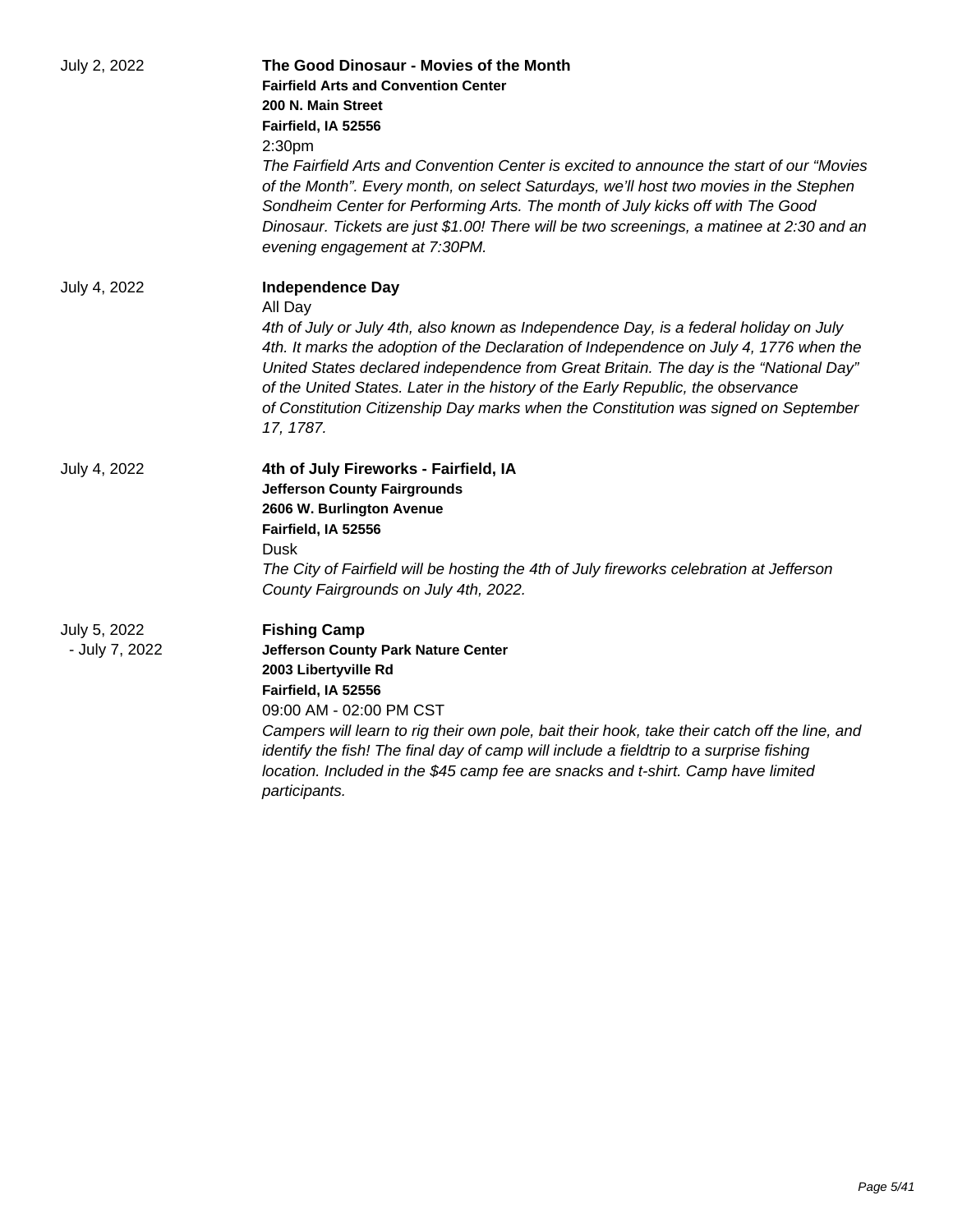| July 5, 2022 | <b>FPL Good Night Storytime</b><br><b>Fairfield Public Library</b><br>104 W Adams<br>Fairfield, IA 52556<br>5:15pm<br>Fairfield Public Library, 641-472-6551 Ext. 2<br>alecsm@fairfield.lib.ia.us<br>Join Youth Services Librarian Alecs Mickunas every Tuesday evening at 5:15 PM for<br>Good Night Story Time. Stories will be selected for preschool-age children through<br>children in early literacy. This event is free and open to the general public. The activity's<br>emphasis is on learning social skills, literacy, art and play. Story Time will take place<br>inside the library. We ask that children's caregivers please remain present during story |
|--------------|------------------------------------------------------------------------------------------------------------------------------------------------------------------------------------------------------------------------------------------------------------------------------------------------------------------------------------------------------------------------------------------------------------------------------------------------------------------------------------------------------------------------------------------------------------------------------------------------------------------------------------------------------------------------|
|              | time.<br>Contact: Alecs Mickunas, MLS, YS Librarian alecsm@fairfield.lib.ia.us                                                                                                                                                                                                                                                                                                                                                                                                                                                                                                                                                                                         |
| July 5, 2022 | New Craft Activity Kit @ FPL<br><b>Fairfield Public Library</b><br>104 W Adams<br>Fairfield, IA 52556<br>Normal Library Hours 9:30 AM-6:00 PM<br>Fairfield Public Library, 641-472-6551 Ext. 2<br>circ@fairfield.lib.ia.us<br>Stop by the Youth Services Department every Monday to pick up a new craft activity kit.<br>Kits will be available through the week as supplies last.<br>If you need disability-related accommodations in order to participate in this event,<br>please contact the library.                                                                                                                                                              |
|              | For all other questions, contact Youth Services Librarian Alecs Mickunas at<br>641-472-6551, Ext. 3.<br>This is event is part of the Read Beyond the Beaten Path Summer Reading Program<br>and is supported in-part by financial contributions from Walmart, Alliant Energy, and<br>Dollar General.                                                                                                                                                                                                                                                                                                                                                                    |
| July 5, 2022 | <b>Tween Graphic Novel Club</b><br><b>Fairfield Public Library</b><br>104 W. Adams Ave<br>Fairfield, IA 52556<br>04:00 PM - 05:30 PM CST<br><b>Fairfield Public Library</b><br>Join us once a month for Tween Graphic Novel Club! This is group is for readers and<br>artists age 9-13 who love graphic novels, manga and comic books. Board games, art<br>materials and snacks will be provided.                                                                                                                                                                                                                                                                      |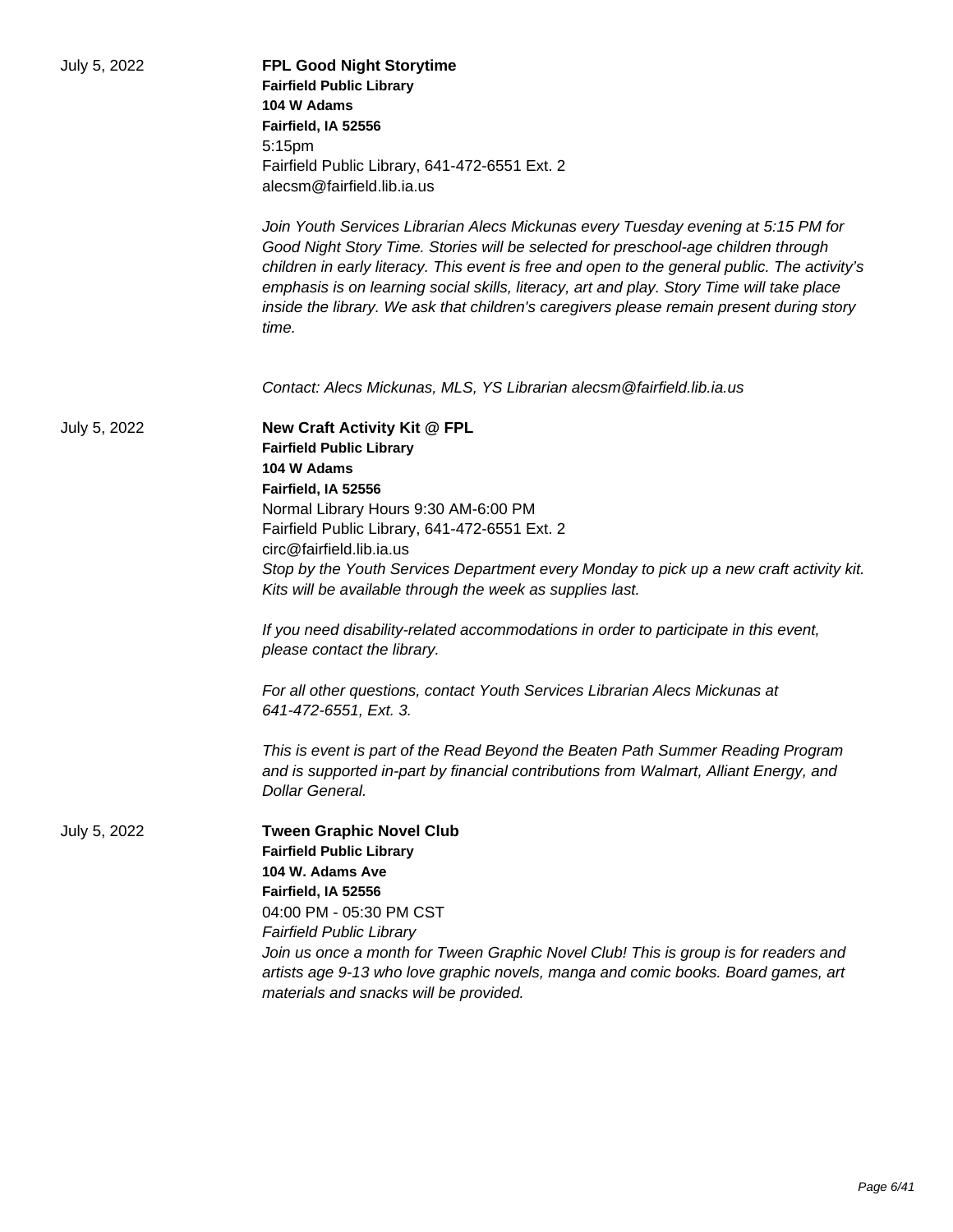| July 6, 2022 | Fairfield Farmers Market - Wednesdays at Central Park<br><b>Central Park</b><br><b>East Burlington and North Main Street</b>                                                                                                                                                                                                |
|--------------|-----------------------------------------------------------------------------------------------------------------------------------------------------------------------------------------------------------------------------------------------------------------------------------------------------------------------------|
|              | Fairfield, IA 52556                                                                                                                                                                                                                                                                                                         |
|              | 03:00 PM - 06:00 PM CST                                                                                                                                                                                                                                                                                                     |
|              | Fairfield Farmers Wednesday Market is being held in Central Park in downtown                                                                                                                                                                                                                                                |
|              | Fairfield. We are open Wednesday afternoons from 3pm-6pm                                                                                                                                                                                                                                                                    |
|              | Features vegetables, fruits, fresh farm eggs, baked goods, wooden crafts, flowers, and<br>more.                                                                                                                                                                                                                             |
| July 6, 2022 | <b>Market Storytime</b>                                                                                                                                                                                                                                                                                                     |
|              | <b>Central Park Square</b>                                                                                                                                                                                                                                                                                                  |
|              | 4:00pm - 4:45pm                                                                                                                                                                                                                                                                                                             |
|              | Fairfield Public Library, 641-472-6551 Ext. 2<br>circ@fairfield.lib.ia.us                                                                                                                                                                                                                                                   |
|              | Join Youth Services Librarian Alecs Mickunas for stories, songs, and fingerplays during<br>the Wednesday afternoon Farmer's Market. Stories will be selected for infants through<br>children age 5 but all are welcome to attend.                                                                                           |
|              | If you need disability-related accommodations in order to participate in this event,<br>please contact the Library.                                                                                                                                                                                                         |
|              | For all other questions, contact Youth Services Librarian Alecs Mickunas at<br>641-472-6551, Ext. 3.                                                                                                                                                                                                                        |
| July 7, 2022 | <b>James Tutson &amp; The Rollback</b>                                                                                                                                                                                                                                                                                      |
|              | <b>Fairfied Arts And Convention Center</b>                                                                                                                                                                                                                                                                                  |
|              | 200 N. Main Street                                                                                                                                                                                                                                                                                                          |
|              | Fairfield, IA 52556                                                                                                                                                                                                                                                                                                         |
|              | 7:00pm                                                                                                                                                                                                                                                                                                                      |
|              | Back after last year's success, the 2022 FREE Summer Outdoor Concert Series returns<br>this June! Catch awesome Midwest-based bands every other Thursday night at 7 pm all<br>summer long. Gather your lawn chairs and all the people you like and come out to 200<br>N. Main Street to enjoy great music in great company! |
|              | Iowa Public Radio's "Artist of the Month" in February 2022, James Tutson & The                                                                                                                                                                                                                                              |
|              | Rollback are a modern rhythm and blues/soul band from lowa City. Critics have termed                                                                                                                                                                                                                                        |
|              | their seamless blend of old school R&B, southern gospel, and gorgeous vocals                                                                                                                                                                                                                                                |
|              | "roughed up soul" — and audiences are responding in a big way, propelling James and<br>the band to a third studio album to be released Spring 2022.                                                                                                                                                                         |
| July 7, 2022 | On Their Own and OK                                                                                                                                                                                                                                                                                                         |
|              | <b>ISU Extension and Outreach Jefferson Co</b>                                                                                                                                                                                                                                                                              |
|              | 2606 W. Burlington Ave                                                                                                                                                                                                                                                                                                      |
|              | Fairfield, IA 52556                                                                                                                                                                                                                                                                                                         |
|              | 08:30 AM - 04:00 PM CST                                                                                                                                                                                                                                                                                                     |
|              | <b>ISU Extension and Outreach</b>                                                                                                                                                                                                                                                                                           |
|              | On Their Own & OK builds skills in youth, and incorporates ways for adults in the home                                                                                                                                                                                                                                      |
|              | to support this step towards independence. Youth can develop their self-care skills to<br>make good decisions while staying home alone. With adequate education from parents,<br>teachers, and community partners, young people can develop confidence in the skills                                                        |
|              | they need for staying home alone safely.                                                                                                                                                                                                                                                                                    |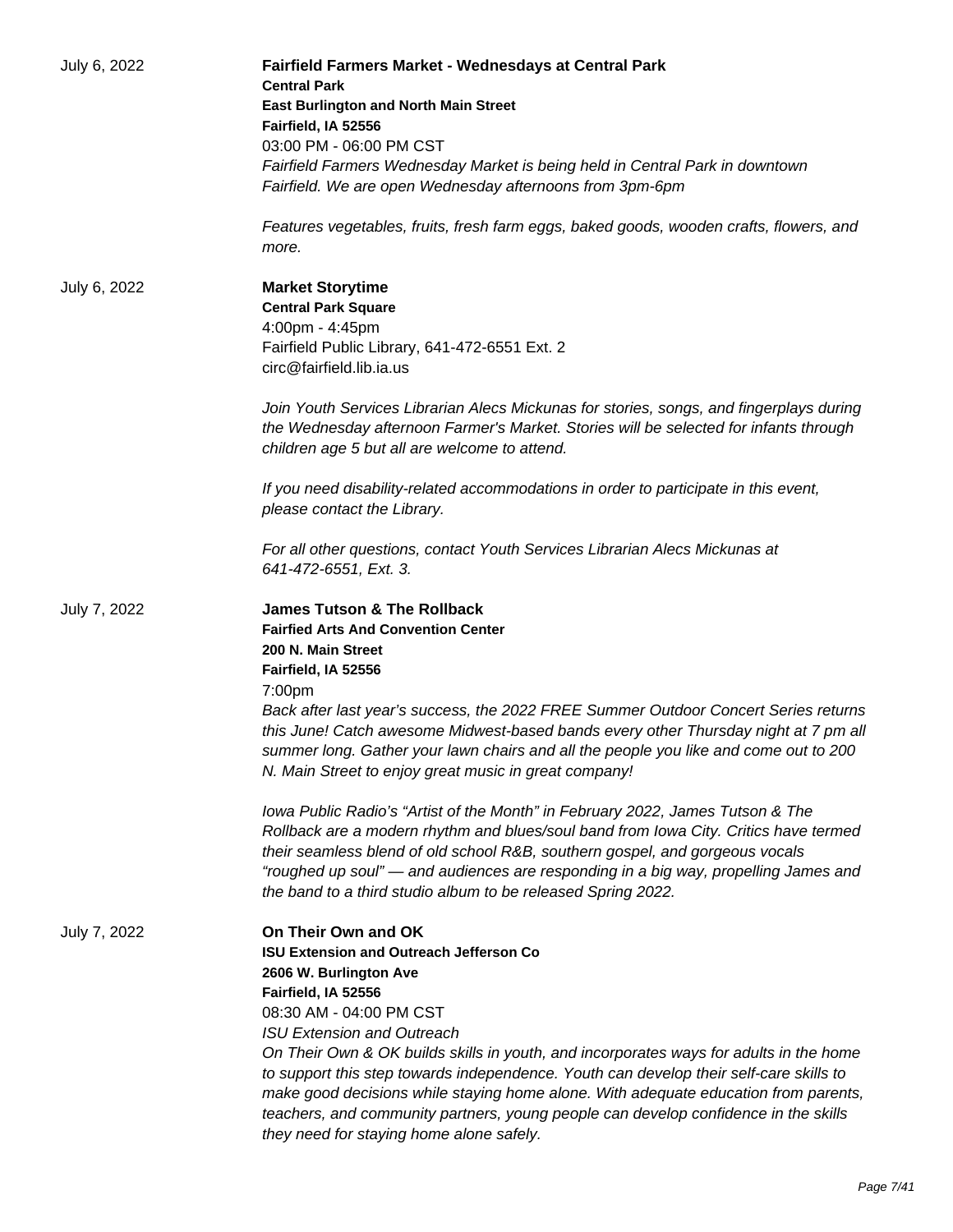| July 8, 2022 | <b>Lego Playtime</b><br><b>Fairfield Public Library</b><br>104 W Adams<br>Fairfield, IA 52556<br>3:30pm - 5:30pm<br>Fairfield Public Library, 641-472-6551 Ext. 2<br>circ@fairfield.lib.ia.us<br>Join us in the Youth Services Department for unstructured playtime every Friday. Each<br>week, there will be a special Lego challenge for any chidlren wanting to particpate.<br>If you need disability-related accommodations in order to participate in this event,<br>please contact the Library.                                                                                                                                                                                                                                                                                                                                                                                                                                              |
|--------------|----------------------------------------------------------------------------------------------------------------------------------------------------------------------------------------------------------------------------------------------------------------------------------------------------------------------------------------------------------------------------------------------------------------------------------------------------------------------------------------------------------------------------------------------------------------------------------------------------------------------------------------------------------------------------------------------------------------------------------------------------------------------------------------------------------------------------------------------------------------------------------------------------------------------------------------------------|
|              | For all other questions, contact Youth Services Librarian Alecs Mickunas at<br>641-472-6551, Ext. 3                                                                                                                                                                                                                                                                                                                                                                                                                                                                                                                                                                                                                                                                                                                                                                                                                                                |
| July 8, 2022 | <b>Free Kids' Movie</b><br><b>Fairfield Public Library - Meeting Room</b><br>104 W. Adams Avenue<br>Fairfield, IA 52556<br>1:00 PM<br>Fairfield Public Library, 641-472-6551 Ext. 2<br>circ@fairfield.lib.ia.us<br>Every Friday at 1:00 PM, join us for a kids' movie on the big screen in the meeting room.<br>All selections are rated G or PG. Free popcorn will be provided. We request that<br>children 7 years and younger be accompanied by an adult.<br>Free Movie Screening Dates and Movie List<br>June 10th - Spirit: Stallion of the Cimarron (2002) G<br>June 17th - Dora And The Lost City Of Gold (2019) PG<br>June 24th - Pokemon: Detective Picachu (2019) PG<br>July 1st - Ramona and Beezus (2010) G<br>July 8th - Raya and the last Dragon (2021) PG<br>July 15th - How to Train Your Dragon: The Hidden World (2019) PG<br>July 22nd - The Princess and the Frog (2009) G<br>July 29th - E.T. the Extra-Terrestrial (1982) PG |
|              | If you need disability-related accommodations in order to participate in this event,<br>please contact the library.<br>For all other questions, contact Youth Services Librarian Alecs Mickunas at                                                                                                                                                                                                                                                                                                                                                                                                                                                                                                                                                                                                                                                                                                                                                 |
|              | 641-472-6551, Ext. 3.<br>This is event is part of the Read Beyond the Beaten Path Summer Reading Program<br>and is supported in-part by financial contributions from Walmart, Alliant Energy, and<br>Dollar General.                                                                                                                                                                                                                                                                                                                                                                                                                                                                                                                                                                                                                                                                                                                               |
|              |                                                                                                                                                                                                                                                                                                                                                                                                                                                                                                                                                                                                                                                                                                                                                                                                                                                                                                                                                    |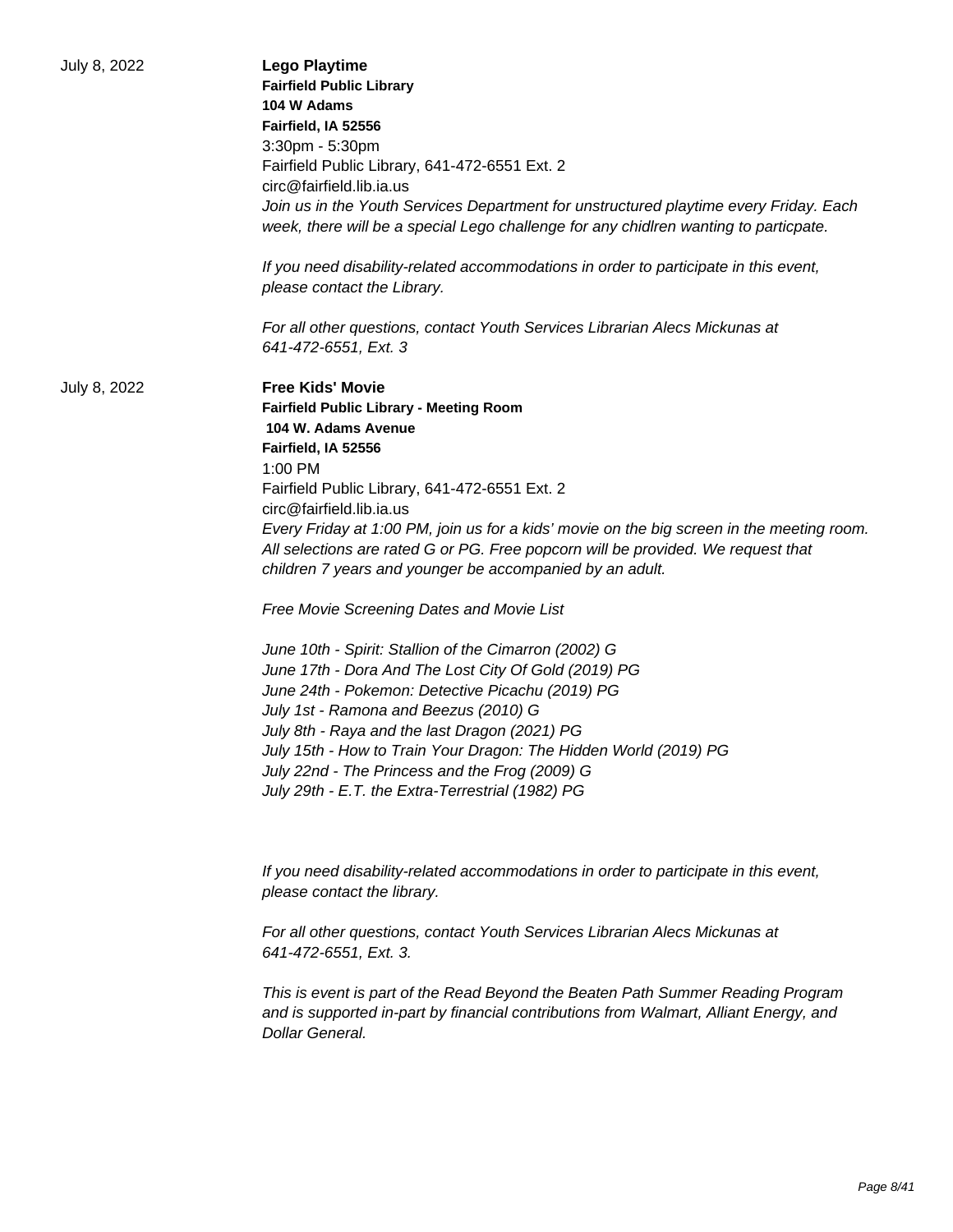| July 8, 2022 | <b>Hobbit Day</b><br><b>Fairfield Public Library</b><br>104 W. Adams Ave<br>Fairfield, IA 52556<br>03:00 PM - 06:00 PM CST<br><b>Fairfield Public Library</b><br>For this all-ages event, children, older youth, and caregivers can enjoy fantasy-inspired<br>arts & crafts, a fantasy costume contest, a Rainbow Magic Fairy party and more! At 3:00<br>FM, registration will begin for a "Magic: The Gathering" tournament starting at 3:30 PM.<br>Players of all experience levels are welcome! Beginners can learn the game with the<br>help of a teen or adult volunteer. |
|--------------|--------------------------------------------------------------------------------------------------------------------------------------------------------------------------------------------------------------------------------------------------------------------------------------------------------------------------------------------------------------------------------------------------------------------------------------------------------------------------------------------------------------------------------------------------------------------------------|
| July 9, 2022 | <b>Craft and Vendor Show</b><br><b>Fairfied Arts And Convention Center</b><br>200 N. Main Street<br>Fairfield, IA 52556<br>10:00 AM - 03:00 PM CST<br>Join us for the monthly Craft and Vendor Show at the Fairfield Arts and Convention<br>Center. Support local artists and vendors!                                                                                                                                                                                                                                                                                         |
| July 9, 2022 | <b>Fairfield Farmers Market - Saturdays at Howard Park</b><br><b>Howard Park</b><br>E. Grimes Avenue and N. Court Street<br>Fairfield, IA 52556<br>08:00 AM - 01:00 PM CST<br>Fairfield Farmers Saturday Market is being held in Howard Park in Fairfield. We are<br>open Saturdays from 8am - 1pm.<br>Features vegetables, fruits, fresh farm eggs, baked goods, wooden crafts, flowers, and<br>more.                                                                                                                                                                         |
| July 9, 2022 | <b>We Burn Like This</b><br><b>Fairfield Area Chamber of Commerce</b><br>204 West Broadway Avenue<br>Fairfield, IA 52556<br>2:30pm and 7:30pm<br>Fairfield Arts and Convention Center - Film Screening<br>When 22 year-old Rae, a descendant of Holocaust survivors, is targeted by Neo-Nazis<br>in Billings, Montana, her ancestors' trauma becomes real. Inspired by true events, this<br>coming-of-age story shows the inherited effects of historical trauma and the strength of<br>survival and healing.                                                                  |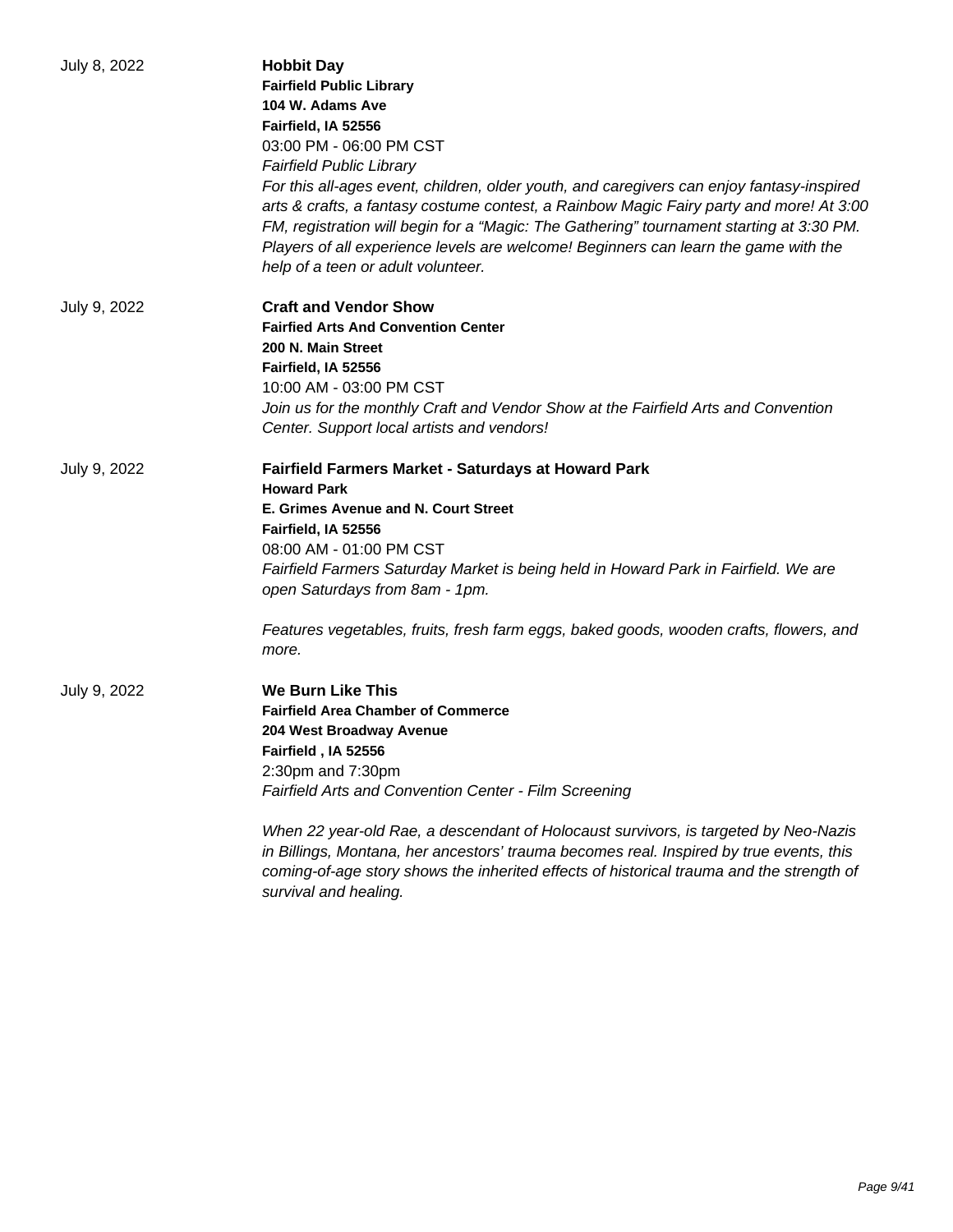| July 10, 2022 | <b>WRITE ON WRITERS @ FPL</b><br><b>Fairfield Public Library</b><br>104 W Adams<br>Fairfield, IA 52556<br>01:30 PM - 03:00 PM CST<br>Fairfield Public Library, 641-472-6551 Ext. 2<br>circ@fairfield.lib.ia.us                                                                                                                                  |
|---------------|-------------------------------------------------------------------------------------------------------------------------------------------------------------------------------------------------------------------------------------------------------------------------------------------------------------------------------------------------|
|               | The Write on Writers Group meets on the second and fourth Sunday of the month from<br>1:30-3:00 PM in the library's meeting room. Bring a pen and paper and share what<br>you've written in a friendly, open discussion. No experience is necessary. All skill<br>levels and writing genres are welcome and there is no charge for the program. |
|               | To register, call the library's front desk at 641-472-6551 ext. 2.                                                                                                                                                                                                                                                                              |
| July 11, 2022 | <b>FPL Baby Storytime</b><br><b>Fairfield Public Library</b><br>104 W Adams<br>Fairfield, IA 52556<br>10:15am<br>Fairfield Public Library, 641-472-6551 Ext. 2<br>circ@fairfield.lib.ia.us                                                                                                                                                      |
|               | Join Youth Services Librarian Alecs Mickunas every Monday morning at 10:15 AM for<br>FPL Baby Storytime!                                                                                                                                                                                                                                        |
|               | Stories and activities will be selected for children age 4 and under but children of all<br>ages are welcome to attend.                                                                                                                                                                                                                         |
| July 11, 2022 | <b>FPL Baby Storytime</b><br><b>Fairfield Public Library</b><br>104 W Adams<br>Fairfield, IA 52556<br>10:15am<br>Fairfield Public Library, 641-472-6551 Ext. 2<br>circ@fairfield.lib.ia.us                                                                                                                                                      |
|               | Join Youth Services Librarian Alecs Mickunas every Monday morning at 10:15 AM for<br>FPL Baby Storytime!                                                                                                                                                                                                                                        |
|               | Stories and activities will be selected for children age 4 and under but children of all<br>ages are welcome to attend.                                                                                                                                                                                                                         |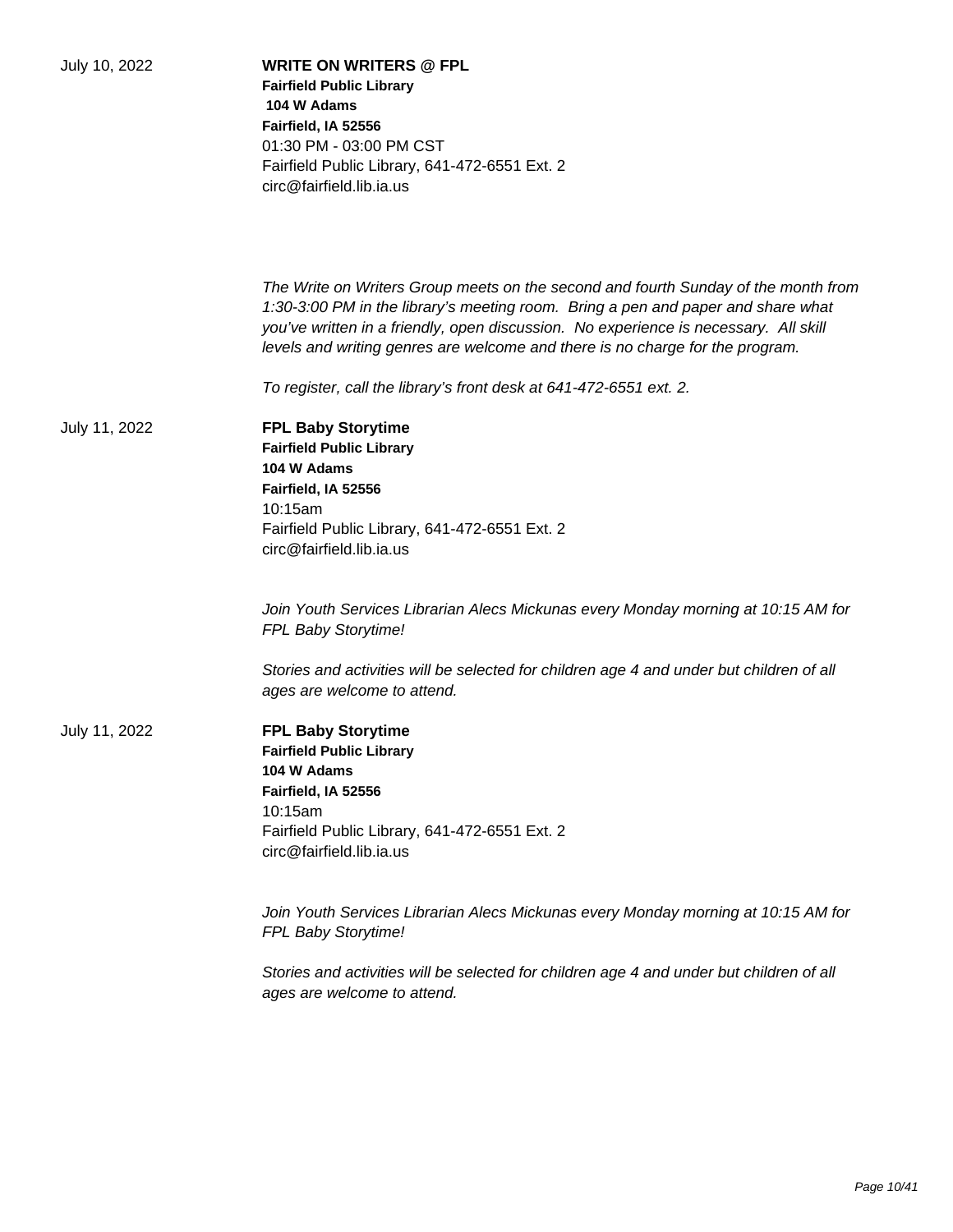| July 11, 2022                    | New Craft Activity Kit @ FPL<br><b>Fairfield Public Library</b><br>104 W Adams<br>Fairfield, IA 52556<br>Normal Library Hours 9:30 AM-6:00 PM<br>Fairfield Public Library, 641-472-6551 Ext. 2<br>circ@fairfield.lib.ia.us<br>Stop by the Youth Services Department every Monday to pick up a new craft activity kit.<br>Kits will be available through the week as supplies last.<br>If you need disability-related accommodations in order to participate in this event,<br>please contact the library.<br>For all other questions, contact Youth Services Librarian Alecs Mickunas at<br>641-472-6551, Ext. 3.                                                                                                                                                                                                                                                                                                          |
|----------------------------------|----------------------------------------------------------------------------------------------------------------------------------------------------------------------------------------------------------------------------------------------------------------------------------------------------------------------------------------------------------------------------------------------------------------------------------------------------------------------------------------------------------------------------------------------------------------------------------------------------------------------------------------------------------------------------------------------------------------------------------------------------------------------------------------------------------------------------------------------------------------------------------------------------------------------------|
|                                  | This is event is part of the Read Beyond the Beaten Path Summer Reading Program<br>and is supported in-part by financial contributions from Walmart, Alliant Energy, and<br>Dollar General.                                                                                                                                                                                                                                                                                                                                                                                                                                                                                                                                                                                                                                                                                                                                |
| July 11, 2022                    | <b>Board Game Time @ FPL</b><br><b>Fairfield Public Library</b><br>104 W Adams<br>Fairfield, IA 52556<br>1:00pm - 3:00pm<br>Fairfield Public Library, 641-472-6551 Ext. 2<br>circ@fairfield.lib.ia.us<br>Join us every Monday for board games and free hangout time in the FPL meeting room.<br>This is event is part of the Read beyond the Beaten Path 2022 Summer Reading<br>Program and is supported in-part by the generous donations from Walmart, Alliant<br>Energy, and Dollar General.<br>If you need disability-related accommodations in order to participate in this event,<br>please contact the library.<br>For all other questions, contact Youth Services Librarian Alecs Mickunas at<br>641-472-6551, Ext. 3.<br>This event is part of the Read Beyond the Beaten Path Summer Reading Program and<br>is supported in-part by financial contributions from Walmart, Alliant Energy, and Dollar<br>General. |
| July 12, 2022<br>- July 14, 2022 | <b>Amateur Astronomers</b><br>Jefferson County Park Nature Center<br>2003 Libertyville Rd<br>Fairfield, IA 52556<br>9am - 12pm and 4pm - 10pm<br>Discover the stories of the sky, learn about the moon's craters, chart the sun's<br>movement, and stay late at the park! This two-day camp with an additional late night will<br>teach participants about our amazing solar system. Included in the \$45 camp fee are<br>snacks, a t-shirt, and supper during the late night. Camp will have limited participants.                                                                                                                                                                                                                                                                                                                                                                                                        |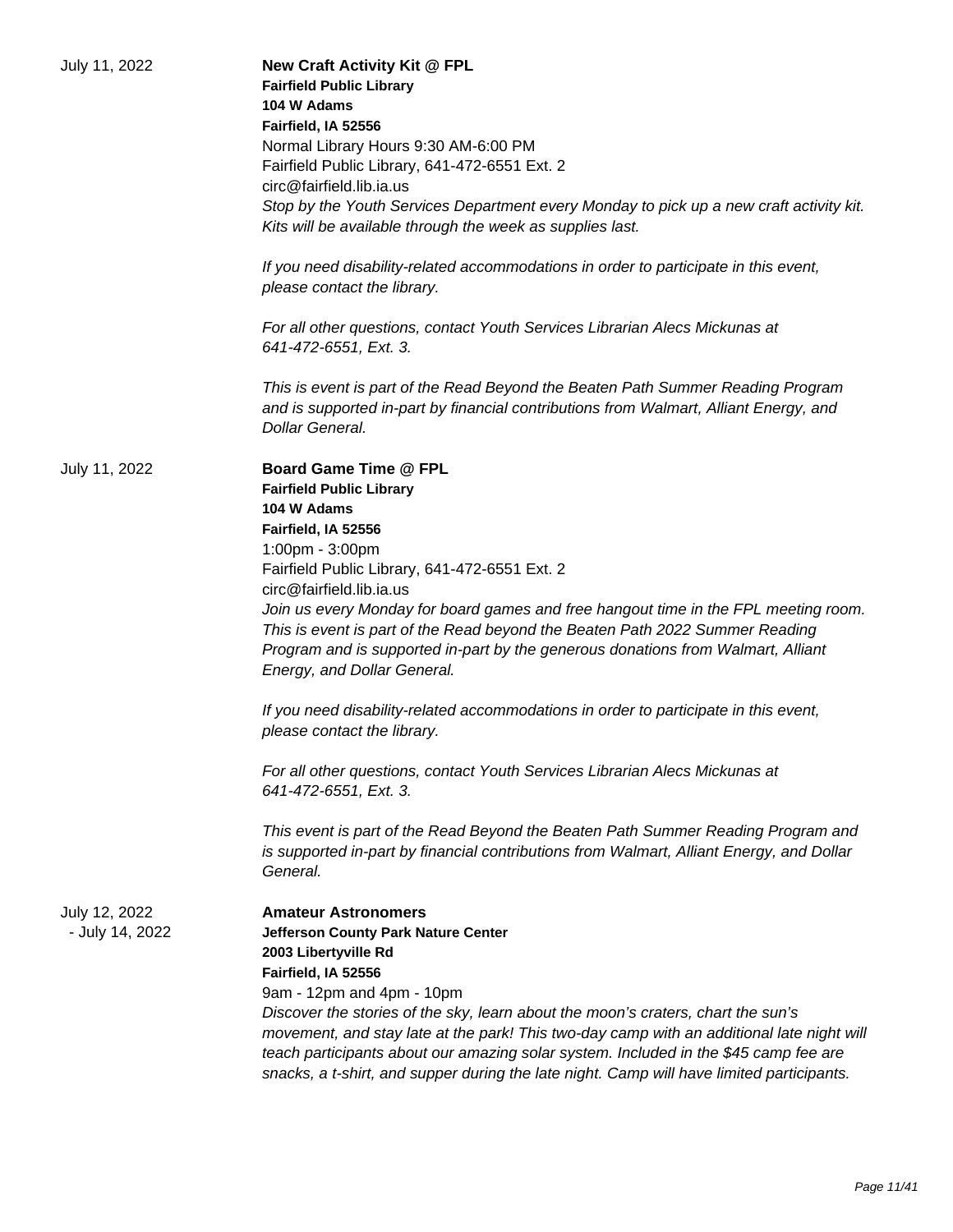| July 12, 2022 | <b>Summer Olympics: Archery (July 12)</b><br><b>Jefferson County Park Nature Center</b><br>2003 Libertyville Rd<br>Fairfield, IA 52556<br>01:00 PM - 03:00 PM CST                                                                                                                                                                                                                                                                                                                                                                                                                                                                 |
|---------------|-----------------------------------------------------------------------------------------------------------------------------------------------------------------------------------------------------------------------------------------------------------------------------------------------------------------------------------------------------------------------------------------------------------------------------------------------------------------------------------------------------------------------------------------------------------------------------------------------------------------------------------|
|               | Turn your child into a nature Olympian! Throughout the summer, we will offer four<br>different activities for youth to try their hand at. This week's activity is archery. The two<br>hour session will allow youth to practice a particular nature skill then enter into the<br>competition if they would like. Each activity will be duplicated and offered twice to allow<br>for more participants however we ask youth to only sign up for each activity once. The<br>summer Olympics program is for youth entering 3rd-7th grade. This program has a \$5<br>registration fee and will have a limited number of participants. |
| July 12, 2022 | <b>Fairfield Community Band Concert</b><br><b>Central Park</b><br><b>East Burlington and North Main Street</b><br>Fairfield, IA 52556                                                                                                                                                                                                                                                                                                                                                                                                                                                                                             |
|               | 8:00pm<br>The summer band 2022 concert season by the Fairfield Municipal Band starts Tuesday,<br>June 21. The band is excited to offer another summer of municipal band concerts to the<br>city. "Fairfield is fortunate to have a number of fine musicians who like to make music<br>together and provide the concerts for the summer season," said director Jim Edgeton.                                                                                                                                                                                                                                                        |
| July 13, 2022 | <b>ImpactLife Blood Drive</b><br><b>Fairfied Arts And Convention Center</b><br>200 N. Main Street<br>Fairfield, IA 52556<br>03:00 PM - 06:00 PM CST                                                                                                                                                                                                                                                                                                                                                                                                                                                                               |
|               | ImpactLife provides lifesaving blood products to more than 125 hospitals in a four-state<br>region. We're headquartered in Davenport, Iowa, and have distribution hubs and donor<br>centers in Iowa, Illinois, Missouri, and Wisconsin. In your area, ImpactLife is the<br>exclusive provider to Jefferson County Health Center.                                                                                                                                                                                                                                                                                                  |
| July 13, 2022 | <b>Summer Olympics: Archery (July 13)</b><br>Jefferson County Park Nature Center<br>2003 Libertyville Rd<br>Fairfield, IA 52556<br>01:00 PM - 03:00 PM CST<br>Turn your child into a nature Olympian! Throughout the summer, we will offer four                                                                                                                                                                                                                                                                                                                                                                                   |
|               | different activities for youth to try their hand at. This week's activity is archery. The two<br>hour session will allow youth to practice a particular nature skill then enter into the<br>competition if they would like. Each activity will be duplicated and offered twice to allow<br>for more participants however we ask youth to only sign up for each activity once. The<br>summer Olympics program is for youth entering 3rd-7th grade. This program has a \$5<br>registration fee and will have a limited number of participants.                                                                                      |
| July 13, 2022 | Fairfield Farmers Market - Wednesdays at Central Park<br><b>Central Park</b>                                                                                                                                                                                                                                                                                                                                                                                                                                                                                                                                                      |
|               | <b>East Burlington and North Main Street</b><br>Fairfield, IA 52556<br>03:00 PM - 06:00 PM CST<br>Fairfield Farmers Wednesday Market is being held in Central Park in downtown<br>Fairfield. We are open Wednesday afternoons from 3pm-6pm                                                                                                                                                                                                                                                                                                                                                                                        |
|               | Features vegetables, fruits, fresh farm eggs, baked goods, wooden crafts, flowers, and<br>more.                                                                                                                                                                                                                                                                                                                                                                                                                                                                                                                                   |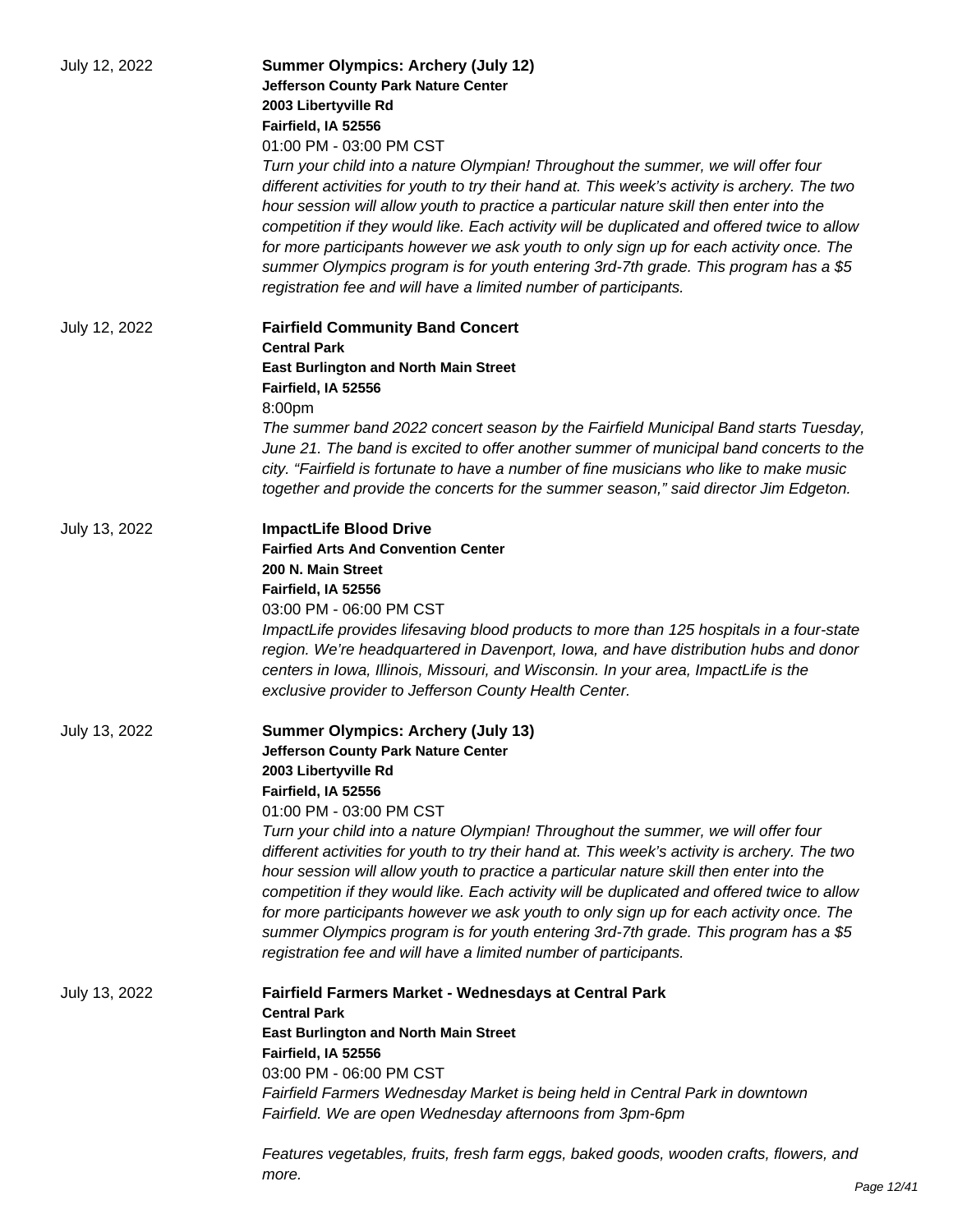| July 13, 2022 | <b>Market Storytime</b><br><b>Central Park Square</b><br>4:00pm - 4:45pm<br>Fairfield Public Library, 641-472-6551 Ext. 2<br>circ@fairfield.lib.ia.us<br>Join Youth Services Librarian Alecs Mickunas for stories, songs, and fingerplays during<br>the Wednesday afternoon Farmer's Market. Stories will be selected for infants through                                                                                                                                                                                                                                                                      |
|---------------|----------------------------------------------------------------------------------------------------------------------------------------------------------------------------------------------------------------------------------------------------------------------------------------------------------------------------------------------------------------------------------------------------------------------------------------------------------------------------------------------------------------------------------------------------------------------------------------------------------------|
|               | children age 5 but all are welcome to attend.<br>If you need disability-related accommodations in order to participate in this event,<br>please contact the Library.                                                                                                                                                                                                                                                                                                                                                                                                                                           |
|               | For all other questions, contact Youth Services Librarian Alecs Mickunas at<br>641-472-6551, Ext. 3.                                                                                                                                                                                                                                                                                                                                                                                                                                                                                                           |
| July 14, 2022 | <b>Summer Reading Program: Animal Tracks</b><br><b>Jefferson County Nature Center</b><br>2003 Libertyville Road<br>Fairfield, IA 52556<br>10:00 AM - 11:00 AM CST<br>Join the Fairfield Public Library and Jefferson County Conservation as they team up to<br>identify animal tracks. Participants will listen to a nature-related story before hiking<br>around the park to find animal tracks. Participants should wear mud boots and old<br>clothes. This event is ideal for children ages 2-10 but all are welcome. This event is part<br>of the "Reading Beyond the Beaten Path" Summer Reading Program. |
| July 14, 2022 | <b>Magician's Laboratory</b><br><b>ISU Extension and Outreach Jefferson Co</b><br>2606 W. Burlington Ave<br>Fairfield, IA 52556<br>08:30 AM - 04:00 PM CST<br><b>ISU Extension and Outreach</b><br>We'll explore gravity, reactions, optical illusions, and the cool science behind magic!<br>Registration required.                                                                                                                                                                                                                                                                                           |
| July 15, 2022 | Prime Rib Friday - Fairfield Elks Lodge #1192<br>Fairfield Elks Lodge #1192<br>51 1/2 S. Main Street<br>Fairfield, IA 52556<br>05:30 PM - 08:00 PM CST<br>The best prime rib in town at YOUR Fairfield Elks Lodge #1192 the 3rd Friday of every<br>month.<br>See you there!                                                                                                                                                                                                                                                                                                                                    |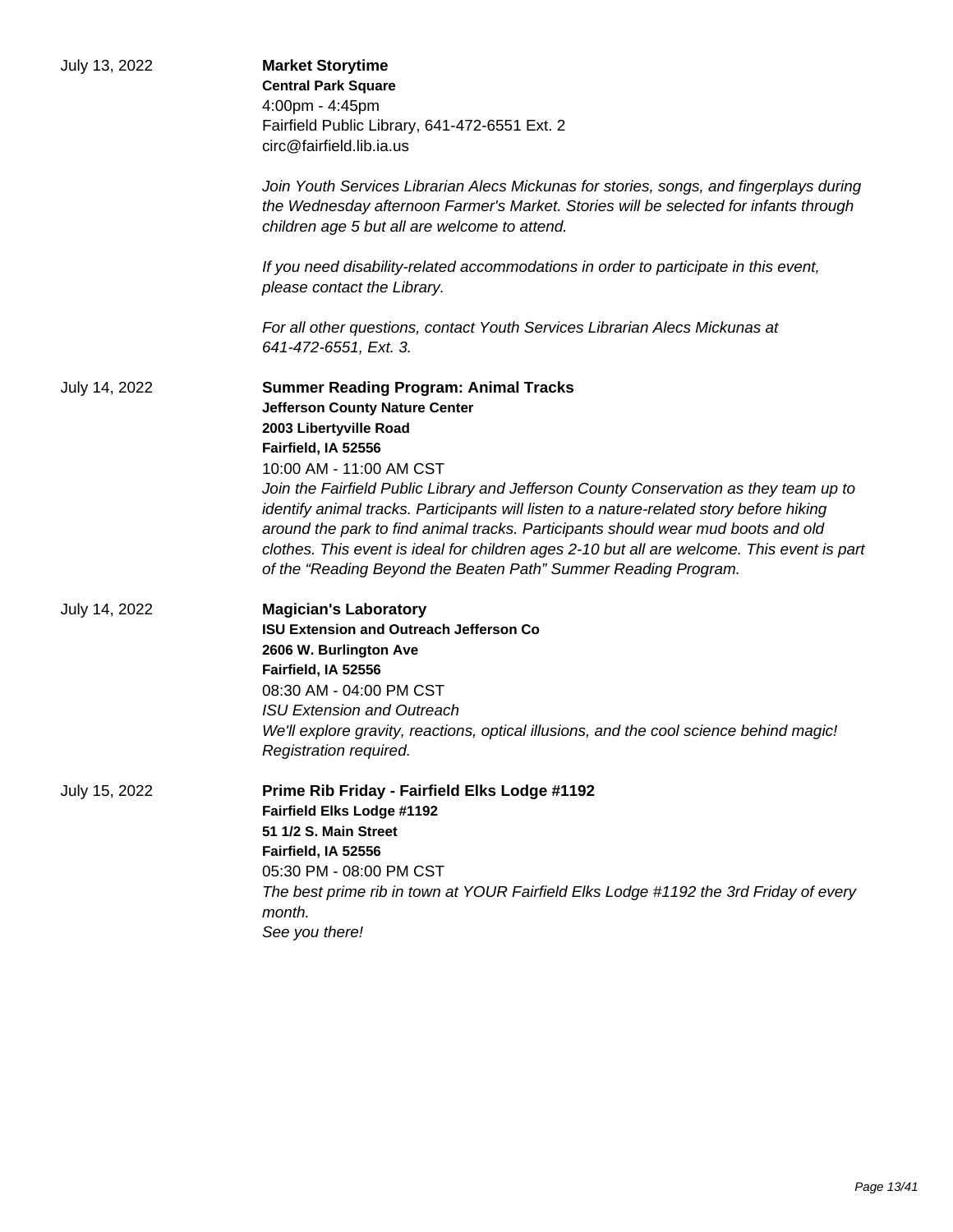| July 15, 2022 | <b>Lego Playtime</b><br><b>Fairfield Public Library</b><br>104 W Adams<br>Fairfield, IA 52556<br>3:30pm - 5:30pm<br>Fairfield Public Library, 641-472-6551 Ext. 2<br>circ@fairfield.lib.ia.us<br>Join us in the Youth Services Department for unstructured playtime every Friday. Each<br>week, there will be a special Lego challenge for any chidlren wanting to particpate.<br>If you need disability-related accommodations in order to participate in this event,<br>please contact the Library.<br>For all other questions, contact Youth Services Librarian Alecs Mickunas at                                                                                                                                                                                                                                                                                                                                                                 |
|---------------|------------------------------------------------------------------------------------------------------------------------------------------------------------------------------------------------------------------------------------------------------------------------------------------------------------------------------------------------------------------------------------------------------------------------------------------------------------------------------------------------------------------------------------------------------------------------------------------------------------------------------------------------------------------------------------------------------------------------------------------------------------------------------------------------------------------------------------------------------------------------------------------------------------------------------------------------------|
|               | 641-472-6551, Ext. 3                                                                                                                                                                                                                                                                                                                                                                                                                                                                                                                                                                                                                                                                                                                                                                                                                                                                                                                                 |
| July 15, 2022 | <b>Free Kids' Movie</b><br><b>Fairfield Public Library - Meeting Room</b><br>104 W. Adams Avenue<br>Fairfield, IA 52556<br>$1:00$ PM<br>Fairfield Public Library, 641-472-6551 Ext. 2<br>circ@fairfield.lib.ia.us<br>Every Friday at 1:00 PM, join us for a kids' movie on the big screen in the meeting room.<br>All selections are rated G or PG. Free popcorn will be provided. We request that<br>children 7 years and younger be accompanied by an adult.<br>Free Movie Screening Dates and Movie List<br>June 10th - Spirit: Stallion of the Cimarron (2002) G<br>June 17th - Dora And The Lost City Of Gold (2019) PG<br>June 24th - Pokemon: Detective Picachu (2019) PG<br>July 1st - Ramona and Beezus (2010) G<br>July 8th - Raya and the last Dragon (2021) PG<br>July 15th - How to Train Your Dragon: The Hidden World (2019) PG<br>July 22nd - The Princess and the Frog (2009) G<br>July 29th - E.T. the Extra-Terrestrial (1982) PG |
|               | If you need disability-related accommodations in order to participate in this event,<br>please contact the library.                                                                                                                                                                                                                                                                                                                                                                                                                                                                                                                                                                                                                                                                                                                                                                                                                                  |
|               | For all other questions, contact Youth Services Librarian Alecs Mickunas at<br>641-472-6551, Ext. 3.                                                                                                                                                                                                                                                                                                                                                                                                                                                                                                                                                                                                                                                                                                                                                                                                                                                 |
|               | This is event is part of the Read Beyond the Beaten Path Summer Reading Program<br>and is supported in-part by financial contributions from Walmart, Alliant Energy, and<br>Dollar General.                                                                                                                                                                                                                                                                                                                                                                                                                                                                                                                                                                                                                                                                                                                                                          |
|               |                                                                                                                                                                                                                                                                                                                                                                                                                                                                                                                                                                                                                                                                                                                                                                                                                                                                                                                                                      |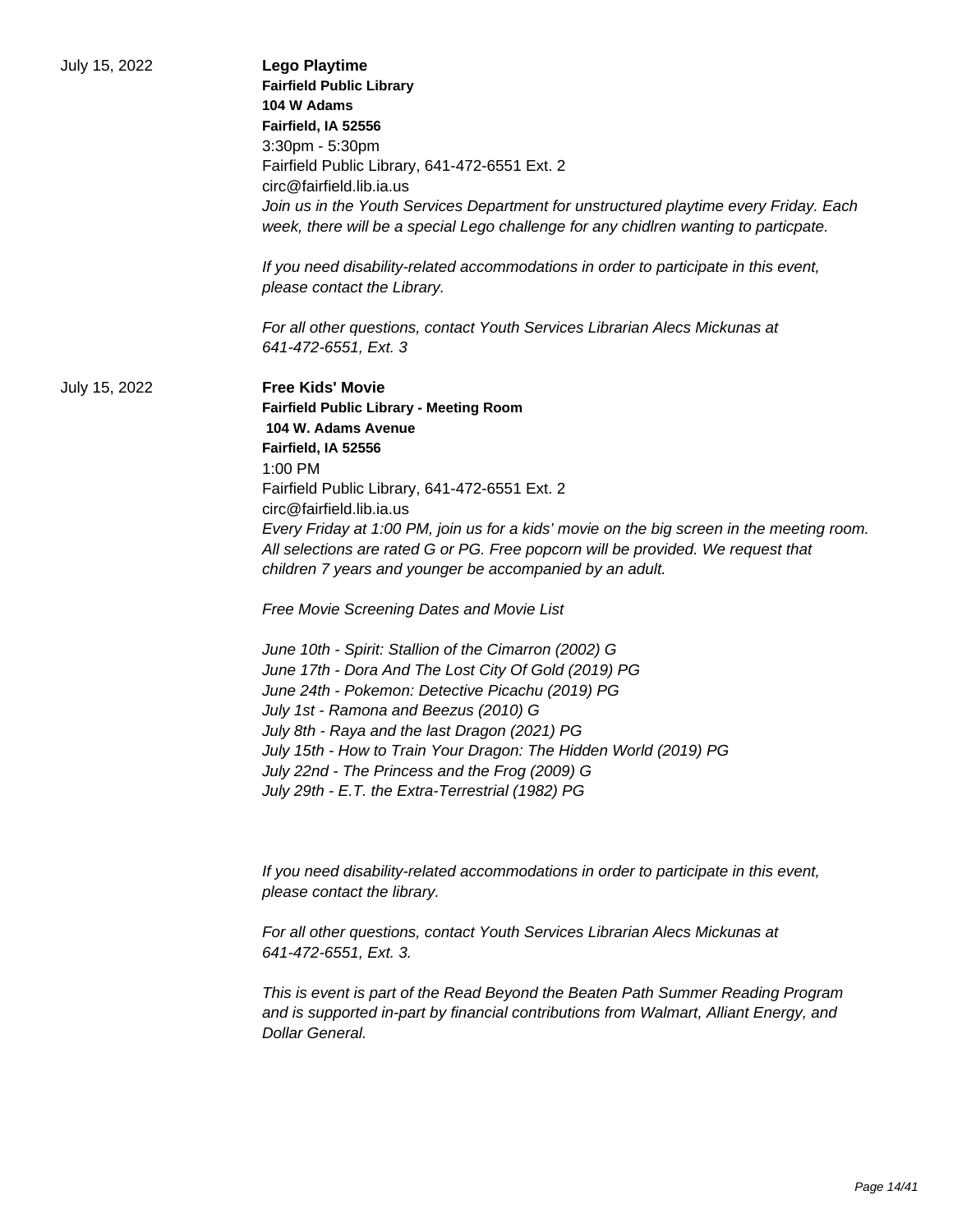| July 15, 2022 | <b>African Drumming</b><br><b>Fairfield Public Library</b><br>104 W. Adams Ave<br>Fairfield, IA 52556<br>4:30pm<br>Fonziba Koster will bring the sounds of West African drumming to Fairfield Public<br>Library. Her presentation includes a 20-minute video about her studies in Africa, a<br>demonstration and hands-on performance with 30 jenbe drums, and educational display<br>about home life in West Africa.<br>Fonziba has been teaching and performing on West African jembe hand drums since<br>1995. She has presented her African Drumming & Culture programs to thousands of |
|---------------|---------------------------------------------------------------------------------------------------------------------------------------------------------------------------------------------------------------------------------------------------------------------------------------------------------------------------------------------------------------------------------------------------------------------------------------------------------------------------------------------------------------------------------------------------------------------------------------------|
|               | kids and adults in schools, libraries, museums, churches and retirement communities<br>throughout Iowa, Illinois and Missouri.                                                                                                                                                                                                                                                                                                                                                                                                                                                              |
| July 16, 2022 | Fairfield Farmers Market - Saturdays at Howard Park<br><b>Howard Park</b>                                                                                                                                                                                                                                                                                                                                                                                                                                                                                                                   |
|               | E. Grimes Avenue and N. Court Street                                                                                                                                                                                                                                                                                                                                                                                                                                                                                                                                                        |
|               | Fairfield, IA 52556                                                                                                                                                                                                                                                                                                                                                                                                                                                                                                                                                                         |
|               | 08:00 AM - 01:00 PM CST                                                                                                                                                                                                                                                                                                                                                                                                                                                                                                                                                                     |
|               | Fairfield Farmers Saturday Market is being held in Howard Park in Fairfield. We are<br>open Saturdays from 8am - 1pm.                                                                                                                                                                                                                                                                                                                                                                                                                                                                       |
|               |                                                                                                                                                                                                                                                                                                                                                                                                                                                                                                                                                                                             |
|               | Features vegetables, fruits, fresh farm eggs, baked goods, wooden crafts, flowers, and<br>more.                                                                                                                                                                                                                                                                                                                                                                                                                                                                                             |
| July 16, 2022 | <b>Des Moines River Paddle</b>                                                                                                                                                                                                                                                                                                                                                                                                                                                                                                                                                              |
|               | <b>Austin Park - Van Buren County</b>                                                                                                                                                                                                                                                                                                                                                                                                                                                                                                                                                       |
|               | 2 miles NE of Pittsburgh on a gravel road                                                                                                                                                                                                                                                                                                                                                                                                                                                                                                                                                   |
|               | , IA                                                                                                                                                                                                                                                                                                                                                                                                                                                                                                                                                                                        |
|               | 10:00 AM - 02:00 PM CST                                                                                                                                                                                                                                                                                                                                                                                                                                                                                                                                                                     |
|               | Discover the stories of the river as we paddle from Austin Park to Keosauqua. Naturalist                                                                                                                                                                                                                                                                                                                                                                                                                                                                                                    |
|               | Pete Eyheralde will be leading the paddle while he shares his knowledge on a wealth of                                                                                                                                                                                                                                                                                                                                                                                                                                                                                                      |
|               | different subjects. The paddle is open to everyone, however children under age 18 must                                                                                                                                                                                                                                                                                                                                                                                                                                                                                                      |
|               | be accompanied by an adult. Paddle registration is limited to 20 boats. Jefferson County                                                                                                                                                                                                                                                                                                                                                                                                                                                                                                    |
|               | Conservation has several kayaks which participants may pre-register to borrow. To                                                                                                                                                                                                                                                                                                                                                                                                                                                                                                           |
|               |                                                                                                                                                                                                                                                                                                                                                                                                                                                                                                                                                                                             |
|               | register, please visit our website at JeffersonCountyConservation.com.                                                                                                                                                                                                                                                                                                                                                                                                                                                                                                                      |
| July 16, 2022 | 2022 Classic 96 Live on the Square Concert Series                                                                                                                                                                                                                                                                                                                                                                                                                                                                                                                                           |
|               | <b>Central Park</b>                                                                                                                                                                                                                                                                                                                                                                                                                                                                                                                                                                         |
|               | <b>East Burlington and North Main Street</b><br>Fairfield, IA 52556                                                                                                                                                                                                                                                                                                                                                                                                                                                                                                                         |
|               | 07:00 PM - 09:00 PM CST                                                                                                                                                                                                                                                                                                                                                                                                                                                                                                                                                                     |
|               | June 25th - Jonas Magram and Steve Hillis                                                                                                                                                                                                                                                                                                                                                                                                                                                                                                                                                   |
|               | July 16th - John Paul Burtch, Des Moines Singer Songwriter                                                                                                                                                                                                                                                                                                                                                                                                                                                                                                                                  |
|               | July 30th - The Chickadees, 2 Person Southeast Iowa Band                                                                                                                                                                                                                                                                                                                                                                                                                                                                                                                                    |
|               | Brittany Sword, American Indie Rock Singer Songwriter from Oskaloosa                                                                                                                                                                                                                                                                                                                                                                                                                                                                                                                        |
|               | August 20th - Dennis James and Lauryn Shapter with Society of Broken Souls, Folk                                                                                                                                                                                                                                                                                                                                                                                                                                                                                                            |
|               | <b>Noir Songwriting</b><br>September 10th - Flash In a Pan, Iowa City Based Bluegrass/Folk Band                                                                                                                                                                                                                                                                                                                                                                                                                                                                                             |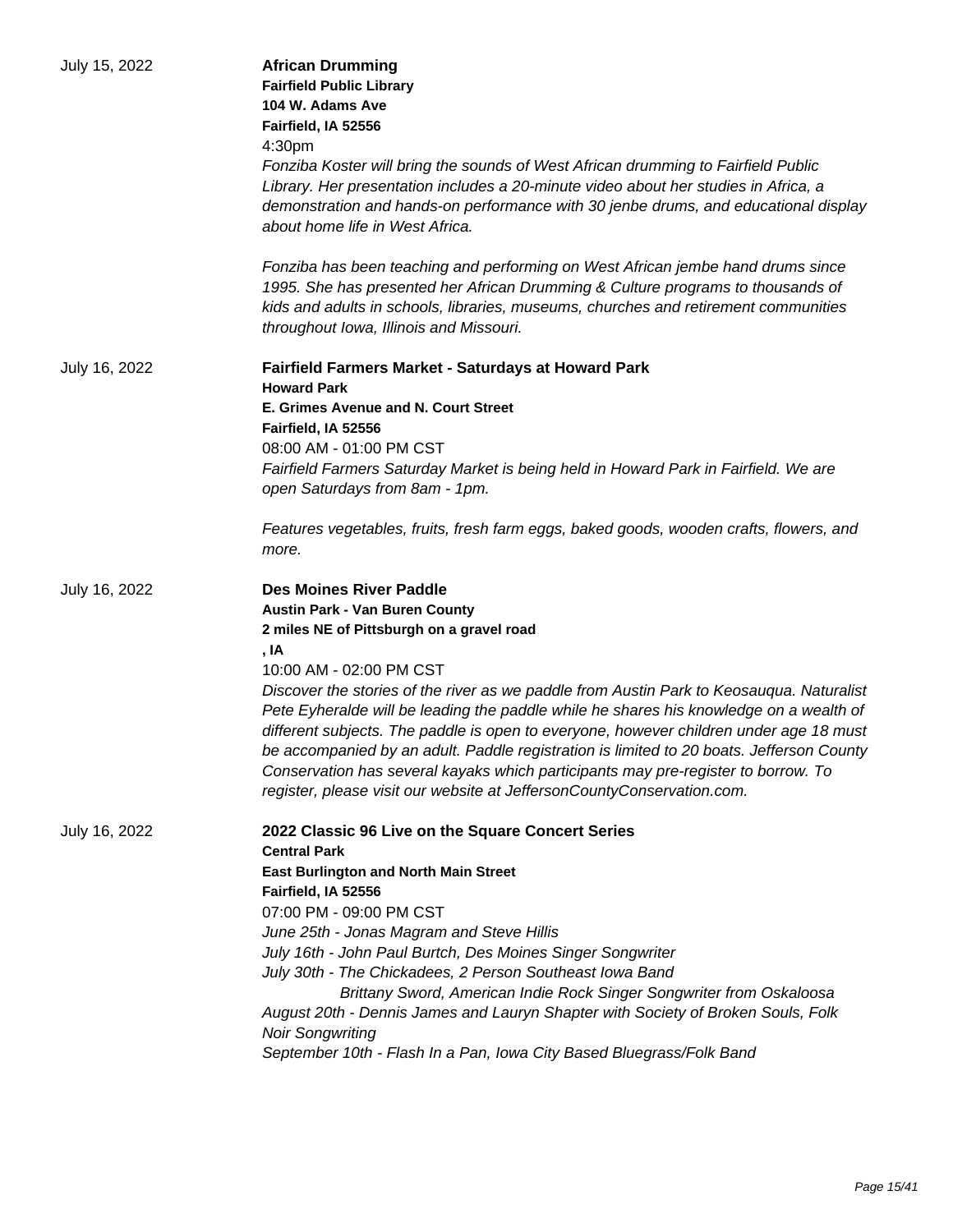| July 18, 2022                    | <b>FPL Baby Storytime</b><br><b>Fairfield Public Library</b><br>104 W Adams<br>Fairfield, IA 52556<br>10:15am<br>Fairfield Public Library, 641-472-6551 Ext. 2<br>circ@fairfield.lib.ia.us                                                                                                                                                                                                                                                                                                                                                                                                                                                                                                                                                                                                                       |
|----------------------------------|------------------------------------------------------------------------------------------------------------------------------------------------------------------------------------------------------------------------------------------------------------------------------------------------------------------------------------------------------------------------------------------------------------------------------------------------------------------------------------------------------------------------------------------------------------------------------------------------------------------------------------------------------------------------------------------------------------------------------------------------------------------------------------------------------------------|
|                                  | Join Youth Services Librarian Alecs Mickunas every Monday morning at 10:15 AM for<br>FPL Baby Storytime!                                                                                                                                                                                                                                                                                                                                                                                                                                                                                                                                                                                                                                                                                                         |
|                                  | Stories and activities will be selected for children age 4 and under but children of all<br>ages are welcome to attend.                                                                                                                                                                                                                                                                                                                                                                                                                                                                                                                                                                                                                                                                                          |
| July 18, 2022<br>- July 22, 2022 | <b>Children's Theatre Camp</b><br><b>Fairfied Arts And Convention Center</b><br>200 N. Main Street<br>Fairfield, IA 52556<br>09:00 AM - 03:00 PM CST<br>Evelyn Gamrath's Summer Camp at the Sondheim Returns with Compass Creative<br>Dramatics of Chicago and Cinderella Saves the World!                                                                                                                                                                                                                                                                                                                                                                                                                                                                                                                       |
|                                  | When the local superhero league announces it's looking for new members, Cinderella is<br>eager to try out so she can make the world a better place. The only problem is (unlike<br>her lazy stepsisters) she wasn't born with a superpower! But a group of friendly<br>scientists have a few tricks up their sleeves, and with their assistance (plus the help of<br>some curious kittens and a very mysterious group of elderly folk) Cinderella just might<br>find a way to save the world!                                                                                                                                                                                                                                                                                                                    |
| July 18, 2022                    | New Craft Activity Kit @ FPL<br><b>Fairfield Public Library</b><br>104 W Adams<br>Fairfield, IA 52556<br>Normal Library Hours 9:30 AM-6:00 PM<br>Fairfield Public Library, 641-472-6551 Ext. 2<br>circ@fairfield.lib.ia.us<br>Stop by the Youth Services Department every Monday to pick up a new craft activity kit.<br>Kits will be available through the week as supplies last.<br>If you need disability-related accommodations in order to participate in this event,<br>please contact the library.<br>For all other questions, contact Youth Services Librarian Alecs Mickunas at<br>641-472-6551, Ext. 3.<br>This is event is part of the Read Beyond the Beaten Path Summer Reading Program<br>and is supported in-part by financial contributions from Walmart, Alliant Energy, and<br>Dollar General. |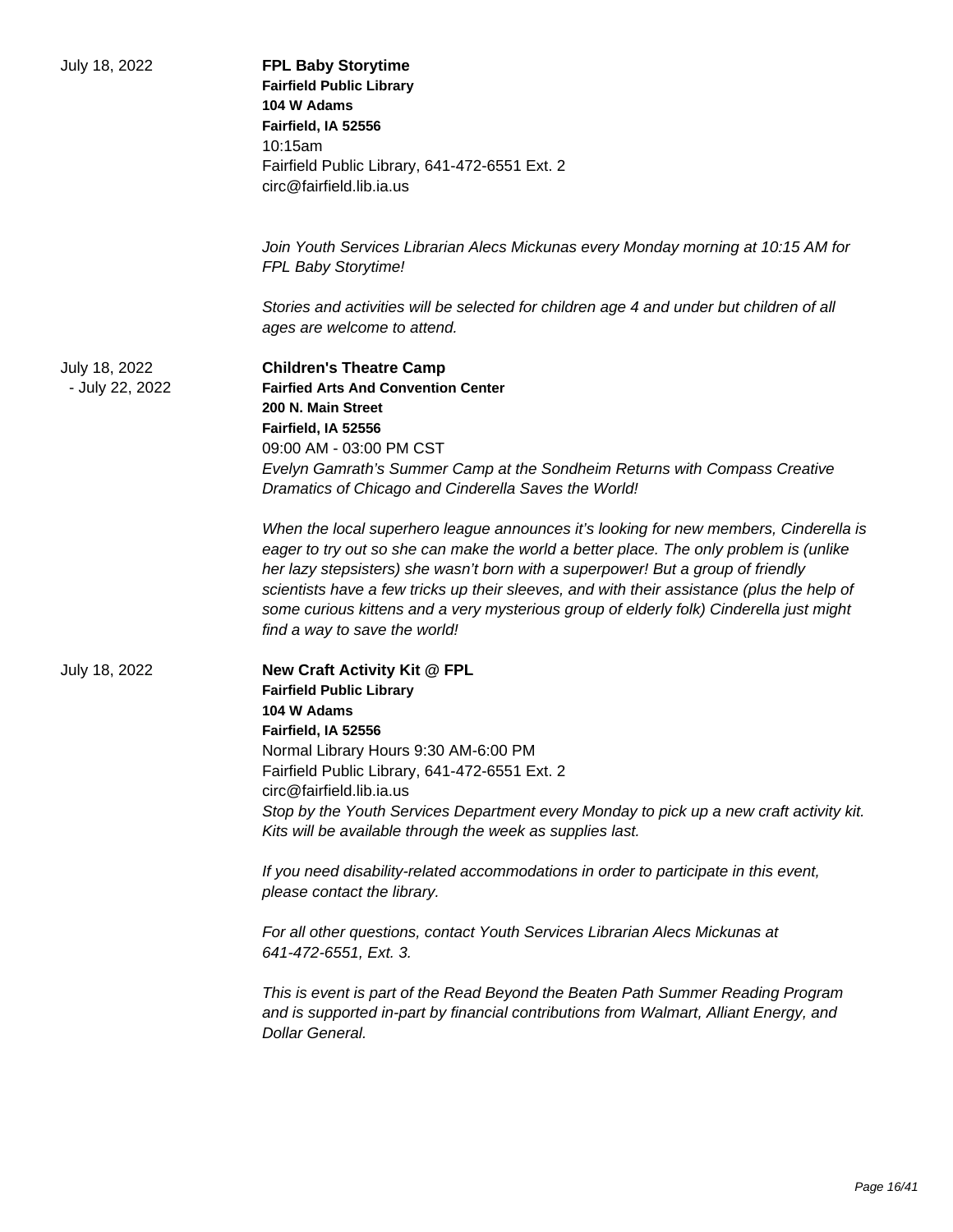| July 19, 2022   | <b>Best of the Best</b>                                                                                                                                                                                                                                                                                                                                                                                                                   |
|-----------------|-------------------------------------------------------------------------------------------------------------------------------------------------------------------------------------------------------------------------------------------------------------------------------------------------------------------------------------------------------------------------------------------------------------------------------------------|
| - July 22, 2022 | <b>Jefferson County Park Nature Center</b>                                                                                                                                                                                                                                                                                                                                                                                                |
|                 | 2003 Libertyville Rd                                                                                                                                                                                                                                                                                                                                                                                                                      |
|                 | Fairfield, IA 52556                                                                                                                                                                                                                                                                                                                                                                                                                       |
|                 | 9:00am                                                                                                                                                                                                                                                                                                                                                                                                                                    |
|                 | If you like non-stop action and a whole lot of fun, this camp is for you! We have<br>combined all the favorite activities into one camp which will include fishing, archery,<br>spear throwing, kayaking, fire building, and an optional overnight campout. Included in<br>the \$50 camp fee are snacks, a t-shirt, and food during the overnight campout. Camp<br>will be limited to twelve participants who are entering 5th-6th grade. |
| July 19, 2022   | <b>Fairfield Community Band Concert</b>                                                                                                                                                                                                                                                                                                                                                                                                   |
|                 | <b>Central Park</b>                                                                                                                                                                                                                                                                                                                                                                                                                       |
|                 | <b>East Burlington and North Main Street</b>                                                                                                                                                                                                                                                                                                                                                                                              |
|                 | Fairfield, IA 52556                                                                                                                                                                                                                                                                                                                                                                                                                       |
|                 | 8:00pm                                                                                                                                                                                                                                                                                                                                                                                                                                    |
|                 | The summer band 2022 concert season by the Fairfield Municipal Band starts Tuesday,                                                                                                                                                                                                                                                                                                                                                       |
|                 | June 21. The band is excited to offer another summer of municipal band concerts to the                                                                                                                                                                                                                                                                                                                                                    |
|                 | city. "Fairfield is fortunate to have a number of fine musicians who like to make music                                                                                                                                                                                                                                                                                                                                                   |
|                 | together and provide the concerts for the summer season," said director Jim Edgeton.                                                                                                                                                                                                                                                                                                                                                      |
| July 19, 2022   | <b>Tinkering Workshop</b>                                                                                                                                                                                                                                                                                                                                                                                                                 |
|                 | <b>Fairfield Public Library</b>                                                                                                                                                                                                                                                                                                                                                                                                           |
|                 | 104 W. Adams Ave                                                                                                                                                                                                                                                                                                                                                                                                                          |
|                 | Fairfield, IA 52556                                                                                                                                                                                                                                                                                                                                                                                                                       |
|                 | 10:00 AM - 11:30 AM CST                                                                                                                                                                                                                                                                                                                                                                                                                   |
|                 | <b>Fairfield Public Library</b>                                                                                                                                                                                                                                                                                                                                                                                                           |
|                 | Join us at Fairfield Public Library for a hands-on, unstructured exploration of how things                                                                                                                                                                                                                                                                                                                                                |
|                 | work. Youth participants will have access to simple tools, small machines and electronic                                                                                                                                                                                                                                                                                                                                                  |
|                 | devices that will be taken apart and examined. Community members are welcome to                                                                                                                                                                                                                                                                                                                                                           |
|                 | donate low value, broken or old machines for the program in advance.                                                                                                                                                                                                                                                                                                                                                                      |
| July 20, 2022   | Fairfield Farmers Market - Wednesdays at Central Park                                                                                                                                                                                                                                                                                                                                                                                     |
|                 | <b>Central Park</b>                                                                                                                                                                                                                                                                                                                                                                                                                       |
|                 | <b>East Burlington and North Main Street</b>                                                                                                                                                                                                                                                                                                                                                                                              |
|                 | Fairfield, IA 52556                                                                                                                                                                                                                                                                                                                                                                                                                       |
|                 | 03:00 PM - 06:00 PM CST                                                                                                                                                                                                                                                                                                                                                                                                                   |
|                 | Fairfield Farmers Wednesday Market is being held in Central Park in downtown                                                                                                                                                                                                                                                                                                                                                              |
|                 | Fairfield. We are open Wednesday afternoons from 3pm-6pm                                                                                                                                                                                                                                                                                                                                                                                  |
|                 | Features vegetables, fruits, fresh farm eggs, baked goods, wooden crafts, flowers, and<br>more.                                                                                                                                                                                                                                                                                                                                           |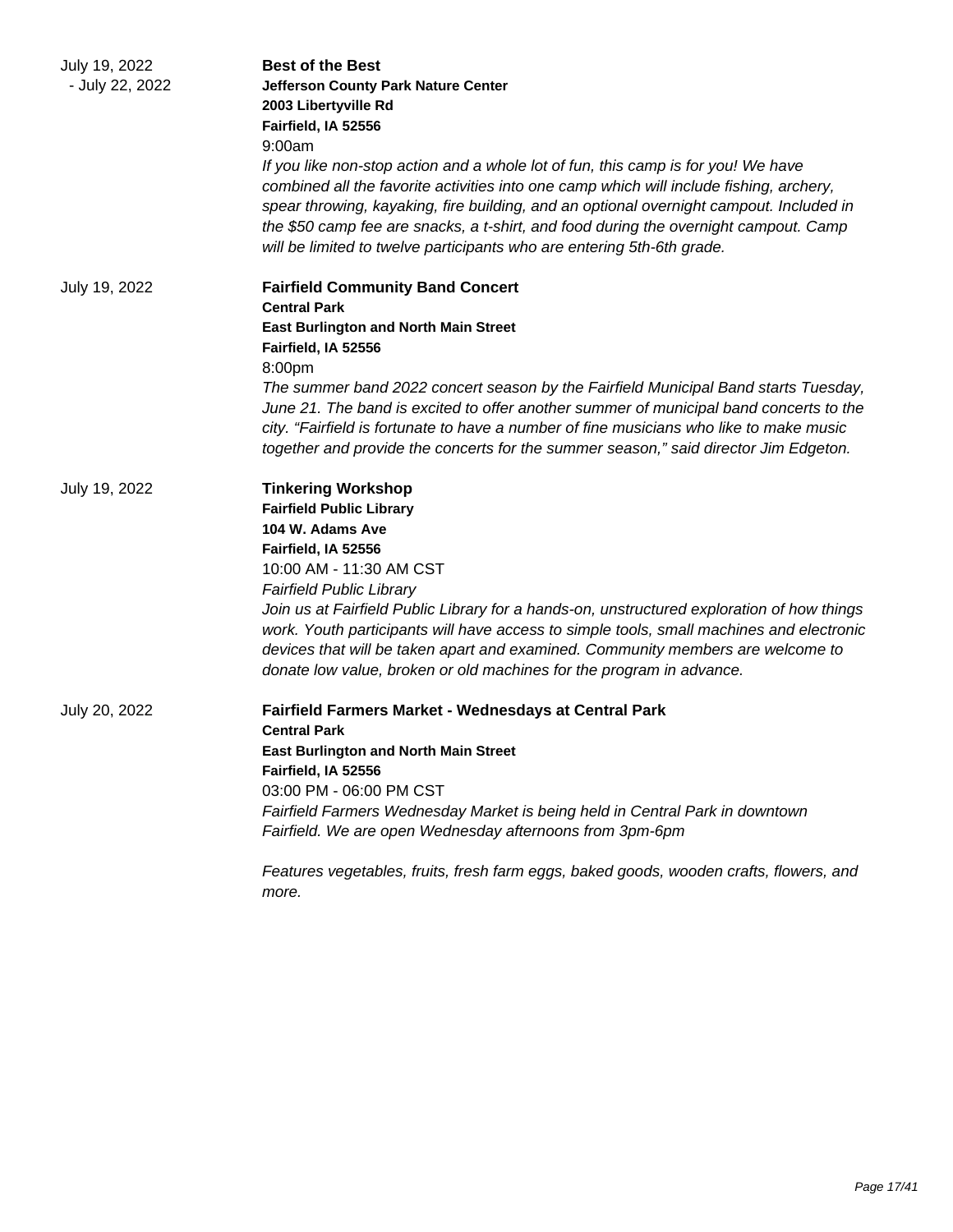| July 21, 2022 | <b>Way Down Wanderers</b><br><b>Fairfied Arts And Convention Center</b><br>200 N. Main Street<br>Fairfield, IA 52556<br>7:00pm<br>Back after last year's success, the 2022 FREE Summer Outdoor Concert Series returns<br>this June! Catch awesome Midwest-based bands every other Thursday night at 7 pm all<br>summer long. Gather your lawn chairs and all the people you like and come out to 200<br>N. Main Street to enjoy great music in great company!                                                                                                                                                                                                                                                                                                                                                                                                                                                             |
|---------------|---------------------------------------------------------------------------------------------------------------------------------------------------------------------------------------------------------------------------------------------------------------------------------------------------------------------------------------------------------------------------------------------------------------------------------------------------------------------------------------------------------------------------------------------------------------------------------------------------------------------------------------------------------------------------------------------------------------------------------------------------------------------------------------------------------------------------------------------------------------------------------------------------------------------------|
|               | The Way Down Wanderers sing like angels but write songs with guts that are<br>unmistakably earthbound: a soon-to-be dad, excited but scared, fighting for self-growth;<br>someone recovering from alcohol dependency, devoted to healing but with a confession<br>to make—there are no fairytales here. And yet, the music begs an unapologetically<br>Pollyanna question, like a big-hearted dare: Can a song help save you?                                                                                                                                                                                                                                                                                                                                                                                                                                                                                             |
| July 21, 2022 | <b>Agriculture Every Day</b><br><b>ISU Extension and Outreach Jefferson Co</b><br>2606 W. Burlington Ave<br>Fairfield, IA 52556<br>08:30 AM - 04:00 PM CST<br><b>ISU Extension and Outreach</b><br>Agriculture Every Day is aimed at teaching youth in grades 4-12 about the importance of<br>agriculture. Each short (20-30 min) stand-alone lesson is on a different agricultural<br>science topic. These lessons are meant to be a sampling of different agricultural science<br>topics. Registration required.                                                                                                                                                                                                                                                                                                                                                                                                        |
| July 21, 2022 | <b>Business After Hours: Carnegie Historical Museum</b><br><b>Carnegie Historical Museum</b><br><b>112 South Court Street</b><br>Fairfield, IA 52556<br>04:00 PM - 07:00 PM CST<br>Join us for Business After Hours on Thursday, July 21st, from 4pm to 7pm at Carnegie<br>Historical Museum. Enjoy a free meal from the Pork Producers (pork sandwich, chips,<br>cookie) and hard cider drinks from the Cider House as you tour the Carnegie Historical<br>Museum to see what's new! The Museum has made many recent changes and updates<br>and they would love to show you the improvements. Don't miss this great opportunity to<br>tour Carnegie! Participate in a scavenger hunt during Business After Hours for your<br>chance to enter a drawing for a gift basket. This Business After Hours event is<br>sponsored by the Carnegie Museum Foundation with support from the Carnegie<br>Museum Board of Directors. |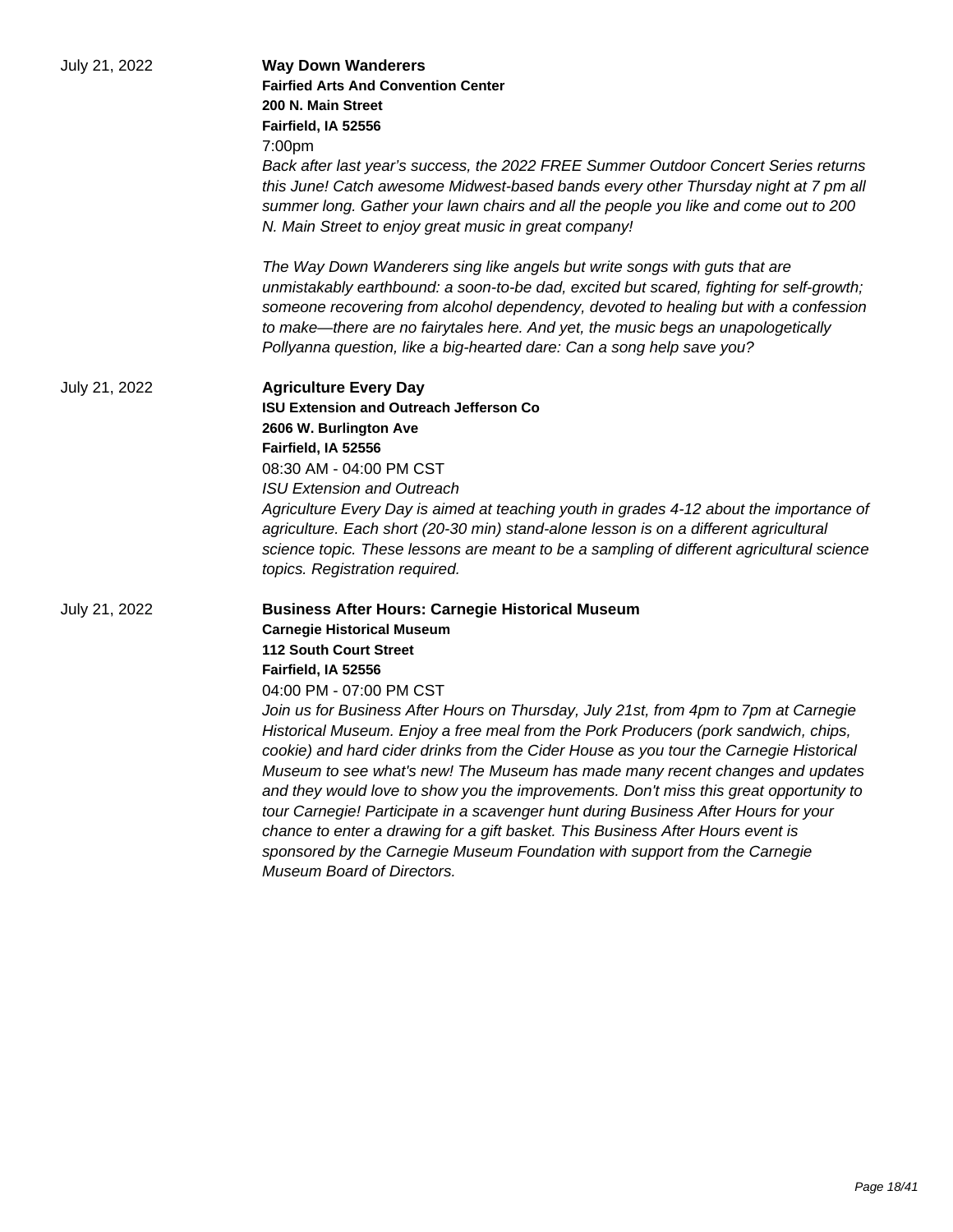| July 22, 2022 | <b>Lego Playtime</b><br><b>Fairfield Public Library</b><br>104 W Adams<br>Fairfield, IA 52556<br>3:30pm - 5:30pm<br>Fairfield Public Library, 641-472-6551 Ext. 2<br>circ@fairfield.lib.ia.us<br>Join us in the Youth Services Department for unstructured playtime every Friday. Each<br>week, there will be a special Lego challenge for any chidlren wanting to particpate.<br>If you need disability-related accommodations in order to participate in this event,<br>please contact the Library.<br>For all other questions, contact Youth Services Librarian Alecs Mickunas at                                                                                                                                                                                                                                                                                                                                                                                         |
|---------------|------------------------------------------------------------------------------------------------------------------------------------------------------------------------------------------------------------------------------------------------------------------------------------------------------------------------------------------------------------------------------------------------------------------------------------------------------------------------------------------------------------------------------------------------------------------------------------------------------------------------------------------------------------------------------------------------------------------------------------------------------------------------------------------------------------------------------------------------------------------------------------------------------------------------------------------------------------------------------|
| July 22, 2022 | 641-472-6551, Ext. 3<br><b>Free Kids' Movie</b><br><b>Fairfield Public Library - Meeting Room</b><br>104 W. Adams Avenue<br>Fairfield, IA 52556<br>$1:00$ PM<br>Fairfield Public Library, 641-472-6551 Ext. 2<br>circ@fairfield.lib.ia.us<br>Every Friday at 1:00 PM, join us for a kids' movie on the big screen in the meeting room.<br>All selections are rated G or PG. Free popcorn will be provided. We request that<br>children 7 years and younger be accompanied by an adult.<br>Free Movie Screening Dates and Movie List<br>June 10th - Spirit: Stallion of the Cimarron (2002) G<br>June 17th - Dora And The Lost City Of Gold (2019) PG<br>June 24th - Pokemon: Detective Picachu (2019) PG<br>July 1st - Ramona and Beezus (2010) G<br>July 8th - Raya and the last Dragon (2021) PG<br>July 15th - How to Train Your Dragon: The Hidden World (2019) PG<br>July 22nd - The Princess and the Frog (2009) G<br>July 29th - E.T. the Extra-Terrestrial (1982) PG |
|               | If you need disability-related accommodations in order to participate in this event,<br>please contact the library.<br>For all other questions, contact Youth Services Librarian Alecs Mickunas at<br>641-472-6551, Ext. 3.<br>This is event is part of the Read Beyond the Beaten Path Summer Reading Program<br>and is supported in-part by financial contributions from Walmart, Alliant Energy, and<br>Dollar General.                                                                                                                                                                                                                                                                                                                                                                                                                                                                                                                                                   |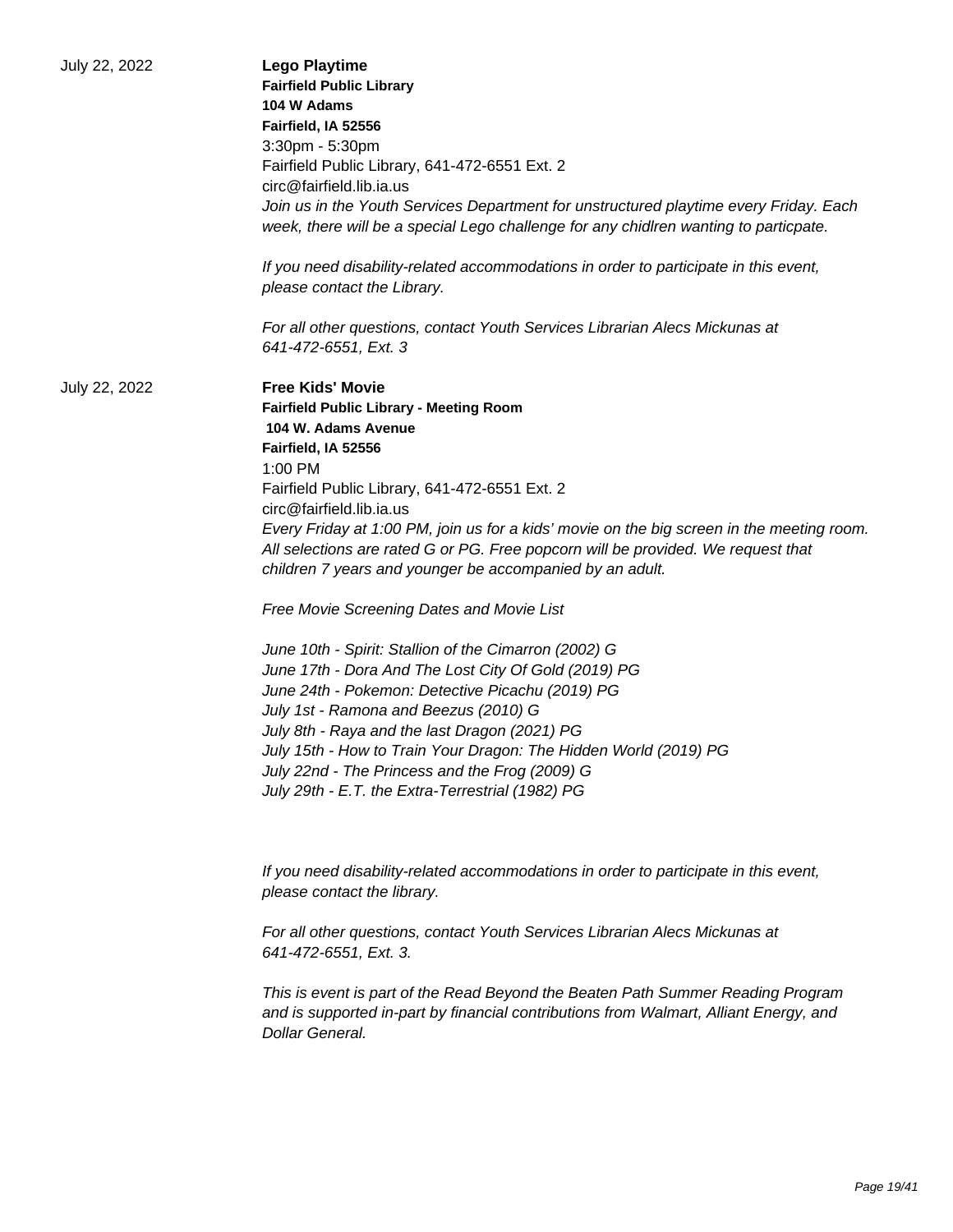| July 23, 2022 | <b>Fairfield Farmers Market - Saturdays at Howard Park</b><br><b>Howard Park</b><br>E. Grimes Avenue and N. Court Street<br>Fairfield, IA 52556<br>08:00 AM - 01:00 PM CST<br>Fairfield Farmers Saturday Market is being held in Howard Park in Fairfield. We are<br>open Saturdays from 8am - 1pm.<br>Features vegetables, fruits, fresh farm eggs, baked goods, wooden crafts, flowers, and<br>more.                                                                                                                                                                                                            |
|---------------|-------------------------------------------------------------------------------------------------------------------------------------------------------------------------------------------------------------------------------------------------------------------------------------------------------------------------------------------------------------------------------------------------------------------------------------------------------------------------------------------------------------------------------------------------------------------------------------------------------------------|
| July 24, 2022 | <b>WRITE ON WRITERS @ FPL</b><br><b>Fairfield Public Library</b><br>104 W Adams<br>Fairfield, IA 52556<br>01:30 PM - 03:00 PM CST<br>Fairfield Public Library, 641-472-6551 Ext. 2<br>circ@fairfield.lib.ia.us                                                                                                                                                                                                                                                                                                                                                                                                    |
|               | The Write on Writers Group meets on the second and fourth Sunday of the month from<br>1:30-3:00 PM in the library's meeting room. Bring a pen and paper and share what<br>you've written in a friendly, open discussion. No experience is necessary. All skill<br>levels and writing genres are welcome and there is no charge for the program.<br>To register, call the library's front desk at 641-472-6551 ext. 2.                                                                                                                                                                                             |
| July 25, 2022 | New Craft Activity Kit @ FPL<br><b>Fairfield Public Library</b><br>104 W Adams<br>Fairfield, IA 52556<br>Normal Library Hours 9:30 AM-6:00 PM<br>Fairfield Public Library, 641-472-6551 Ext. 2<br>circ@fairfield.lib.ia.us<br>Stop by the Youth Services Department every Monday to pick up a new craft activity kit.<br>Kits will be available through the week as supplies last.<br>If you need disability-related accommodations in order to participate in this event,<br>please contact the library.<br>For all other questions, contact Youth Services Librarian Alecs Mickunas at<br>641-472-6551, Ext. 3. |
|               | This is event is part of the Read Beyond the Beaten Path Summer Reading Program<br>and is supported in-part by financial contributions from Walmart, Alliant Energy, and<br>Dollar General.                                                                                                                                                                                                                                                                                                                                                                                                                       |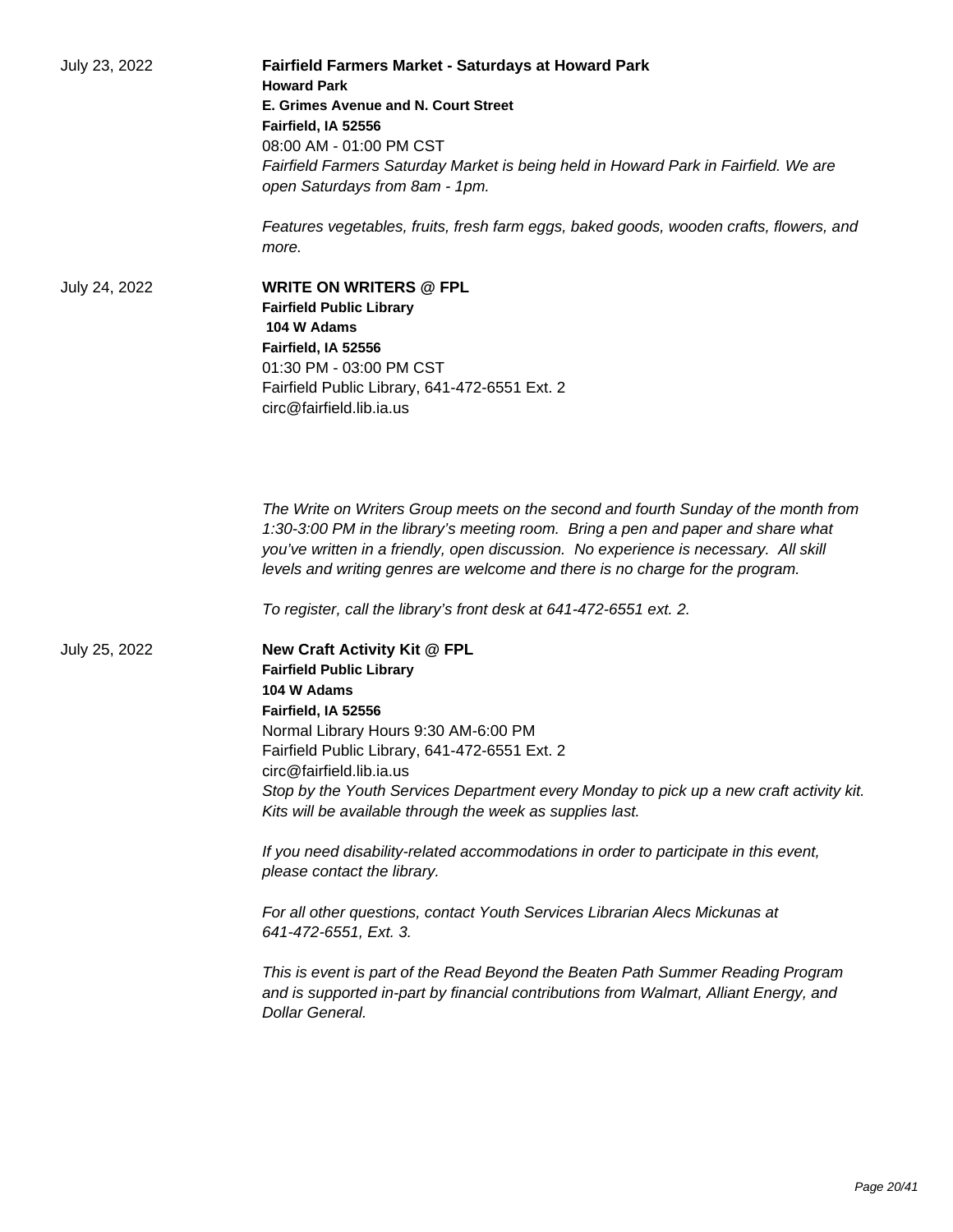| July 25, 2022 | <b>Board Game Time @ FPL</b><br><b>Fairfield Public Library</b>                                                 |
|---------------|-----------------------------------------------------------------------------------------------------------------|
|               | 104 W Adams                                                                                                     |
|               | Fairfield, IA 52556                                                                                             |
|               | 1:00pm - 3:00pm                                                                                                 |
|               | Fairfield Public Library, 641-472-6551 Ext. 2                                                                   |
|               | circ@fairfield.lib.ia.us                                                                                        |
|               | Join us every Monday for board games and free hangout time in the FPL meeting room.                             |
|               | This is event is part of the Read beyond the Beaten Path 2022 Summer Reading                                    |
|               | Program and is supported in-part by the generous donations from Walmart, Alliant<br>Energy, and Dollar General. |
|               | If you need disability-related accommodations in order to participate in this event,                            |
|               | please contact the library.                                                                                     |
|               | For all other questions, contact Youth Services Librarian Alecs Mickunas at                                     |
|               | 641-472-6551, Ext. 3.                                                                                           |
|               | This event is part of the Read Beyond the Beaten Path Summer Reading Program and                                |
|               | is supported in-part by financial contributions from Walmart, Alliant Energy, and Dollar<br>General.            |
| July 26, 2022 | <b>Fairfield Community Band Concert</b>                                                                         |
|               | <b>Central Park</b>                                                                                             |
|               | <b>East Burlington and North Main Street</b>                                                                    |
|               | Fairfield, IA 52556                                                                                             |
|               | 8:00pm                                                                                                          |
|               | The summer band 2022 concert season by the Fairfield Municipal Band starts Tuesday,                             |
|               | June 21. The band is excited to offer another summer of municipal band concerts to the                          |
|               | city. "Fairfield is fortunate to have a number of fine musicians who like to make music                         |
|               | together and provide the concerts for the summer season," said director Jim Edgeton.                            |
| July 27, 2022 | <b>Fairfield Farmers Market - Wednesdays at Central Park</b>                                                    |
|               | <b>Central Park</b>                                                                                             |
|               | <b>East Burlington and North Main Street</b>                                                                    |
|               | Fairfield, IA 52556                                                                                             |
|               | 03:00 PM - 06:00 PM CST                                                                                         |
|               | Fairfield Farmers Wednesday Market is being held in Central Park in downtown                                    |
|               | Fairfield. We are open Wednesday afternoons from 3pm-6pm                                                        |
|               | Features vegetables, fruits, fresh farm eggs, baked goods, wooden crafts, flowers, and<br>more.                 |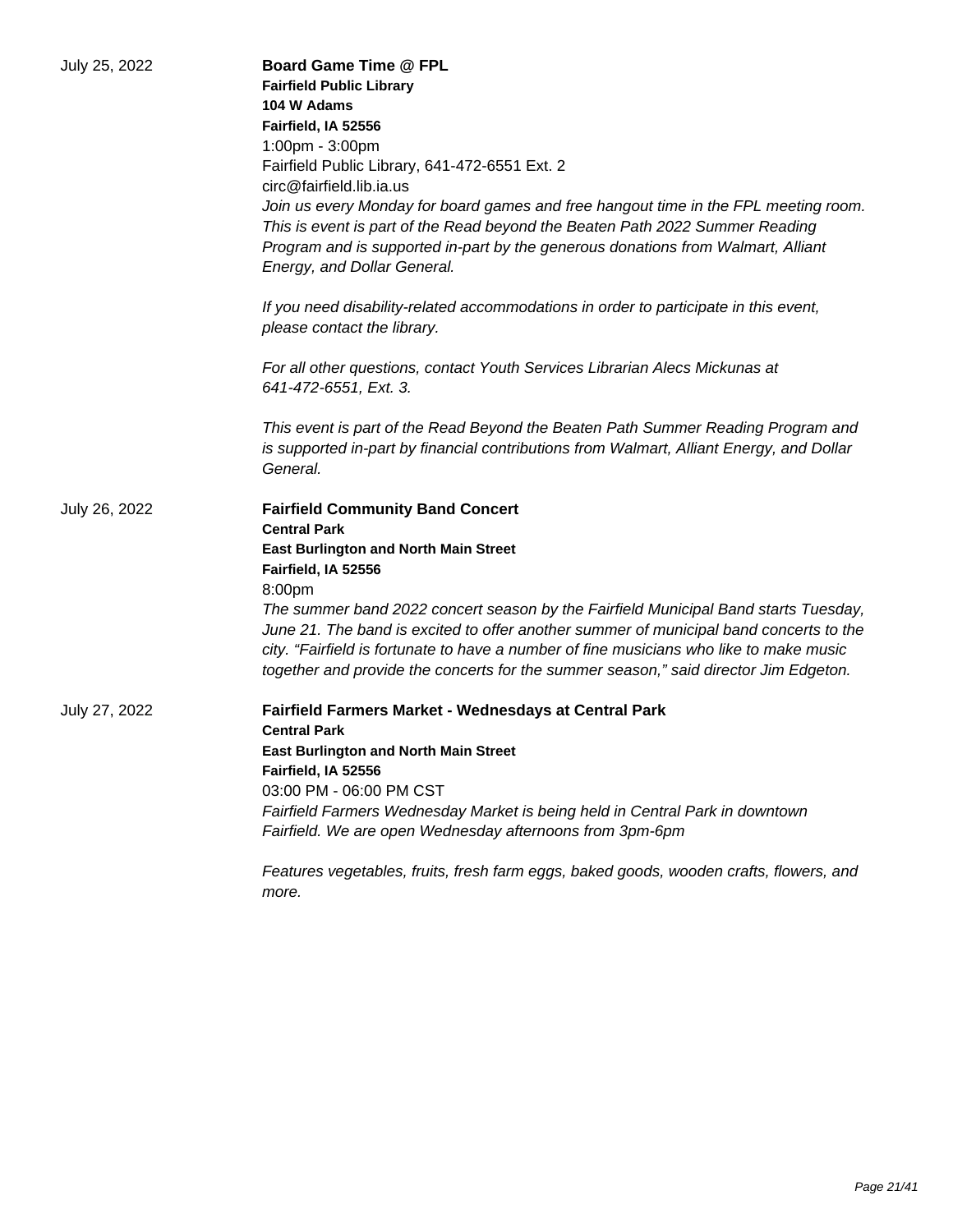| July 27, 2022 | <b>S'mores &amp; a Scavenger Hunt</b><br>Jefferson County Park - Camp Kyle Amphitheater<br>2003 Libertyville Road<br>Fairfield, IA 52556<br>06:00 PM - 08:00 PM CST<br>Camp Kyle Amphitheater in Jefferson County Park                                                                                                                                                                                                                                                        |
|---------------|-------------------------------------------------------------------------------------------------------------------------------------------------------------------------------------------------------------------------------------------------------------------------------------------------------------------------------------------------------------------------------------------------------------------------------------------------------------------------------|
|               | Pre-registration requested                                                                                                                                                                                                                                                                                                                                                                                                                                                    |
|               | Kick off the 'Old Fashion Fun' weekend by some s'mores and a scavenger hunt at<br>Jefferson County Park. We will meet at the Camp Kyle Amphitheater before sending<br>groups out on the scavenger hunt. Pre-registration is requested for this free event. To<br>register, please visit our website at JeffersonCountyConservation.com.                                                                                                                                       |
| July 28, 2022 | <b>What's in the Wetland?</b><br><b>Jefferson County Nature Center</b><br>2003 Libertyville Road<br>Fairfield, IA 52556<br>10:00 AM - 11:00 AM CST<br>Ever wondered what is living in the wetland? Here is your chance to find out. Bring your<br>mud boots and a sense of adventure for this family friendly program. Participants should<br>meet at the Jefferson County Park Nature Center before we head out to the wetland.                                              |
| July 28, 2022 | <b>FPL Poetry Club</b><br><b>Fairfield Public Library</b><br>104 W Adams<br>Fairfield, IA 52556<br>5:00pm - 6:00pm<br>Fairfield Public Library, 641-472-6551 Ext. 2<br>circ@fairfield.lib.ia.us                                                                                                                                                                                                                                                                               |
|               | Join librarian Alecs Mickunas for Poetry Club the last Thursday of every month (April<br>28th, 5-6 PM) at the library. Participants are encouraged to bring a poem they would like<br>to read and discuss together. The poem you select may be one by a favorite poet or a<br>poem you have written yourself. If you would like us to make copies of your chosen<br>poem, please email the poem to circ@fairfield.lib.ia.us and we will bring them to the<br>meeting for you! |
|               | This event is for all ages and is open to the general public. Poetry Club meets in-person<br>in the meeting room (entrance just to the right after entering the main lobby doors).                                                                                                                                                                                                                                                                                            |
| July 28, 2022 | <b>Frontier Living</b><br><b>ISU Extension and Outreach Jefferson Co</b><br>2606 W. Burlington Ave<br>Fairfield, IA 52556<br>08:30 AM - 04:00 PM CST<br><b>ISU Extension and Outreach</b><br>Experience the date in the life of a child living on the frontier with this interactive day<br>camp. Registration required.                                                                                                                                                      |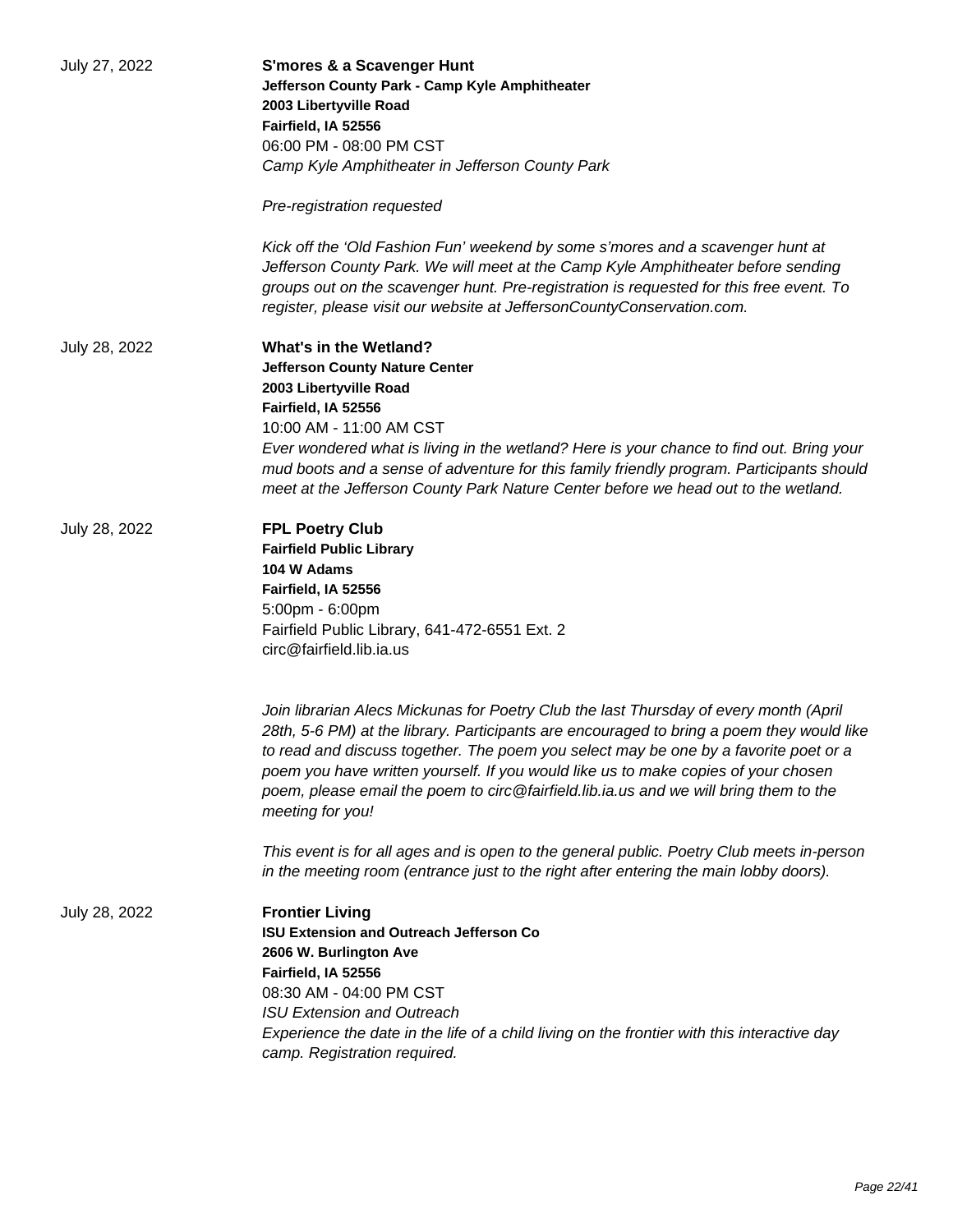July 29, 2022 **Outdoor Adventure Night Jefferson County Park - Shelter #3 2003 Libertyville Road Fairfield, IA 52556** 05:00 PM - 08:00 PM CST Get the family outside and unplugged for a evening of outdoor adventure. Families will be able to move through different activities including kayaking, hiking, fishing, and archery. Pre-registration is requested for this free event. July 29, 2022 **Lego Playtime Fairfield Public Library 104 W Adams Fairfield, IA 52556** 3:30pm - 5:30pm Fairfield Public Library, 641-472-6551 Ext. 2 circ@fairfield.lib.ia.us Join us in the Youth Services Department for unstructured playtime every Friday. Each week, there will be a special Lego challenge for any chidlren wanting to particpate.

> If you need disability-related accommodations in order to participate in this event, please contact the Library.

For all other questions, contact Youth Services Librarian Alecs Mickunas at 641-472-6551, Ext. 3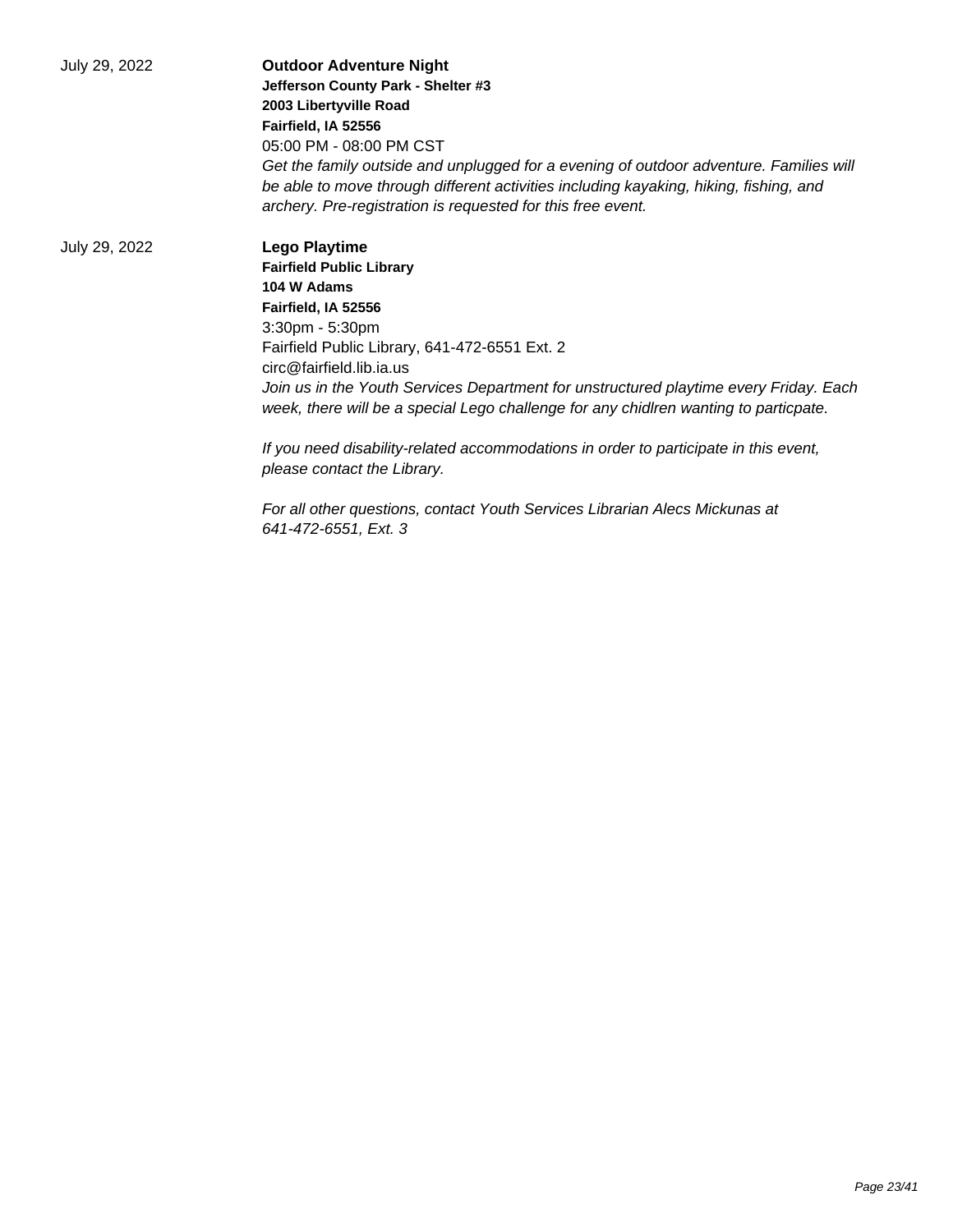| July 29, 2022 | <b>Free Kids' Movie</b><br><b>Fairfield Public Library - Meeting Room</b><br>104 W. Adams Avenue<br>Fairfield, IA 52556<br>$1:00$ PM<br>Fairfield Public Library, 641-472-6551 Ext. 2<br>circ@fairfield.lib.ia.us<br>Every Friday at 1:00 PM, join us for a kids' movie on the big screen in the meeting room.                                                                                                                                                                                                           |
|---------------|--------------------------------------------------------------------------------------------------------------------------------------------------------------------------------------------------------------------------------------------------------------------------------------------------------------------------------------------------------------------------------------------------------------------------------------------------------------------------------------------------------------------------|
|               | All selections are rated G or PG. Free popcorn will be provided. We request that<br>children 7 years and younger be accompanied by an adult.                                                                                                                                                                                                                                                                                                                                                                             |
|               | Free Movie Screening Dates and Movie List                                                                                                                                                                                                                                                                                                                                                                                                                                                                                |
|               | June 10th - Spirit: Stallion of the Cimarron (2002) G<br>June 17th - Dora And The Lost City Of Gold (2019) PG<br>June 24th - Pokemon: Detective Picachu (2019) PG<br>July 1st - Ramona and Beezus (2010) G<br>July 8th - Raya and the last Dragon (2021) PG<br>July 15th - How to Train Your Dragon: The Hidden World (2019) PG<br>July 22nd - The Princess and the Frog (2009) G<br>July 29th - E.T. the Extra-Terrestrial (1982) PG                                                                                    |
|               | If you need disability-related accommodations in order to participate in this event,<br>please contact the library.                                                                                                                                                                                                                                                                                                                                                                                                      |
|               | For all other questions, contact Youth Services Librarian Alecs Mickunas at<br>641-472-6551, Ext. 3.                                                                                                                                                                                                                                                                                                                                                                                                                     |
|               | This is event is part of the Read Beyond the Beaten Path Summer Reading Program<br>and is supported in-part by financial contributions from Walmart, Alliant Energy, and<br>Dollar General.                                                                                                                                                                                                                                                                                                                              |
| July 29, 2022 | <b>Kids' Music Concert</b><br><b>Fairfield Public Library</b><br>104 W. Adams Ave<br>Fairfield, IA 52556<br>4:00 <sub>pm</sub><br><b>Fairfield Public Library</b><br>Matt Baron, Chicago-based musician and educator, creates rock music to support<br>learning of mathematics, English language, phonics and more! Matt has a MA in<br>education and began creating educational music while working as an elementary school<br>teacher. Future Hits' music is interactive, high energy, and fun for people of all ages. |
| July 30, 2022 | Fairfield Farmers Market - Saturdays at Howard Park<br><b>Howard Park</b><br>E. Grimes Avenue and N. Court Street<br>Fairfield, IA 52556<br>08:00 AM - 01:00 PM CST<br>Fairfield Farmers Saturday Market is being held in Howard Park in Fairfield. We are<br>open Saturdays from 8am - 1pm.                                                                                                                                                                                                                             |
|               |                                                                                                                                                                                                                                                                                                                                                                                                                                                                                                                          |

Features vegetables, fruits, fresh farm eggs, baked goods, wooden crafts, flowers, and more.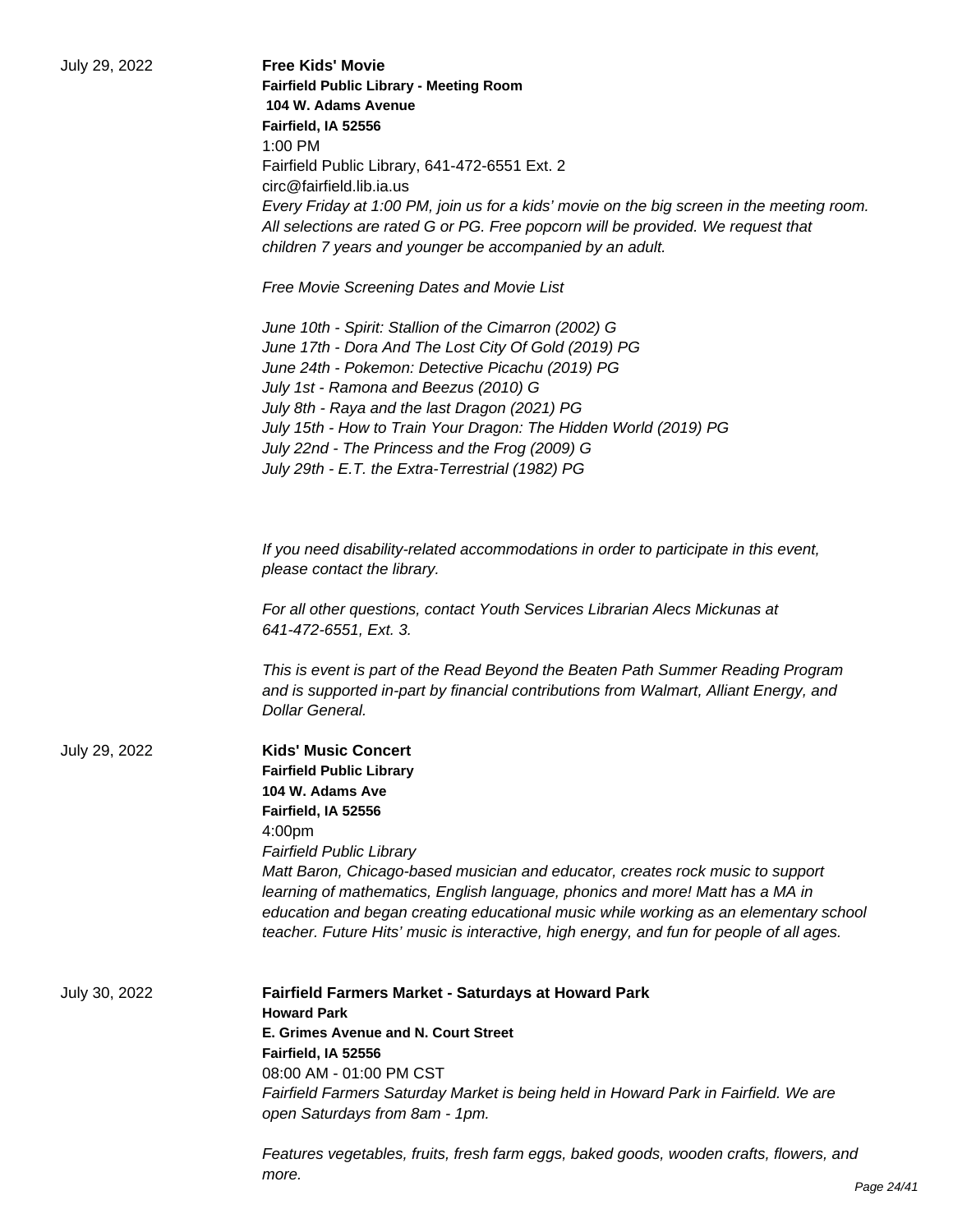| July 30, 2022  | 2022 Classic 96 Live on the Square Concert Series<br><b>Central Park</b>                                                                                                                                                                                                                                                                                                                                                                                                |
|----------------|-------------------------------------------------------------------------------------------------------------------------------------------------------------------------------------------------------------------------------------------------------------------------------------------------------------------------------------------------------------------------------------------------------------------------------------------------------------------------|
|                | <b>East Burlington and North Main Street</b>                                                                                                                                                                                                                                                                                                                                                                                                                            |
|                | Fairfield, IA 52556                                                                                                                                                                                                                                                                                                                                                                                                                                                     |
|                | 07:00 PM - 09:00 PM CST                                                                                                                                                                                                                                                                                                                                                                                                                                                 |
|                | June 25th - Jonas Magram and Steve Hillis                                                                                                                                                                                                                                                                                                                                                                                                                               |
|                | July 16th - John Paul Burtch, Des Moines Singer Songwriter                                                                                                                                                                                                                                                                                                                                                                                                              |
|                | July 30th - The Chickadees, 2 Person Southeast Iowa Band                                                                                                                                                                                                                                                                                                                                                                                                                |
|                | Brittany Sword, American Indie Rock Singer Songwriter from Oskaloosa                                                                                                                                                                                                                                                                                                                                                                                                    |
|                | August 20th - Dennis James and Lauryn Shapter with Society of Broken Souls, Folk                                                                                                                                                                                                                                                                                                                                                                                        |
|                | <b>Noir Songwriting</b>                                                                                                                                                                                                                                                                                                                                                                                                                                                 |
|                | September 10th - Flash In a Pan, Iowa City Based Bluegrass/Folk Band                                                                                                                                                                                                                                                                                                                                                                                                    |
| August 1, 2022 | <b>Board Game Time @ FPL</b>                                                                                                                                                                                                                                                                                                                                                                                                                                            |
|                | <b>Fairfield Public Library</b>                                                                                                                                                                                                                                                                                                                                                                                                                                         |
|                | 104 W Adams                                                                                                                                                                                                                                                                                                                                                                                                                                                             |
|                | Fairfield, IA 52556                                                                                                                                                                                                                                                                                                                                                                                                                                                     |
|                | 1:00pm - 3:00pm                                                                                                                                                                                                                                                                                                                                                                                                                                                         |
|                | Fairfield Public Library, 641-472-6551 Ext. 2                                                                                                                                                                                                                                                                                                                                                                                                                           |
|                | circ@fairfield.lib.ia.us                                                                                                                                                                                                                                                                                                                                                                                                                                                |
|                | Join us every Monday for board games and free hangout time in the FPL meeting room.                                                                                                                                                                                                                                                                                                                                                                                     |
|                | This is event is part of the Read beyond the Beaten Path 2022 Summer Reading                                                                                                                                                                                                                                                                                                                                                                                            |
|                | Program and is supported in-part by the generous donations from Walmart, Alliant                                                                                                                                                                                                                                                                                                                                                                                        |
|                | Energy, and Dollar General.                                                                                                                                                                                                                                                                                                                                                                                                                                             |
|                | If you need disability-related accommodations in order to participate in this event,<br>please contact the library.                                                                                                                                                                                                                                                                                                                                                     |
|                | For all other questions, contact Youth Services Librarian Alecs Mickunas at<br>641-472-6551, Ext. 3.                                                                                                                                                                                                                                                                                                                                                                    |
|                | This event is part of the Read Beyond the Beaten Path Summer Reading Program and<br>is supported in-part by financial contributions from Walmart, Alliant Energy, and Dollar<br>General.                                                                                                                                                                                                                                                                                |
| August 2, 2022 | <b>Summer Olympics: Kayaking (August 2)</b>                                                                                                                                                                                                                                                                                                                                                                                                                             |
|                | Jefferson County Park Nature Center                                                                                                                                                                                                                                                                                                                                                                                                                                     |
|                | 2003 Libertyville Rd                                                                                                                                                                                                                                                                                                                                                                                                                                                    |
|                | Fairfield, IA 52556                                                                                                                                                                                                                                                                                                                                                                                                                                                     |
|                | 01:00 PM - 03:00 PM CST                                                                                                                                                                                                                                                                                                                                                                                                                                                 |
|                | Turn your child into a nature Olympian! Throughout the summer, we will offer four<br>different activities for youth to try their hand at. This week's activity is kayaking. The two<br>hour session will allow youth to practice a particular nature skill then enter into the<br>competition if they would like. Each activity will be duplicated and offered twice to allow<br>for more participants however we ask youth to only sign up for each activity once. The |
|                | summer Olympics program is for youth entering 3rd-7th grade. This program has a \$5<br>registration fee and will have a limited number of participants.                                                                                                                                                                                                                                                                                                                 |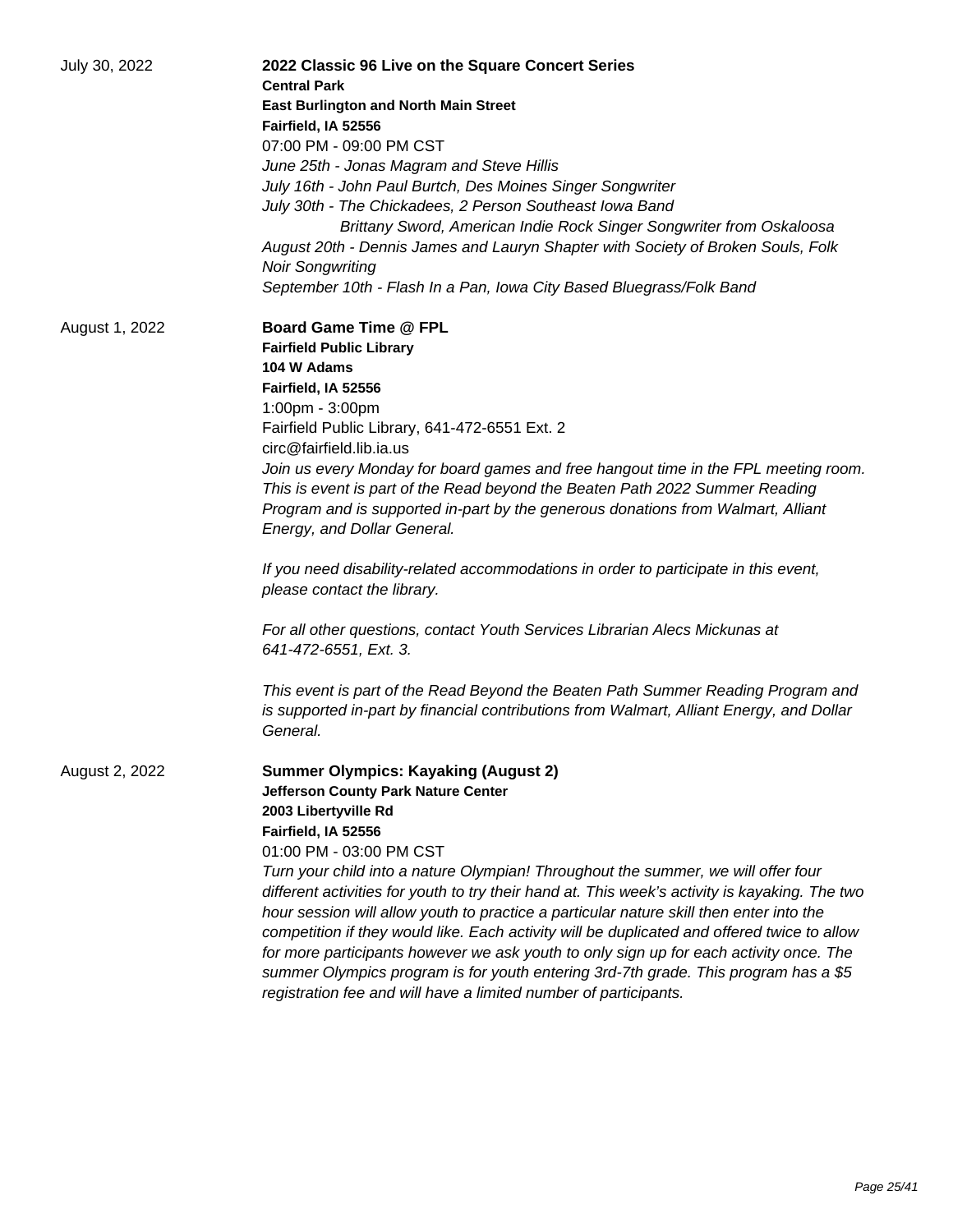| August 2, 2022 | <b>Fairfield Community Band Concert</b><br><b>Central Park</b><br><b>East Burlington and North Main Street</b><br>Fairfield, IA 52556<br>8:00pm<br>The summer band 2022 concert season by the Fairfield Municipal Band starts Tuesday,<br>June 21. The band is excited to offer another summer of municipal band concerts to the<br>city. "Fairfield is fortunate to have a number of fine musicians who like to make music<br>together and provide the concerts for the summer season," said director Jim Edgeton.                                                                                                                                                                                                                                                                                |
|----------------|----------------------------------------------------------------------------------------------------------------------------------------------------------------------------------------------------------------------------------------------------------------------------------------------------------------------------------------------------------------------------------------------------------------------------------------------------------------------------------------------------------------------------------------------------------------------------------------------------------------------------------------------------------------------------------------------------------------------------------------------------------------------------------------------------|
| August 3, 2022 | <b>Summer Olympics: Kayaking (August 3)</b><br>Jefferson County Park Nature Center<br>2003 Libertyville Rd<br>Fairfield, IA 52556<br>01:00 PM - 03:00 PM CST<br>Turn your child into a nature Olympian! Throughout the summer, we will offer four<br>different activities for youth to try their hand at. This week's activity is kayaking. The two<br>hour session will allow youth to practice a particular nature skill then enter into the<br>competition if they would like. Each activity will be duplicated and offered twice to allow<br>for more participants however we ask youth to only sign up for each activity once. The<br>summer Olympics program is for youth entering 3rd-7th grade. This program has a \$5<br>registration fee and will have a limited number of participants. |
| August 3, 2022 | Fairfield Farmers Market - Wednesdays at Central Park<br><b>Central Park</b><br><b>East Burlington and North Main Street</b><br>Fairfield, IA 52556<br>03:00 PM - 06:00 PM CST<br>Fairfield Farmers Wednesday Market is being held in Central Park in downtown<br>Fairfield. We are open Wednesday afternoons from 3pm-6pm<br>Features vegetables, fruits, fresh farm eggs, baked goods, wooden crafts, flowers, and<br>more.                                                                                                                                                                                                                                                                                                                                                                      |
| August 3, 2022 | <b>Market Storytime</b><br><b>Central Park Square</b><br>4:00pm - 4:45pm<br>Fairfield Public Library, 641-472-6551 Ext. 2<br>circ@fairfield.lib.ia.us<br>Join Youth Services Librarian Alecs Mickunas for stories, songs, and fingerplays during<br>the Wednesday afternoon Farmer's Market. Stories will be selected for infants through<br>children age 5 but all are welcome to attend.<br>If you need disability-related accommodations in order to participate in this event,<br>please contact the Library.<br>For all other questions, contact Youth Services Librarian Alecs Mickunas at<br>641-472-6551, Ext. 3.                                                                                                                                                                          |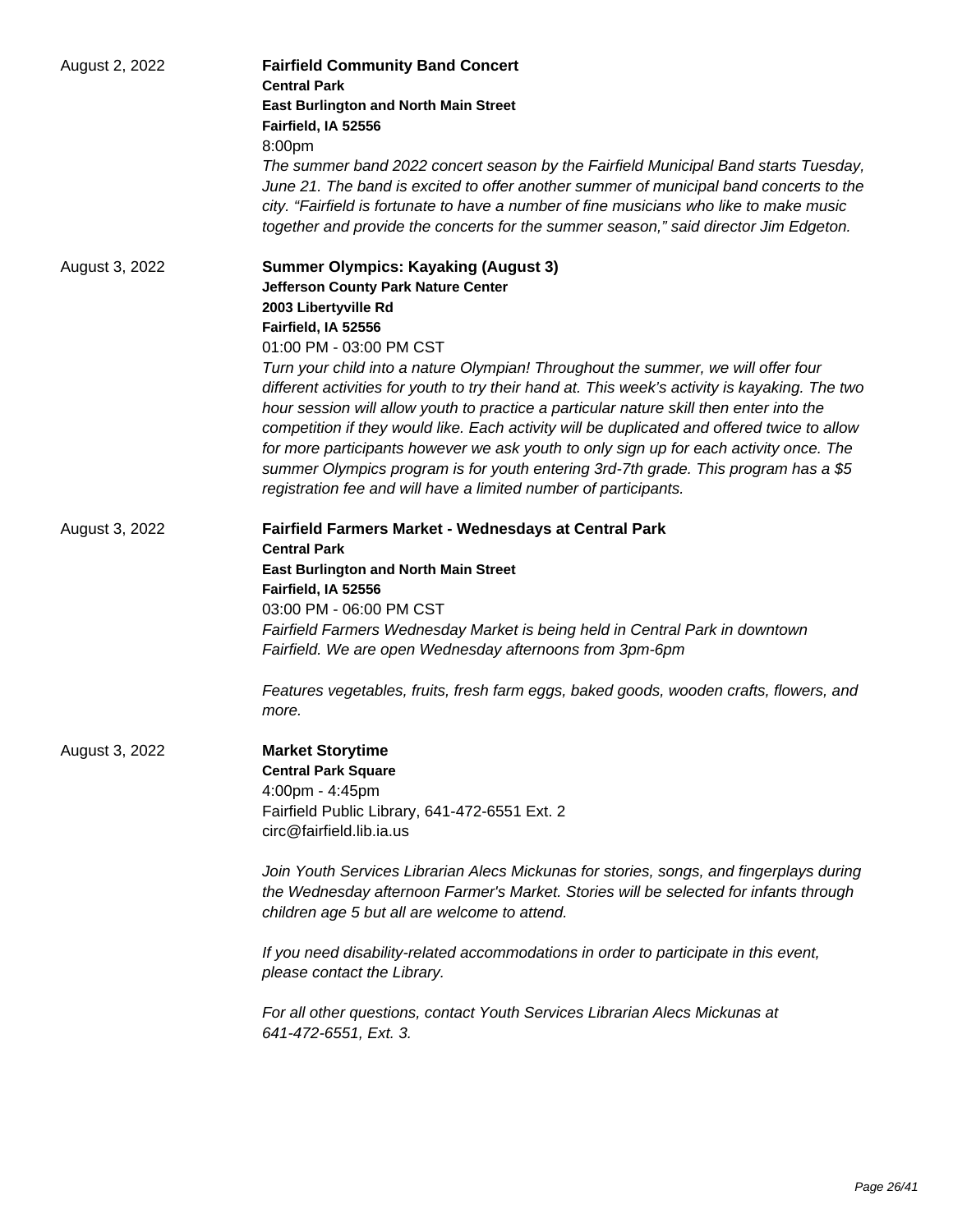| August 4, 2022 | <b>Diplomats of Solid Sound</b>                                                                                                                                               |
|----------------|-------------------------------------------------------------------------------------------------------------------------------------------------------------------------------|
|                | <b>Fairfied Arts And Convention Center</b>                                                                                                                                    |
|                | 200 N. Main Street                                                                                                                                                            |
|                | Fairfield, IA 52556                                                                                                                                                           |
|                | 7:00pm                                                                                                                                                                        |
|                | Back after last year's success, the 2022 FREE Summer Outdoor Concert Series returns                                                                                           |
|                | in June! Catch awesome local and Midwest-based bands every other Thursday night at                                                                                            |
|                | 7 pm all summer long. Gather your lawn chairs and all the people you like and come out                                                                                        |
|                | to 200 N. Main Street to enjoy great music in great company!                                                                                                                  |
|                | Diplomats of Solid Sound is an American band and song writing powerhouse. Their                                                                                               |
|                | mixture of old school funk, soul, and Americana has appeared in dozens of hit TV                                                                                              |
|                | shows and movies throughout their 20+ year career. With more than 50 million<br>streams, the Diplomats have a dedicated following in Europe and North America.                |
| August 5, 2022 | <b>Geode Paddle</b>                                                                                                                                                           |
|                | <b>Bentonsport Boat Access</b>                                                                                                                                                |
|                | 21964 Hawk Drive (Historic Downtown)                                                                                                                                          |
|                | Bentonsport, IA 52565                                                                                                                                                         |
|                | 10:00 AM - 01:00 PM CST                                                                                                                                                       |
|                | <b>Bentonsport to Bonaparte</b>                                                                                                                                               |
|                | Cost: \$5 per boat                                                                                                                                                            |
|                | Geodes are nature's treasure chest! Participants will be paddling this beautiful stretch of                                                                                   |
|                | river between stops on the sandbars as we search for geodes. Participants will learn                                                                                          |
|                | about the geology of the river, why we can find geodes in that particular stretch of river,                                                                                   |
|                | and how geodes form. The paddle is open to everyone, however children under age 18                                                                                            |
|                | must be accompanied by an adult. Paddle registration is limited to 20 boats. Jefferson                                                                                        |
|                | County Conservation has several canoes which participants may pre-register to borrow.                                                                                         |
| August 5, 2022 | <b>Lego Playtime</b>                                                                                                                                                          |
|                | <b>Fairfield Public Library</b>                                                                                                                                               |
|                | 104 W Adams                                                                                                                                                                   |
|                | Fairfield, IA 52556                                                                                                                                                           |
|                | 3:30pm - 5:30pm                                                                                                                                                               |
|                | Fairfield Public Library, 641-472-6551 Ext. 2                                                                                                                                 |
|                | circ@fairfield.lib.ia.us                                                                                                                                                      |
|                | Join us in the Youth Services Department for unstructured playtime every Friday. Each<br>week, there will be a special Lego challenge for any chidlren wanting to particpate. |
|                | If you need disability-related accommodations in order to participate in this event,<br>please contact the Library.                                                           |
|                |                                                                                                                                                                               |
|                | For all other questions, contact Youth Services Librarian Alecs Mickunas at<br>641-472-6551, Ext. 3                                                                           |
| August 6, 2022 | Fairfield Farmers Market - Saturdays at Howard Park                                                                                                                           |
|                | <b>Howard Park</b>                                                                                                                                                            |
|                | E. Grimes Avenue and N. Court Street                                                                                                                                          |
|                | Fairfield, IA 52556                                                                                                                                                           |
|                | 08:00 AM - 01:00 PM CST                                                                                                                                                       |
|                | Fairfield Farmers Saturday Market is being held in Howard Park in Fairfield. We are                                                                                           |
|                | open Saturdays from 8am - 1pm.                                                                                                                                                |
|                | Features vegetables, fruits, fresh farm eggs, baked goods, wooden crafts, flowers, and                                                                                        |
|                | more.                                                                                                                                                                         |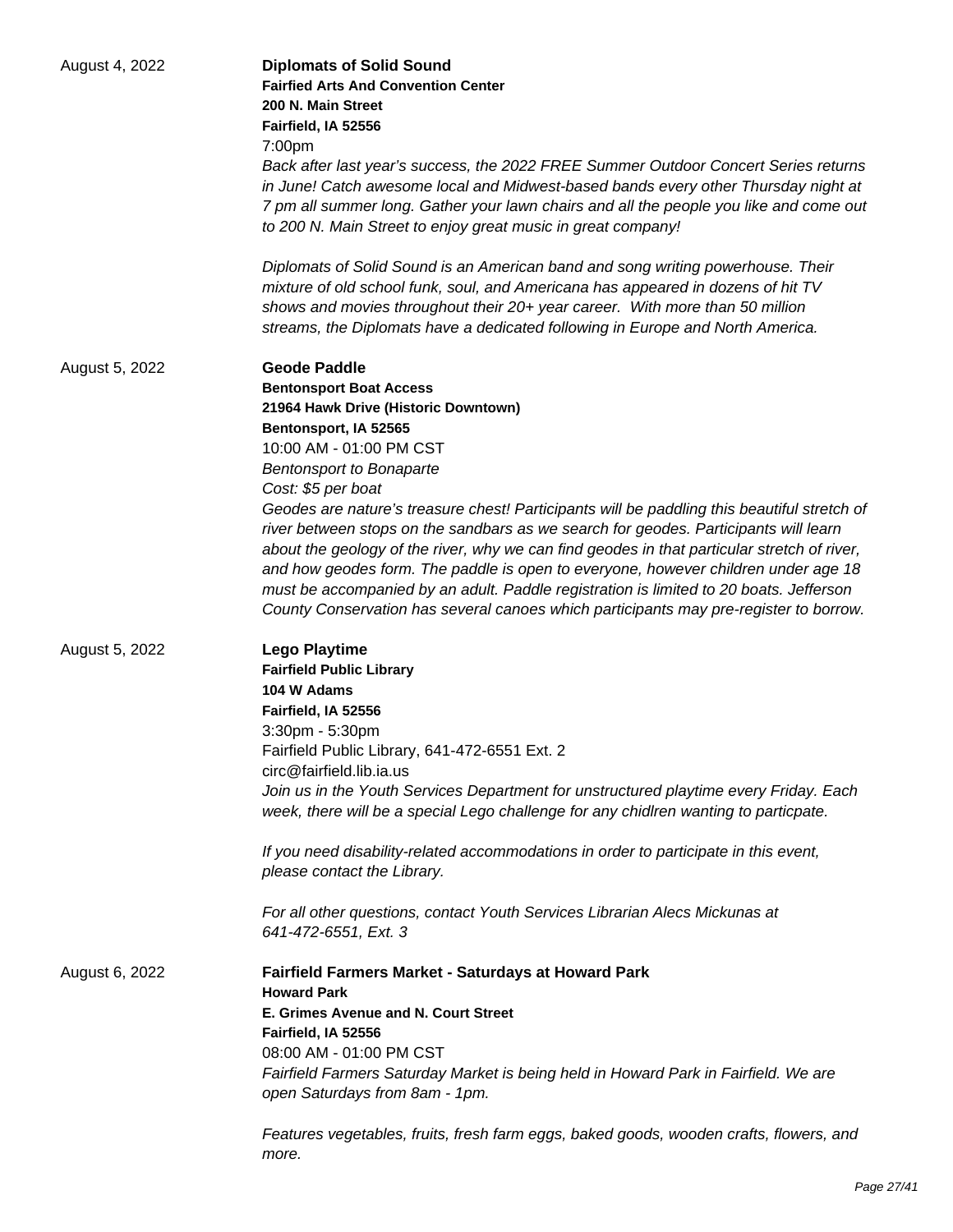| August 8, 2022  | <b>Board Game Time @ FPL</b><br><b>Fairfield Public Library</b><br>104 W Adams<br>Fairfield, IA 52556<br>1:00pm - 3:00pm<br>Fairfield Public Library, 641-472-6551 Ext. 2<br>circ@fairfield.lib.ia.us<br>Join us every Monday for board games and free hangout time in the FPL meeting room.<br>This is event is part of the Read beyond the Beaten Path 2022 Summer Reading<br>Program and is supported in-part by the generous donations from Walmart, Alliant                        |
|-----------------|-----------------------------------------------------------------------------------------------------------------------------------------------------------------------------------------------------------------------------------------------------------------------------------------------------------------------------------------------------------------------------------------------------------------------------------------------------------------------------------------|
|                 | Energy, and Dollar General.<br>If you need disability-related accommodations in order to participate in this event,<br>please contact the library.                                                                                                                                                                                                                                                                                                                                      |
|                 | For all other questions, contact Youth Services Librarian Alecs Mickunas at<br>641-472-6551, Ext. 3.                                                                                                                                                                                                                                                                                                                                                                                    |
|                 | This event is part of the Read Beyond the Beaten Path Summer Reading Program and<br>is supported in-part by financial contributions from Walmart, Alliant Energy, and Dollar<br>General.                                                                                                                                                                                                                                                                                                |
| August 10, 2022 | <b>ImpactLife Blood Drive</b><br><b>Fairfied Arts And Convention Center</b><br>200 N. Main Street<br>Fairfield, IA 52556<br>03:00 PM - 06:00 PM CST<br>ImpactLife provides lifesaving blood products to more than 125 hospitals in a four-state<br>region. We're headquartered in Davenport, Iowa, and have distribution hubs and donor<br>centers in Iowa, Illinois, Missouri, and Wisconsin. In your area, ImpactLife is the<br>exclusive provider to Jefferson County Health Center. |
| August 10, 2022 | Fairfield Farmers Market - Wednesdays at Central Park<br><b>Central Park</b><br><b>East Burlington and North Main Street</b><br>Fairfield, IA 52556<br>03:00 PM - 06:00 PM CST<br>Fairfield Farmers Wednesday Market is being held in Central Park in downtown<br>Fairfield. We are open Wednesday afternoons from 3pm-6pm                                                                                                                                                              |
|                 | Features vegetables, fruits, fresh farm eggs, baked goods, wooden crafts, flowers, and<br>more.                                                                                                                                                                                                                                                                                                                                                                                         |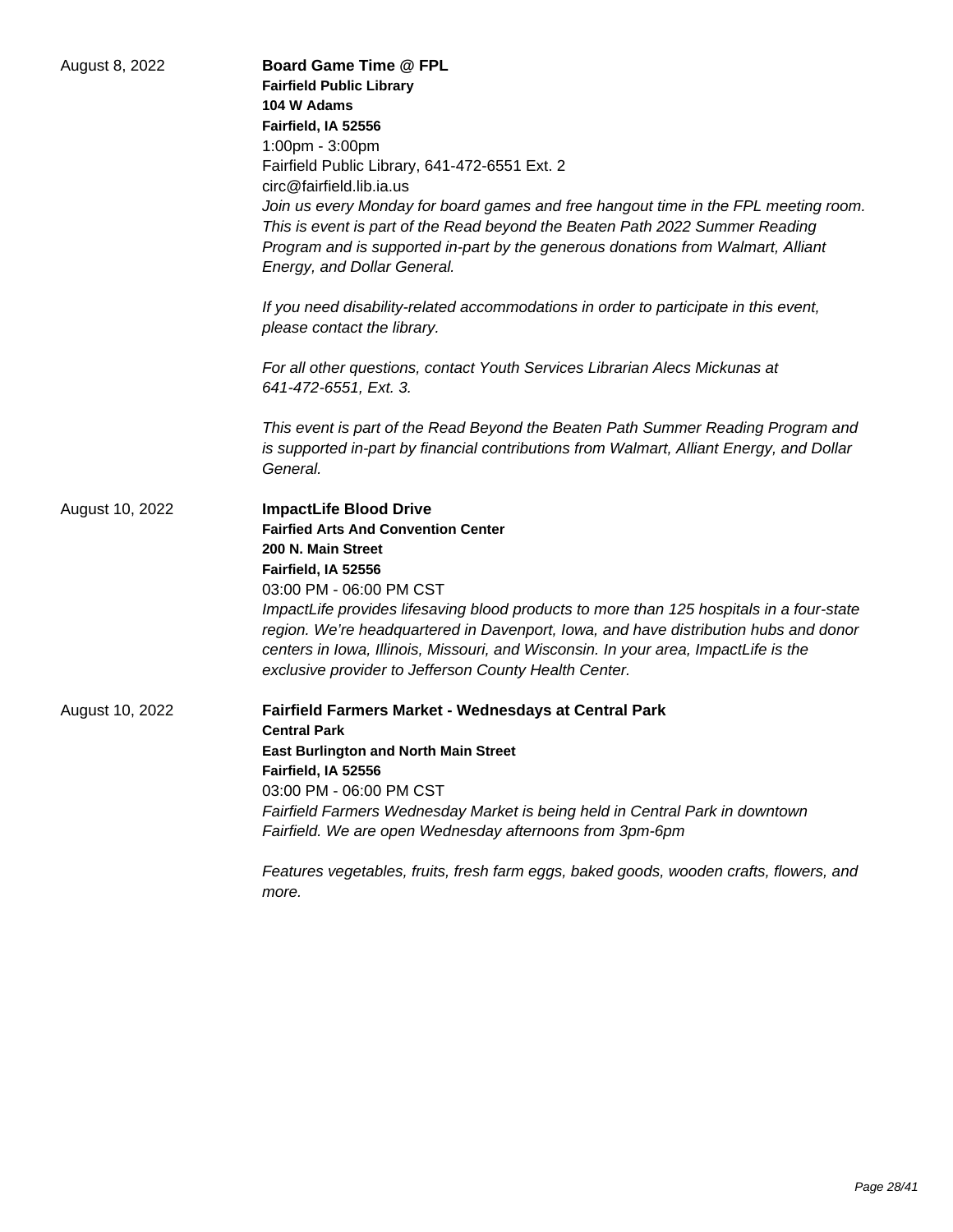| August 10, 2022 | <b>Market Storytime</b><br><b>Central Park Square</b><br>4:00pm - 4:45pm<br>Fairfield Public Library, 641-472-6551 Ext. 2<br>circ@fairfield.lib.ia.us                                                                                                                                                                                                                                                                                                                                                                                                                                                        |
|-----------------|--------------------------------------------------------------------------------------------------------------------------------------------------------------------------------------------------------------------------------------------------------------------------------------------------------------------------------------------------------------------------------------------------------------------------------------------------------------------------------------------------------------------------------------------------------------------------------------------------------------|
|                 | Join Youth Services Librarian Alecs Mickunas for stories, songs, and fingerplays during<br>the Wednesday afternoon Farmer's Market. Stories will be selected for infants through<br>children age 5 but all are welcome to attend.                                                                                                                                                                                                                                                                                                                                                                            |
|                 | If you need disability-related accommodations in order to participate in this event,<br>please contact the Library.                                                                                                                                                                                                                                                                                                                                                                                                                                                                                          |
|                 | For all other questions, contact Youth Services Librarian Alecs Mickunas at<br>641-472-6551, Ext. 3.                                                                                                                                                                                                                                                                                                                                                                                                                                                                                                         |
| August 12, 2022 | <b>Lego Playtime</b><br><b>Fairfield Public Library</b><br>104 W Adams<br>Fairfield, IA 52556<br>3:30pm - 5:30pm<br>Fairfield Public Library, 641-472-6551 Ext. 2<br>circ@fairfield.lib.ia.us<br>Join us in the Youth Services Department for unstructured playtime every Friday. Each<br>week, there will be a special Lego challenge for any chidlren wanting to particpate.<br>If you need disability-related accommodations in order to participate in this event,<br>please contact the Library.<br>For all other questions, contact Youth Services Librarian Alecs Mickunas at<br>641-472-6551, Ext. 3 |
| August 13, 2022 | <b>Craft and Vendor Show</b><br><b>Fairfied Arts And Convention Center</b><br>200 N. Main Street<br>Fairfield, IA 52556<br>10:00 AM - 03:00 PM CST<br>Join us for the monthly Craft and Vendor Show at the Fairfield Arts and Convention<br>Center. Support local artists and vendors!                                                                                                                                                                                                                                                                                                                       |
| August 13, 2022 | <b>Fairfield Farmers Market - Saturdays at Howard Park</b><br><b>Howard Park</b><br>E. Grimes Avenue and N. Court Street<br>Fairfield, IA 52556<br>08:00 AM - 01:00 PM CST<br>Fairfield Farmers Saturday Market is being held in Howard Park in Fairfield. We are<br>open Saturdays from 8am - 1pm.<br>Features vegetables, fruits, fresh farm eggs, baked goods, wooden crafts, flowers, and<br>more.                                                                                                                                                                                                       |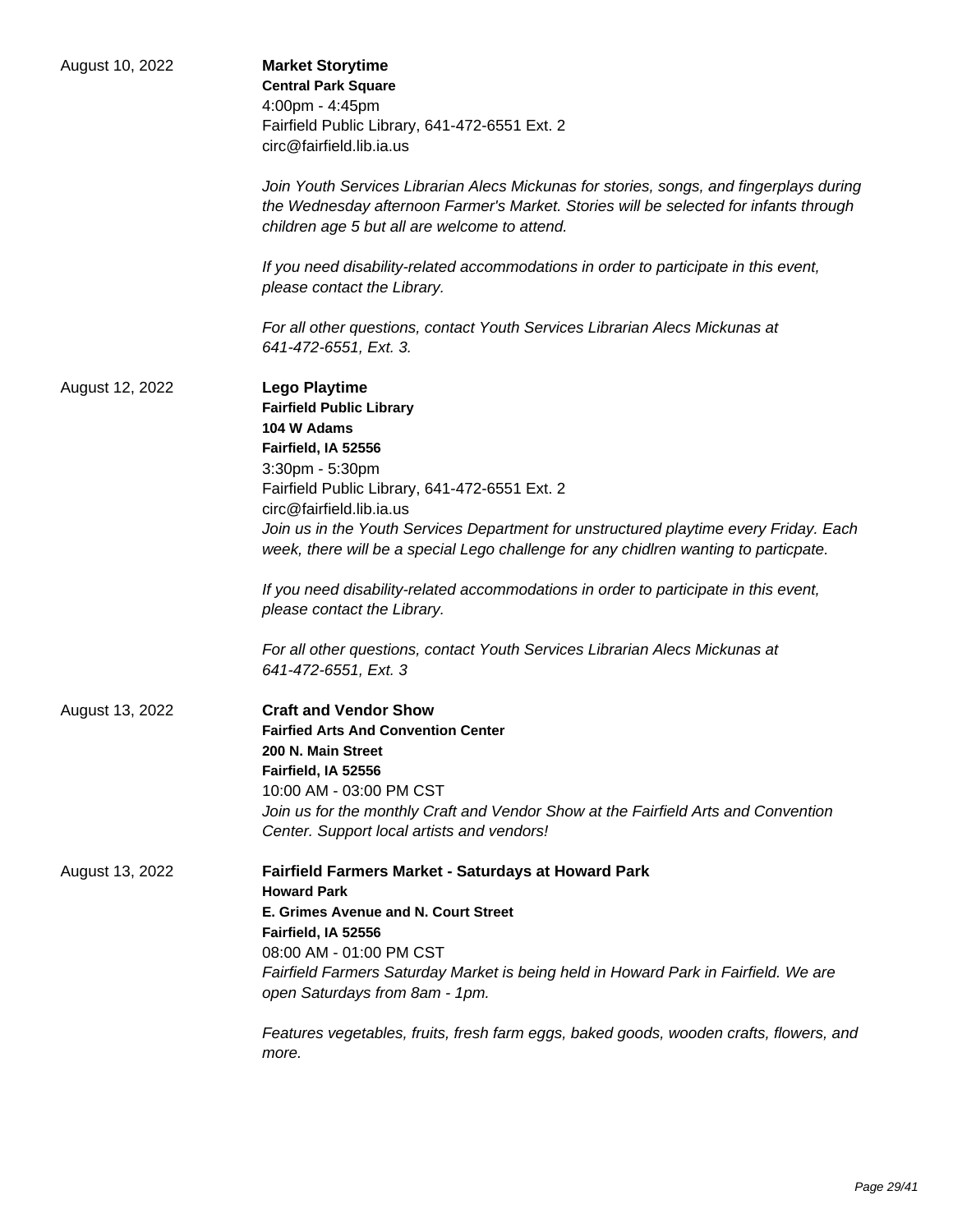| August 14, 2022 | <b>WRITE ON WRITERS @ FPL</b><br><b>Fairfield Public Library</b><br>104 W Adams<br>Fairfield, IA 52556<br>01:30 PM - 03:00 PM CST<br>Fairfield Public Library, 641-472-6551 Ext. 2<br>circ@fairfield.lib.ia.us                                                                                                                                                                                                                                                                                  |
|-----------------|-------------------------------------------------------------------------------------------------------------------------------------------------------------------------------------------------------------------------------------------------------------------------------------------------------------------------------------------------------------------------------------------------------------------------------------------------------------------------------------------------|
|                 | The Write on Writers Group meets on the second and fourth Sunday of the month from<br>1:30-3:00 PM in the library's meeting room. Bring a pen and paper and share what<br>you've written in a friendly, open discussion. No experience is necessary. All skill<br>levels and writing genres are welcome and there is no charge for the program.                                                                                                                                                 |
|                 | To register, call the library's front desk at 641-472-6551 ext. 2.                                                                                                                                                                                                                                                                                                                                                                                                                              |
| August 15, 2022 | <b>Board Game Time @ FPL</b><br><b>Fairfield Public Library</b><br>104 W Adams<br>Fairfield, IA 52556<br>1:00pm - 3:00pm<br>Fairfield Public Library, 641-472-6551 Ext. 2<br>circ@fairfield.lib.ia.us<br>Join us every Monday for board games and free hangout time in the FPL meeting room.<br>This is event is part of the Read beyond the Beaten Path 2022 Summer Reading<br>Program and is supported in-part by the generous donations from Walmart, Alliant<br>Energy, and Dollar General. |
|                 | If you need disability-related accommodations in order to participate in this event,<br>please contact the library.                                                                                                                                                                                                                                                                                                                                                                             |
|                 | For all other questions, contact Youth Services Librarian Alecs Mickunas at<br>641-472-6551, Ext. 3.                                                                                                                                                                                                                                                                                                                                                                                            |
|                 | This event is part of the Read Beyond the Beaten Path Summer Reading Program and<br>is supported in-part by financial contributions from Walmart, Alliant Energy, and Dollar<br>General.                                                                                                                                                                                                                                                                                                        |
| August 17, 2022 | Fairfield Farmers Market - Wednesdays at Central Park<br><b>Central Park</b><br><b>East Burlington and North Main Street</b><br>Fairfield, IA 52556<br>03:00 PM - 06:00 PM CST<br>Fairfield Farmers Wednesday Market is being held in Central Park in downtown<br>Fairfield. We are open Wednesday afternoons from 3pm-6pm                                                                                                                                                                      |
|                 | Features vegetables, fruits, fresh farm eggs, baked goods, wooden crafts, flowers, and<br>more.                                                                                                                                                                                                                                                                                                                                                                                                 |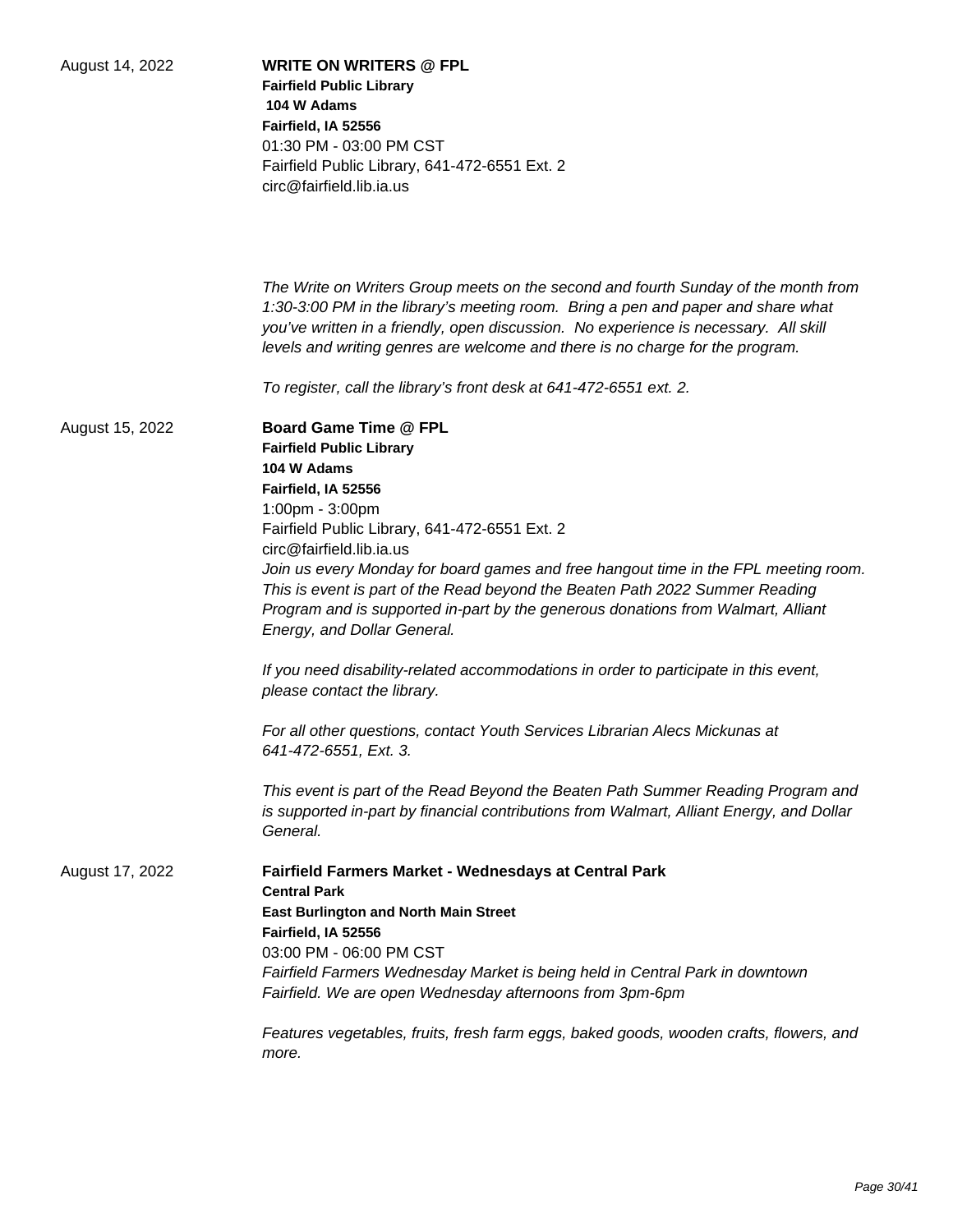| August 17, 2022 | <b>Market Storytime</b><br><b>Central Park Square</b><br>4:00pm - 4:45pm<br>Fairfield Public Library, 641-472-6551 Ext. 2<br>circ@fairfield.lib.ia.us<br>Join Youth Services Librarian Alecs Mickunas for stories, songs, and fingerplays during<br>the Wednesday afternoon Farmer's Market. Stories will be selected for infants through<br>children age 5 but all are welcome to attend.<br>If you need disability-related accommodations in order to participate in this event,<br>please contact the Library.                                                                                                                                                                                                                                                          |
|-----------------|----------------------------------------------------------------------------------------------------------------------------------------------------------------------------------------------------------------------------------------------------------------------------------------------------------------------------------------------------------------------------------------------------------------------------------------------------------------------------------------------------------------------------------------------------------------------------------------------------------------------------------------------------------------------------------------------------------------------------------------------------------------------------|
|                 | For all other questions, contact Youth Services Librarian Alecs Mickunas at<br>641-472-6551, Ext. 3.                                                                                                                                                                                                                                                                                                                                                                                                                                                                                                                                                                                                                                                                       |
| August 18, 2022 | <b>Dandelion Stompers</b><br><b>Fairfied Arts And Convention Center</b><br>200 N. Main Street<br>Fairfield, IA 52556<br>7:00pm<br>Back after last year's success, the 2022 FREE Summer Outdoor Concert Series returns<br>this June! Catch awesome Midwest-based bands every other Thursday night at 7 pm all<br>summer long. Gather your lawn chairs and all the people you like and come out to 200<br>N. Main Street to enjoy great music in great company!<br>The Dandelion Stompers bring you New Orleans jazz with all the trimmings. Start with a<br>grade-A rhythm section, add a savory selection of horns, round out the mixture with hot<br>and spicy vocals and you've got a recipe for Dandelion gumbo!                                                        |
| August 19, 2022 | Prime Rib Friday - Fairfield Elks Lodge #1192<br>Fairfield Elks Lodge #1192<br>51 1/2 S. Main Street<br>Fairfield, IA 52556<br>05:30 PM - 08:00 PM CST<br>The best prime rib in town at YOUR Fairfield Elks Lodge #1192 the 3rd Friday of every<br>month.<br>See you there!                                                                                                                                                                                                                                                                                                                                                                                                                                                                                                |
| August 19, 2022 | <b>Flint Knapping Demonstration</b><br>Lacey-Keosauqua State Park - Beach House Lodge<br>22895 Lacey Trail<br>Keosauqua, IA 52565<br>06:00 PM - 07:00 PM CST<br>Have you ever wondered how an arrowhead was made? This is your chance! Join<br>Veronica Mraz, Lithic Specialist, as she gives a brief overview of 12,000 years of human<br>occupation in the Des Moines valley. Beginning with the end of the last ice age to first<br>contact with Euro-Americans, Veronica will share about variety of human activity along<br>the Des Moines River. Veronica will also cover the quarrying, manufacture, and use of<br>chipped stone tools with a demonstration of flint knapping. This program will be held at<br>the Beach house Lodge in Lacey-Keosauqua State Park. |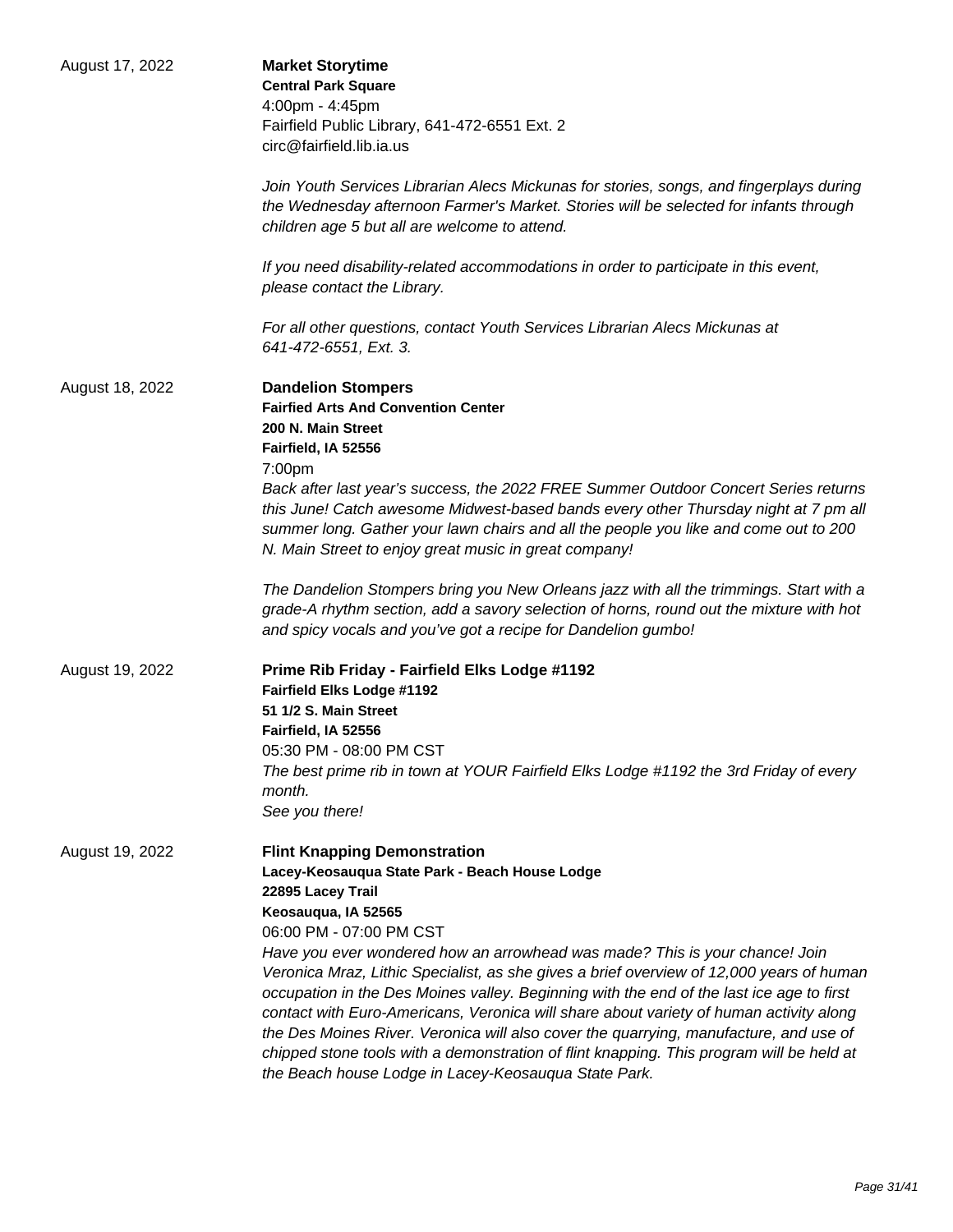| August 20, 2022 | Fairfield Farmers Market - Saturdays at Howard Park<br><b>Howard Park</b>                                                                                                                |
|-----------------|------------------------------------------------------------------------------------------------------------------------------------------------------------------------------------------|
|                 | E. Grimes Avenue and N. Court Street<br>Fairfield, IA 52556                                                                                                                              |
|                 | 08:00 AM - 01:00 PM CST                                                                                                                                                                  |
|                 | Fairfield Farmers Saturday Market is being held in Howard Park in Fairfield. We are                                                                                                      |
|                 | open Saturdays from 8am - 1pm.                                                                                                                                                           |
|                 |                                                                                                                                                                                          |
|                 | Features vegetables, fruits, fresh farm eggs, baked goods, wooden crafts, flowers, and<br>more.                                                                                          |
| August 20, 2022 | 2022 Classic 96 Live on the Square Concert Series<br><b>Central Park</b>                                                                                                                 |
|                 | <b>East Burlington and North Main Street</b>                                                                                                                                             |
|                 | Fairfield, IA 52556                                                                                                                                                                      |
|                 | 07:00 PM - 09:00 PM CST                                                                                                                                                                  |
|                 | June 25th - Jonas Magram and Steve Hillis                                                                                                                                                |
|                 | July 16th - John Paul Burtch, Des Moines Singer Songwriter                                                                                                                               |
|                 | July 30th - The Chickadees, 2 Person Southeast Iowa Band                                                                                                                                 |
|                 | Brittany Sword, American Indie Rock Singer Songwriter from Oskaloosa                                                                                                                     |
|                 | August 20th - Dennis James and Lauryn Shapter with Society of Broken Souls, Folk                                                                                                         |
|                 | <b>Noir Songwriting</b>                                                                                                                                                                  |
|                 | September 10th - Flash In a Pan, Iowa City Based Bluegrass/Folk Band                                                                                                                     |
| August 22, 2022 | <b>Board Game Time @ FPL</b>                                                                                                                                                             |
|                 | <b>Fairfield Public Library</b>                                                                                                                                                          |
|                 | 104 W Adams                                                                                                                                                                              |
|                 | Fairfield, IA 52556                                                                                                                                                                      |
|                 | 1:00pm - 3:00pm                                                                                                                                                                          |
|                 | Fairfield Public Library, 641-472-6551 Ext. 2                                                                                                                                            |
|                 | circ@fairfield.lib.ia.us                                                                                                                                                                 |
|                 | Join us every Monday for board games and free hangout time in the FPL meeting room.                                                                                                      |
|                 | This is event is part of the Read beyond the Beaten Path 2022 Summer Reading                                                                                                             |
|                 | Program and is supported in-part by the generous donations from Walmart, Alliant                                                                                                         |
|                 | Energy, and Dollar General.                                                                                                                                                              |
|                 | If you need disability-related accommodations in order to participate in this event,<br>please contact the library.                                                                      |
|                 | For all other questions, contact Youth Services Librarian Alecs Mickunas at                                                                                                              |
|                 | 641-472-6551, Ext. 3.                                                                                                                                                                    |
|                 |                                                                                                                                                                                          |
|                 | This event is part of the Read Beyond the Beaten Path Summer Reading Program and<br>is supported in-part by financial contributions from Walmart, Alliant Energy, and Dollar<br>General. |
| August 24, 2022 | <b>Fairfield Farmers Market - Wednesdays at Central Park</b><br><b>Central Park</b>                                                                                                      |
|                 | <b>East Burlington and North Main Street</b>                                                                                                                                             |
|                 | Fairfield, IA 52556                                                                                                                                                                      |
|                 | 03:00 PM - 06:00 PM CST                                                                                                                                                                  |
|                 | Fairfield Farmers Wednesday Market is being held in Central Park in downtown                                                                                                             |
|                 | Fairfield. We are open Wednesday afternoons from 3pm-6pm                                                                                                                                 |
|                 |                                                                                                                                                                                          |
|                 | Features vegetables, fruits, fresh farm eggs, baked goods, wooden crafts, flowers, and<br>more.                                                                                          |
|                 |                                                                                                                                                                                          |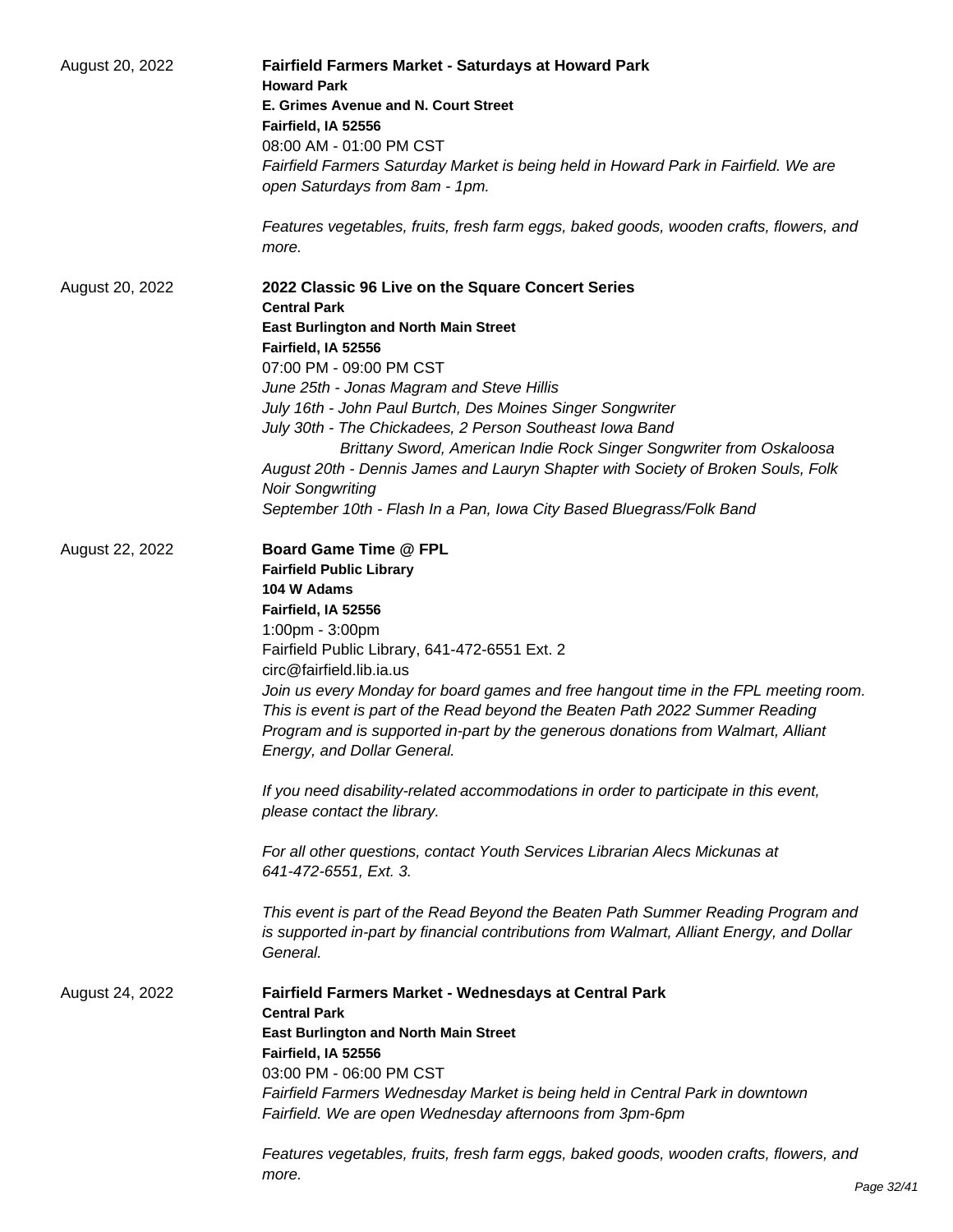| August 24, 2022 | <b>Market Storytime</b><br><b>Central Park Square</b><br>4:00pm - 4:45pm<br>Fairfield Public Library, 641-472-6551 Ext. 2<br>circ@fairfield.lib.ia.us<br>Join Youth Services Librarian Alecs Mickunas for stories, songs, and fingerplays during<br>the Wednesday afternoon Farmer's Market. Stories will be selected for infants through<br>children age 5 but all are welcome to attend.                                                                                                                                                                                                                                                                          |
|-----------------|---------------------------------------------------------------------------------------------------------------------------------------------------------------------------------------------------------------------------------------------------------------------------------------------------------------------------------------------------------------------------------------------------------------------------------------------------------------------------------------------------------------------------------------------------------------------------------------------------------------------------------------------------------------------|
|                 | If you need disability-related accommodations in order to participate in this event,<br>please contact the Library.<br>For all other questions, contact Youth Services Librarian Alecs Mickunas at<br>641-472-6551, Ext. 3.                                                                                                                                                                                                                                                                                                                                                                                                                                         |
| August 25, 2022 | <b>FPL Poetry Club</b><br><b>Fairfield Public Library</b><br>104 W Adams<br>Fairfield, IA 52556<br>5:00pm - 6:00pm<br>Fairfield Public Library, 641-472-6551 Ext. 2<br>circ@fairfield.lib.ia.us                                                                                                                                                                                                                                                                                                                                                                                                                                                                     |
|                 | Join librarian Alecs Mickunas for Poetry Club the last Thursday of every month (April<br>28th, 5-6 PM) at the library. Participants are encouraged to bring a poem they would like<br>to read and discuss together. The poem you select may be one by a favorite poet or a<br>poem you have written yourself. If you would like us to make copies of your chosen<br>poem, please email the poem to circ@fairfield.lib.ia.us and we will bring them to the<br>meeting for you!<br>This event is for all ages and is open to the general public. Poetry Club meets in-person<br>in the meeting room (entrance just to the right after entering the main lobby doors). |
| August 27, 2022 | <b>Mushroom Foray</b><br>Lacey-Keosauqua State Park - Beach House Lodge<br>22895 Lacey Trail<br>Keosauqua, IA 52565<br>09:00 AM - 11:00 AM CST<br>Come explore the fascinating world of Fungi! Exploding sac fungi, giant puffballs,<br>delectable Oyster mushrooms and more- the world of Fungi is sure to delight the<br>senses. During the foray we will hike and search for these hidden wonders of nature.<br>Our hike will be led by Laura Semken, Louisa County Naturalist. Laura has been leading<br>mushroom forays for children and families for over 15 years and learns something new<br>every hike.                                                    |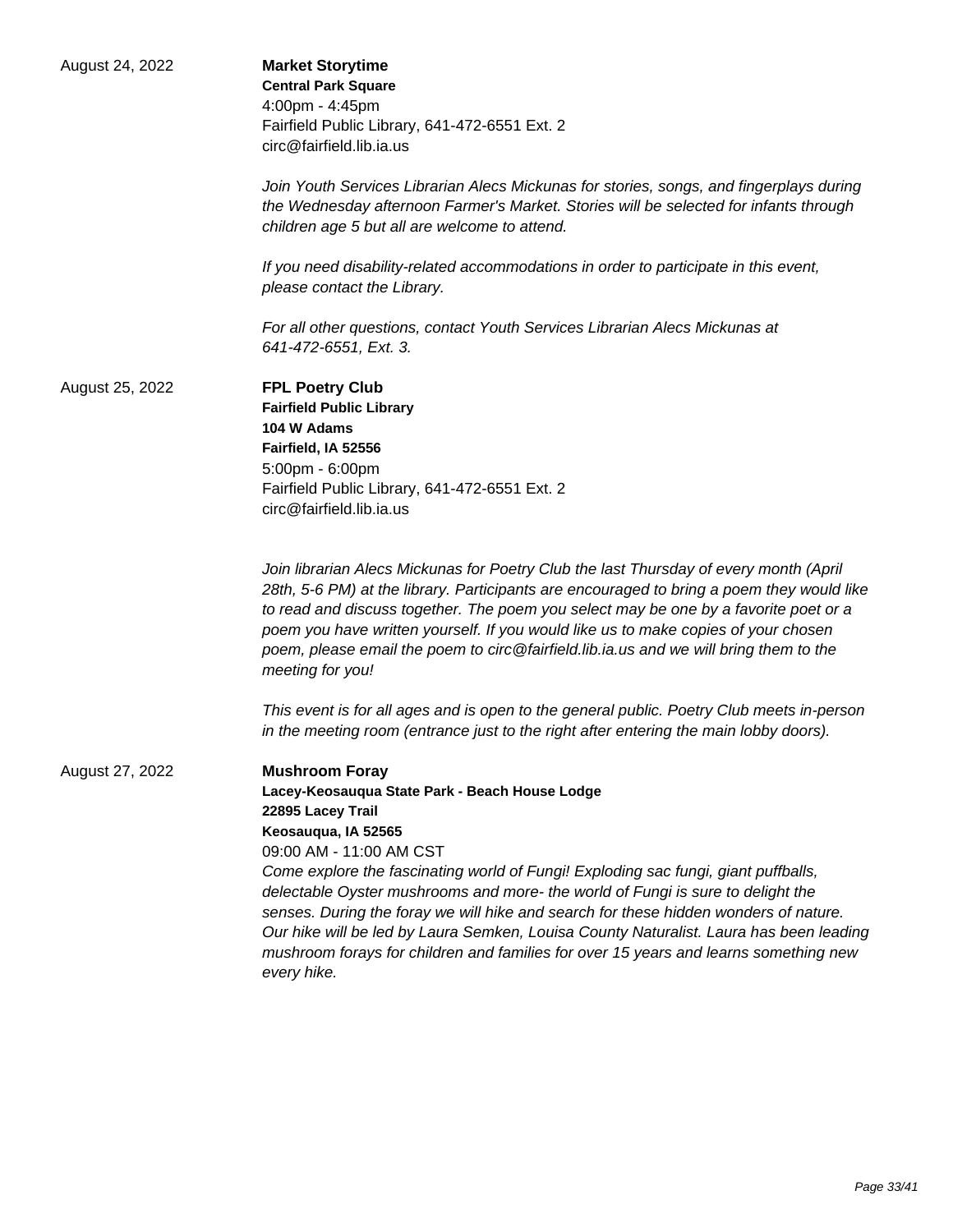August 27, 2022 **Fairfield Farmers Market - Saturdays at Howard Park Howard Park E. Grimes Avenue and N. Court Street Fairfield, IA 52556** 08:00 AM - 01:00 PM CST Fairfield Farmers Saturday Market is being held in Howard Park in Fairfield. We are open Saturdays from 8am - 1pm. Features vegetables, fruits, fresh farm eggs, baked goods, wooden crafts, flowers, and more. August 27, 2022 **Porchfest - Eldon, IA American Gothic House Center 300 American Gothic Street Eldon, IA 52554** 11:00 AM - 05:00 PM CST Cari Nicely, 6416523352 theamericangothichouse@gmail.com Bring your own lawn chairs or lawn blankets and enjoy music from the American Gothic

House porch on Saturday, August 27th from 11:00 a.m. until 5:00 p.m.!

August 28, 2022 **WRITE ON WRITERS @ FPL Fairfield Public Library 104 W Adams Fairfield, IA 52556** 01:30 PM - 03:00 PM CST Fairfield Public Library, 641-472-6551 Ext. 2 circ@fairfield.lib.ia.us

> The Write on Writers Group meets on the second and fourth Sunday of the month from 1:30-3:00 PM in the library's meeting room. Bring a pen and paper and share what you've written in a friendly, open discussion. No experience is necessary. All skill levels and writing genres are welcome and there is no charge for the program.

To register, call the library's front desk at 641-472-6551 ext. 2.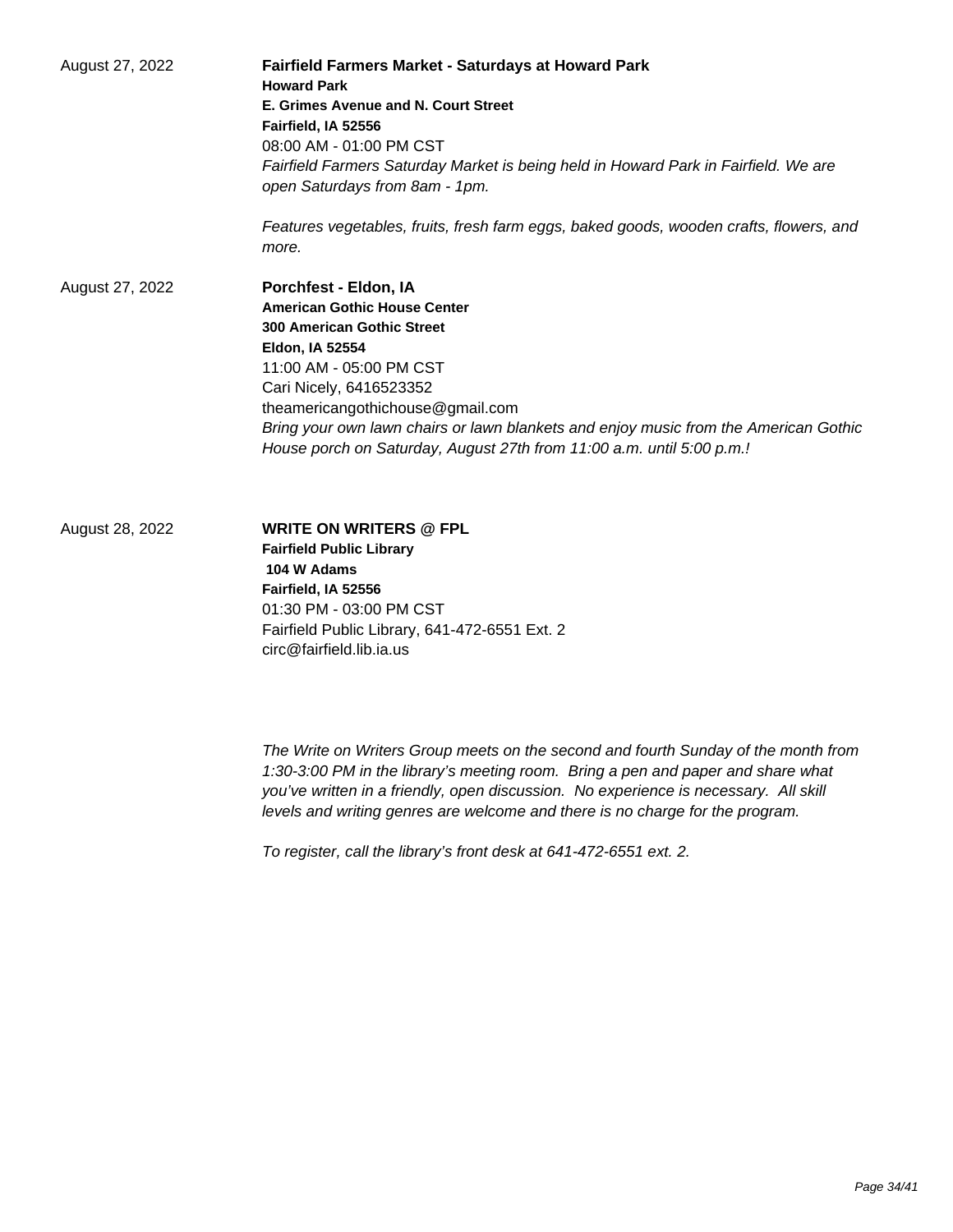| August 29, 2022   | <b>Board Game Time @ FPL</b><br><b>Fairfield Public Library</b><br>104 W Adams<br>Fairfield, IA 52556<br>1:00pm - 3:00pm<br>Fairfield Public Library, 641-472-6551 Ext. 2<br>circ@fairfield.lib.ia.us<br>Join us every Monday for board games and free hangout time in the FPL meeting room.<br>This is event is part of the Read beyond the Beaten Path 2022 Summer Reading<br>Program and is supported in-part by the generous donations from Walmart, Alliant<br>Energy, and Dollar General.<br>If you need disability-related accommodations in order to participate in this event,<br>please contact the library.<br>For all other questions, contact Youth Services Librarian Alecs Mickunas at<br>641-472-6551, Ext. 3. |
|-------------------|--------------------------------------------------------------------------------------------------------------------------------------------------------------------------------------------------------------------------------------------------------------------------------------------------------------------------------------------------------------------------------------------------------------------------------------------------------------------------------------------------------------------------------------------------------------------------------------------------------------------------------------------------------------------------------------------------------------------------------|
|                   | This event is part of the Read Beyond the Beaten Path Summer Reading Program and<br>is supported in-part by financial contributions from Walmart, Alliant Energy, and Dollar<br>General.                                                                                                                                                                                                                                                                                                                                                                                                                                                                                                                                       |
| August 31, 2022   | Fairfield Farmers Market - Wednesdays at Central Park<br><b>Central Park</b><br><b>East Burlington and North Main Street</b><br>Fairfield, IA 52556<br>03:00 PM - 06:00 PM CST<br>Fairfield Farmers Wednesday Market is being held in Central Park in downtown<br>Fairfield. We are open Wednesday afternoons from 3pm-6pm<br>Features vegetables, fruits, fresh farm eggs, baked goods, wooden crafts, flowers, and<br>more.                                                                                                                                                                                                                                                                                                  |
| September 3, 2022 | <b>Craft and Vendor Show</b><br><b>Fairfied Arts And Convention Center</b><br>200 N. Main Street<br>Fairfield, IA 52556<br>10:00 AM - 03:00 PM CST<br>Join us for the monthly Craft and Vendor Show at the Fairfield Arts and Convention<br>Center. Support local artists and vendors!                                                                                                                                                                                                                                                                                                                                                                                                                                         |
| September 3, 2022 | Fairfield Farmers Market - Saturdays at Howard Park<br><b>Howard Park</b><br>E. Grimes Avenue and N. Court Street<br>Fairfield, IA 52556<br>08:00 AM - 01:00 PM CST<br>Fairfield Farmers Saturday Market is being held in Howard Park in Fairfield. We are<br>open Saturdays from 8am - 1pm.<br>Features vegetables, fruits, fresh farm eggs, baked goods, wooden crafts, flowers, and<br>more.                                                                                                                                                                                                                                                                                                                                |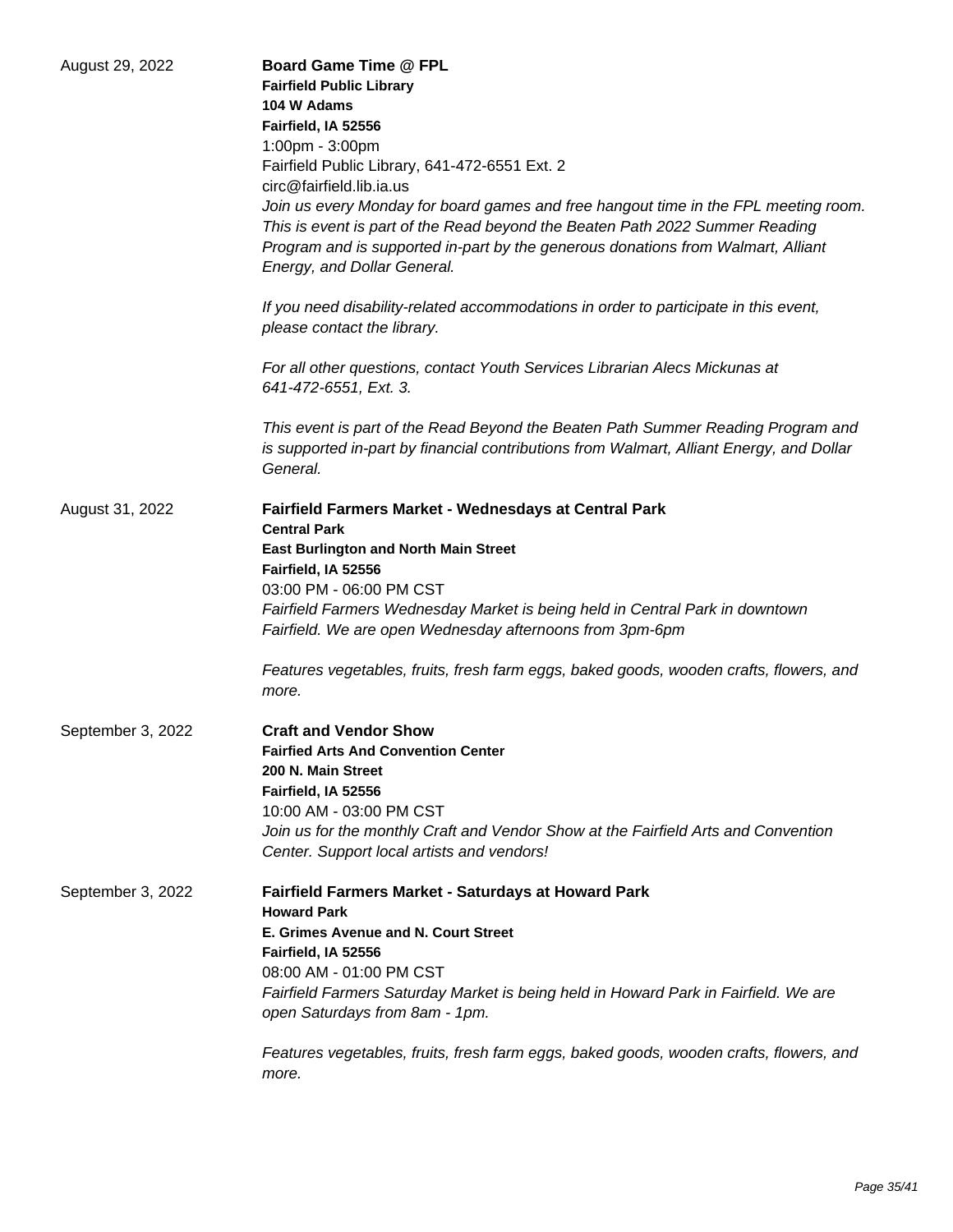| September 7, 2022  | <b>ImpactLife Blood Drive</b><br><b>Fairfied Arts And Convention Center</b><br>200 N. Main Street<br>Fairfield, IA 52556<br>03:00 PM - 06:00 PM CST<br>ImpactLife provides lifesaving blood products to more than 125 hospitals in a four-state<br>region. We're headquartered in Davenport, Iowa, and have distribution hubs and donor<br>centers in Iowa, Illinois, Missouri, and Wisconsin. In your area, ImpactLife is the<br>exclusive provider to Jefferson County Health Center.                                                                                                                          |
|--------------------|------------------------------------------------------------------------------------------------------------------------------------------------------------------------------------------------------------------------------------------------------------------------------------------------------------------------------------------------------------------------------------------------------------------------------------------------------------------------------------------------------------------------------------------------------------------------------------------------------------------|
| September 7, 2022  | Fairfield Farmers Market - Wednesdays at Central Park<br><b>Central Park</b><br><b>East Burlington and North Main Street</b><br>Fairfield, IA 52556<br>03:00 PM - 06:00 PM CST<br>Fairfield Farmers Wednesday Market is being held in Central Park in downtown<br>Fairfield. We are open Wednesday afternoons from 3pm-6pm<br>Features vegetables, fruits, fresh farm eggs, baked goods, wooden crafts, flowers, and                                                                                                                                                                                             |
|                    | more.                                                                                                                                                                                                                                                                                                                                                                                                                                                                                                                                                                                                            |
| September 10, 2022 | Fairfield Farmers Market - Saturdays at Howard Park<br><b>Howard Park</b><br>E. Grimes Avenue and N. Court Street<br>Fairfield, IA 52556<br>08:00 AM - 01:00 PM CST<br>Fairfield Farmers Saturday Market is being held in Howard Park in Fairfield. We are<br>open Saturdays from 8am - 1pm.<br>Features vegetables, fruits, fresh farm eggs, baked goods, wooden crafts, flowers, and<br>more.                                                                                                                                                                                                                  |
| September 10, 2022 | 2022 Classic 96 Live on the Square Concert Series<br><b>Central Park</b><br><b>East Burlington and North Main Street</b><br>Fairfield, IA 52556<br>07:00 PM - 09:00 PM CST<br>June 25th - Jonas Magram and Steve Hillis<br>July 16th - John Paul Burtch, Des Moines Singer Songwriter<br>July 30th - The Chickadees, 2 Person Southeast Iowa Band<br>Brittany Sword, American Indie Rock Singer Songwriter from Oskaloosa<br>August 20th - Dennis James and Lauryn Shapter with Society of Broken Souls, Folk<br><b>Noir Songwriting</b><br>September 10th - Flash In a Pan, Iowa City Based Bluegrass/Folk Band |
| September 14, 2022 | Fairfield Farmers Market - Wednesdays at Central Park<br><b>Central Park</b><br><b>East Burlington and North Main Street</b><br>Fairfield, IA 52556<br>03:00 PM - 06:00 PM CST<br>Fairfield Farmers Wednesday Market is being held in Central Park in downtown<br>Fairfield. We are open Wednesday afternoons from 3pm-6pm<br>Features vegetables, fruits, fresh farm eggs, baked goods, wooden crafts, flowers, and<br>more.                                                                                                                                                                                    |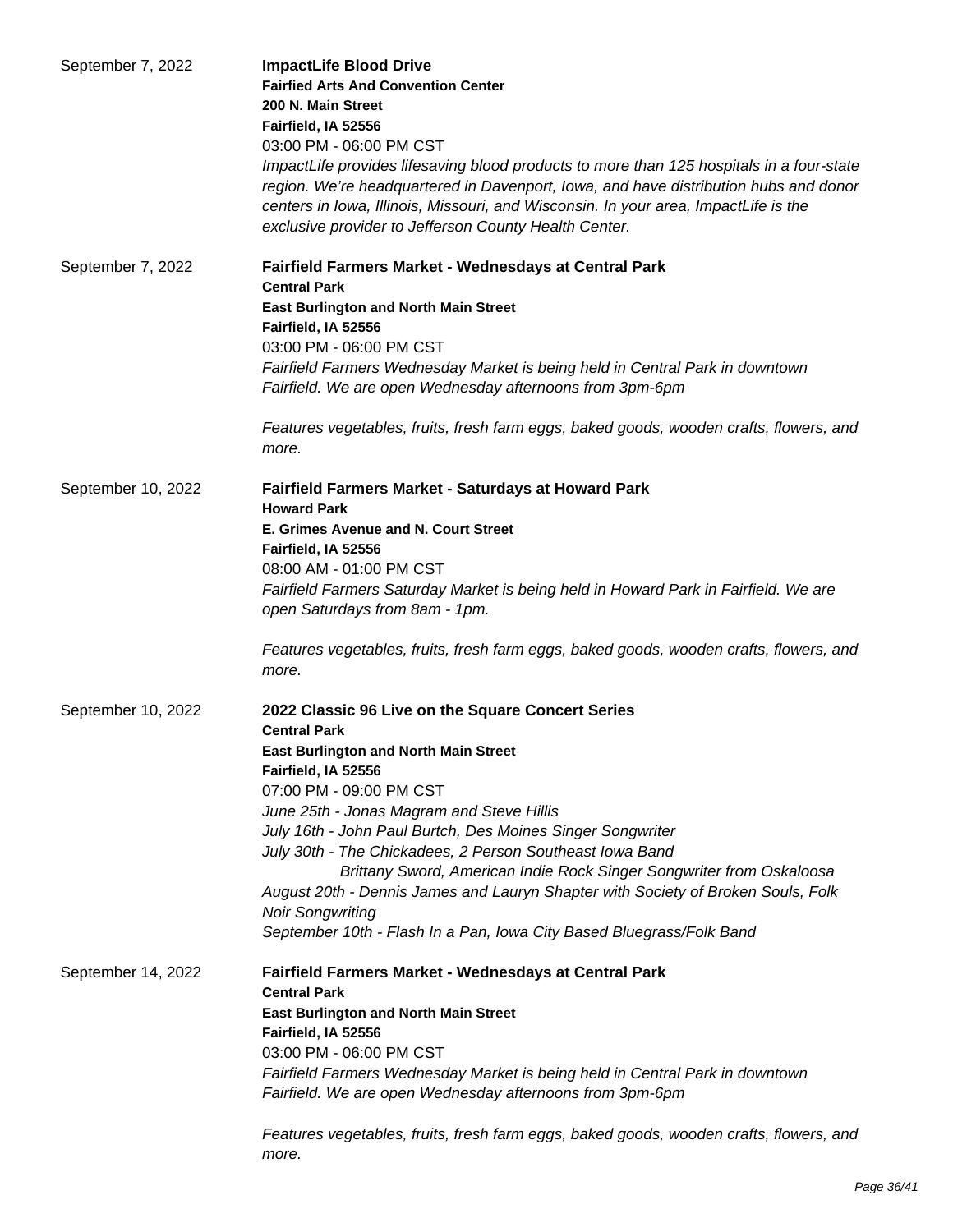| September 16, 2022 | Prime Rib Friday - Fairfield Elks Lodge #1192<br>Fairfield Elks Lodge #1192<br>51 1/2 S. Main Street<br>Fairfield, IA 52556<br>05:30 PM - 08:00 PM CST<br>The best prime rib in town at YOUR Fairfield Elks Lodge #1192 the 3rd Friday of every<br>month.<br>See you there!                                                                                                                                                   |
|--------------------|-------------------------------------------------------------------------------------------------------------------------------------------------------------------------------------------------------------------------------------------------------------------------------------------------------------------------------------------------------------------------------------------------------------------------------|
| September 17, 2022 | Fairfield Farmers Market - Saturdays at Howard Park<br><b>Howard Park</b><br>E. Grimes Avenue and N. Court Street<br>Fairfield, IA 52556<br>08:00 AM - 01:00 PM CST<br>Fairfield Farmers Saturday Market is being held in Howard Park in Fairfield. We are<br>open Saturdays from 8am - 1pm.<br>Features vegetables, fruits, fresh farm eggs, baked goods, wooden crafts, flowers, and<br>more.                               |
| September 21, 2022 | Fairfield Farmers Market - Wednesdays at Central Park<br><b>Central Park</b><br><b>East Burlington and North Main Street</b><br>Fairfield, IA 52556<br>03:00 PM - 06:00 PM CST<br>Fairfield Farmers Wednesday Market is being held in Central Park in downtown<br>Fairfield. We are open Wednesday afternoons from 3pm-6pm<br>Features vegetables, fruits, fresh farm eggs, baked goods, wooden crafts, flowers, and          |
|                    | more.                                                                                                                                                                                                                                                                                                                                                                                                                         |
| September 24, 2022 | Fairfield Farmers Market - Saturdays at Howard Park<br><b>Howard Park</b><br>E. Grimes Avenue and N. Court Street<br>Fairfield, IA 52556<br>08:00 AM - 01:00 PM CST<br>Fairfield Farmers Saturday Market is being held in Howard Park in Fairfield. We are<br>open Saturdays from 8am - 1pm.<br>Features vegetables, fruits, fresh farm eggs, baked goods, wooden crafts, flowers, and<br>more.                               |
| September 28, 2022 | Fairfield Farmers Market - Wednesdays at Central Park<br><b>Central Park</b><br><b>East Burlington and North Main Street</b><br>Fairfield, IA 52556<br>03:00 PM - 06:00 PM CST<br>Fairfield Farmers Wednesday Market is being held in Central Park in downtown<br>Fairfield. We are open Wednesday afternoons from 3pm-6pm<br>Features vegetables, fruits, fresh farm eggs, baked goods, wooden crafts, flowers, and<br>more. |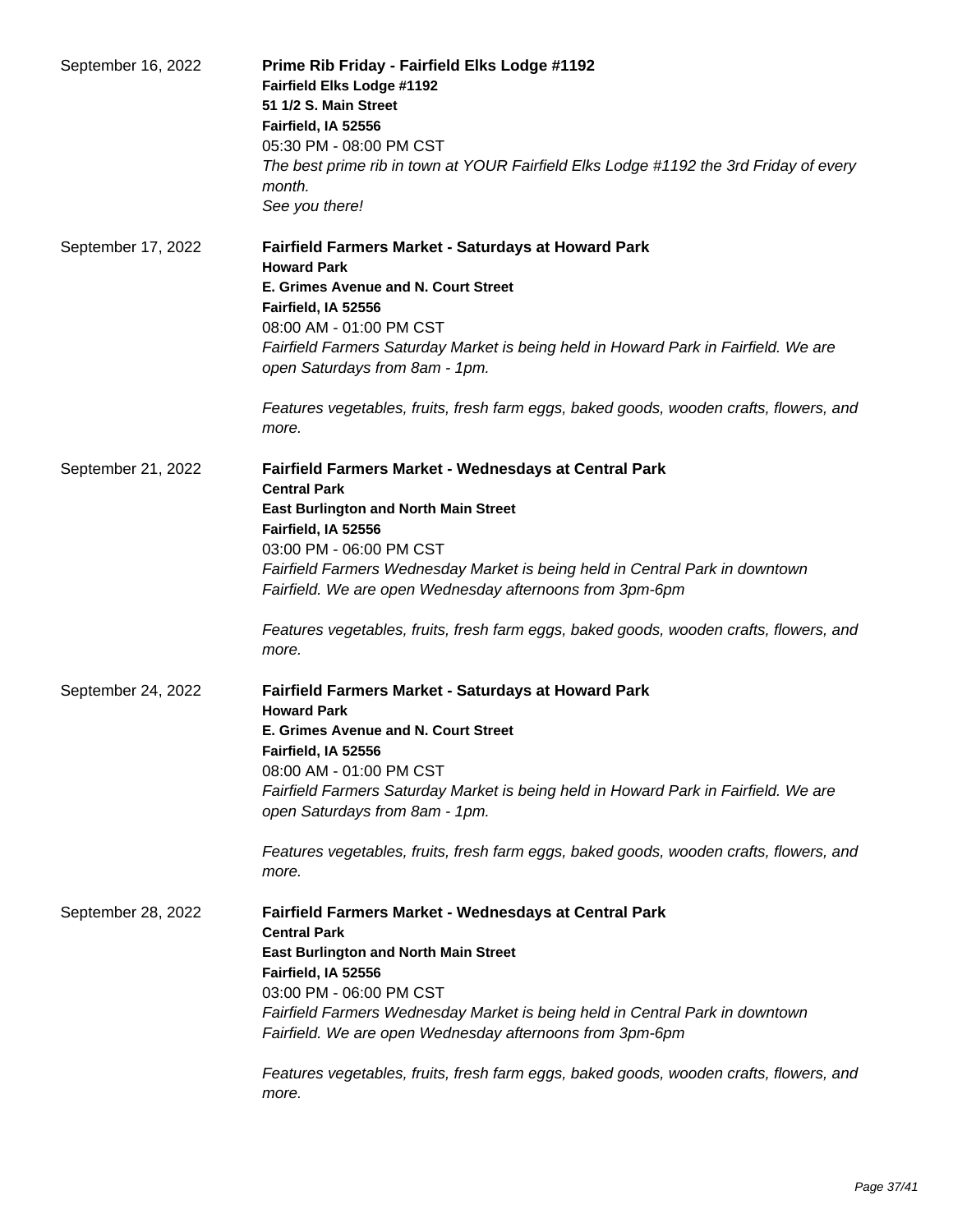| September 29, 2022 | <b>FPL Poetry Club</b><br><b>Fairfield Public Library</b><br>104 W Adams<br>Fairfield, IA 52556<br>5:00pm - 6:00pm<br>Fairfield Public Library, 641-472-6551 Ext. 2<br>circ@fairfield.lib.ia.us                                                                                                                                                                                                                                                                                         |
|--------------------|-----------------------------------------------------------------------------------------------------------------------------------------------------------------------------------------------------------------------------------------------------------------------------------------------------------------------------------------------------------------------------------------------------------------------------------------------------------------------------------------|
|                    | Join librarian Alecs Mickunas for Poetry Club the last Thursday of every month (April<br>28th, 5-6 PM) at the library. Participants are encouraged to bring a poem they would like<br>to read and discuss together. The poem you select may be one by a favorite poet or a<br>poem you have written yourself. If you would like us to make copies of your chosen<br>poem, please email the poem to circ@fairfield.lib.ia.us and we will bring them to the<br>meeting for you!           |
|                    | This event is for all ages and is open to the general public. Poetry Club meets in-person<br>in the meeting room (entrance just to the right after entering the main lobby doors).                                                                                                                                                                                                                                                                                                      |
| October 1, 2022    | Fairfield Farmers Market - Saturdays at Howard Park<br><b>Howard Park</b><br>E. Grimes Avenue and N. Court Street<br>Fairfield, IA 52556<br>08:00 AM - 01:00 PM CST<br>Fairfield Farmers Saturday Market is being held in Howard Park in Fairfield. We are<br>open Saturdays from 8am - 1pm.<br>Features vegetables, fruits, fresh farm eggs, baked goods, wooden crafts, flowers, and<br>more.                                                                                         |
| October 5, 2022    | <b>ImpactLife Blood Drive</b><br><b>Fairfied Arts And Convention Center</b><br>200 N. Main Street<br>Fairfield, IA 52556<br>03:00 PM - 06:00 PM CST<br>ImpactLife provides lifesaving blood products to more than 125 hospitals in a four-state<br>region. We're headquartered in Davenport, Iowa, and have distribution hubs and donor<br>centers in Iowa, Illinois, Missouri, and Wisconsin. In your area, ImpactLife is the<br>exclusive provider to Jefferson County Health Center. |
| October 8, 2022    | <b>Craft and Vendor Show</b><br><b>Fairfied Arts And Convention Center</b><br>200 N. Main Street<br>Fairfield, IA 52556<br>10:00 AM - 03:00 PM CST<br>Join us for the monthly Craft and Vendor Show at the Fairfield Arts and Convention<br>Center. Support local artists and vendors!                                                                                                                                                                                                  |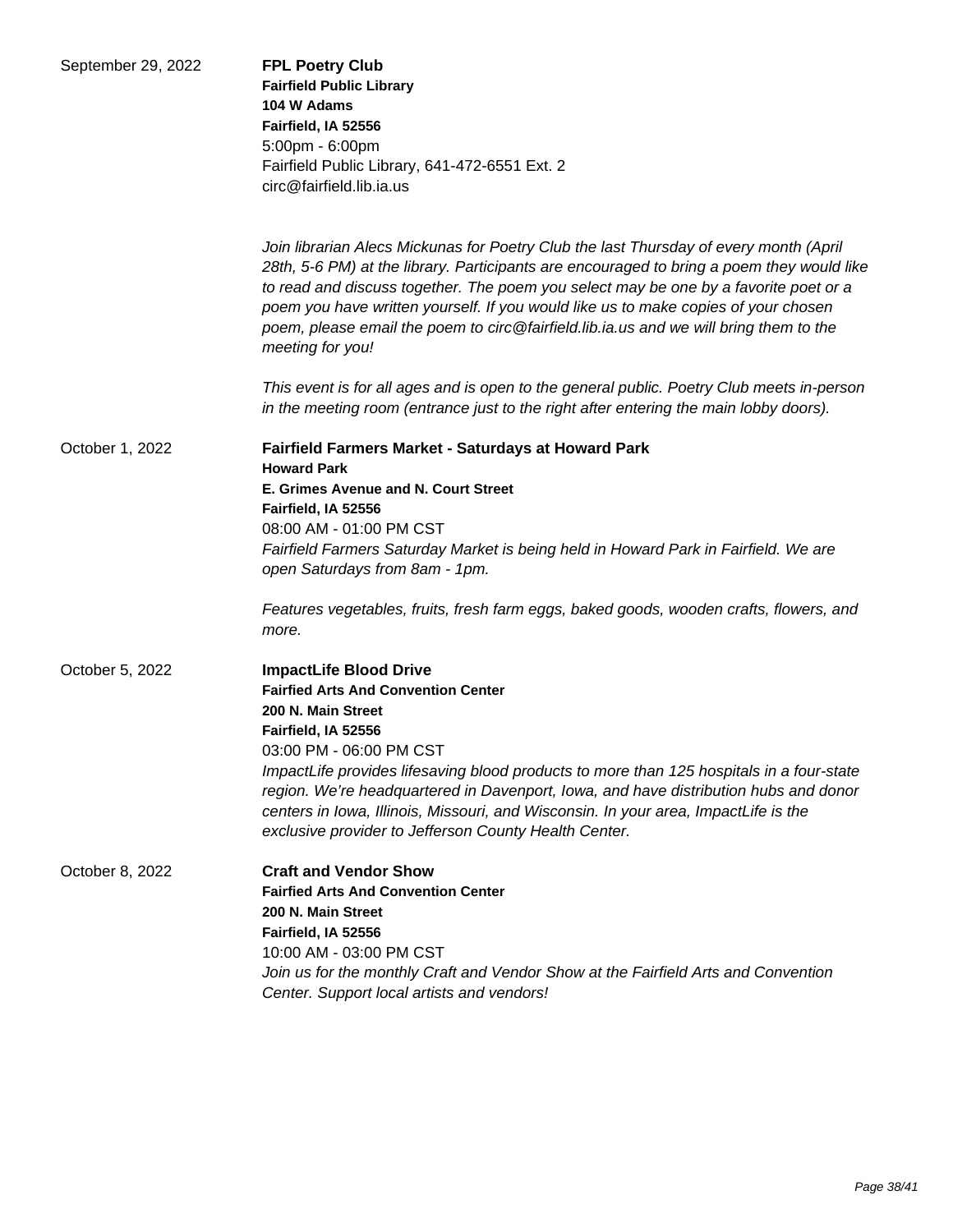| October 8, 2022  | <b>Fairfield Farmers Market - Saturdays at Howard Park</b><br><b>Howard Park</b>                                      |
|------------------|-----------------------------------------------------------------------------------------------------------------------|
|                  | E. Grimes Avenue and N. Court Street<br>Fairfield, IA 52556                                                           |
|                  | 08:00 AM - 01:00 PM CST                                                                                               |
|                  | Fairfield Farmers Saturday Market is being held in Howard Park in Fairfield. We are<br>open Saturdays from 8am - 1pm. |
|                  | Features vegetables, fruits, fresh farm eggs, baked goods, wooden crafts, flowers, and<br>more.                       |
| October 10, 2022 | <b>ServSafe Certified Food Protection Manager Course</b>                                                              |
|                  | <b>ISU Extension and Outreach Jefferson Co</b>                                                                        |
|                  | 2606 W. Burlington Ave                                                                                                |
|                  | Fairfield, IA 52556                                                                                                   |
|                  | 09:00 AM - 06:00 PM CST<br>Sara Sprouse, 319-293-3039                                                                 |
|                  | sprouse@iastate.edu                                                                                                   |
|                  | Whether you are a food service manager or an employee, using current best practices                                   |
|                  | in safe food handling is essential to keep your food establishment in compliance and                                  |
|                  | protect the health of both customers and staff. You?II have the opportunity to take an                                |
|                  | exam to be certified as a Food Protection Manager.                                                                    |
| October 15, 2022 | <b>Fairfield Farmers Market - Saturdays at Howard Park</b>                                                            |
|                  | <b>Howard Park</b>                                                                                                    |
|                  | E. Grimes Avenue and N. Court Street                                                                                  |
|                  | Fairfield, IA 52556                                                                                                   |
|                  | 08:00 AM - 01:00 PM CST                                                                                               |
|                  | Fairfield Farmers Saturday Market is being held in Howard Park in Fairfield. We are<br>open Saturdays from 8am - 1pm. |
|                  | Features vegetables, fruits, fresh farm eggs, baked goods, wooden crafts, flowers, and<br>more.                       |
| October 22, 2022 | <b>Fairfield Farmers Market - Saturdays at Howard Park</b>                                                            |
|                  | <b>Howard Park</b><br>E. Grimes Avenue and N. Court Street                                                            |
|                  | Fairfield, IA 52556                                                                                                   |
|                  | 08:00 AM - 01:00 PM CST                                                                                               |
|                  | Fairfield Farmers Saturday Market is being held in Howard Park in Fairfield. We are                                   |
|                  | open Saturdays from 8am - 1pm.                                                                                        |
|                  |                                                                                                                       |
|                  | Features vegetables, fruits, fresh farm eggs, baked goods, wooden crafts, flowers, and<br>more.                       |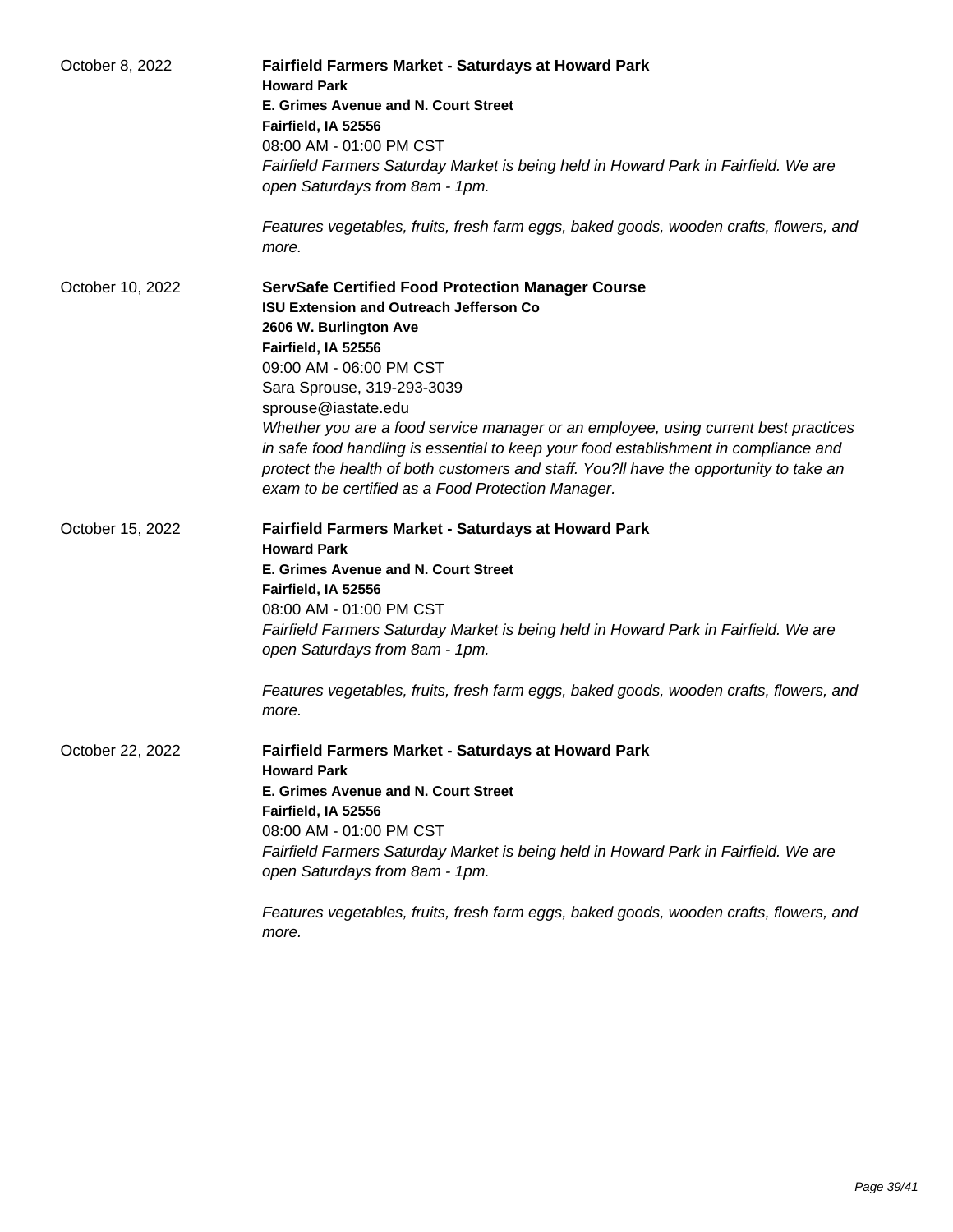| October 27, 2022 | <b>FPL Poetry Club</b><br><b>Fairfield Public Library</b><br>104 W Adams<br>Fairfield, IA 52556<br>5:00pm - 6:00pm<br>Fairfield Public Library, 641-472-6551 Ext. 2<br>circ@fairfield.lib.ia.us                                                                                                                                                                                                                                                                               |
|------------------|-------------------------------------------------------------------------------------------------------------------------------------------------------------------------------------------------------------------------------------------------------------------------------------------------------------------------------------------------------------------------------------------------------------------------------------------------------------------------------|
|                  | Join librarian Alecs Mickunas for Poetry Club the last Thursday of every month (April<br>28th, 5-6 PM) at the library. Participants are encouraged to bring a poem they would like<br>to read and discuss together. The poem you select may be one by a favorite poet or a<br>poem you have written yourself. If you would like us to make copies of your chosen<br>poem, please email the poem to circ@fairfield.lib.ia.us and we will bring them to the<br>meeting for you! |
|                  | This event is for all ages and is open to the general public. Poetry Club meets in-person<br>in the meeting room (entrance just to the right after entering the main lobby doors).                                                                                                                                                                                                                                                                                            |
| October 29, 2022 | Fairfield Farmers Market - Saturdays at Howard Park<br><b>Howard Park</b>                                                                                                                                                                                                                                                                                                                                                                                                     |
|                  | E. Grimes Avenue and N. Court Street                                                                                                                                                                                                                                                                                                                                                                                                                                          |
|                  | Fairfield, IA 52556                                                                                                                                                                                                                                                                                                                                                                                                                                                           |
|                  | 08:00 AM - 01:00 PM CST                                                                                                                                                                                                                                                                                                                                                                                                                                                       |
|                  | Fairfield Farmers Saturday Market is being held in Howard Park in Fairfield. We are<br>open Saturdays from 8am - 1pm.                                                                                                                                                                                                                                                                                                                                                         |
|                  | Features vegetables, fruits, fresh farm eggs, baked goods, wooden crafts, flowers, and<br>more.                                                                                                                                                                                                                                                                                                                                                                               |
| November 2, 2022 | <b>ImpactLife Blood Drive</b>                                                                                                                                                                                                                                                                                                                                                                                                                                                 |
|                  | <b>Fairfied Arts And Convention Center</b>                                                                                                                                                                                                                                                                                                                                                                                                                                    |
|                  | 200 N. Main Street<br>Fairfield, IA 52556                                                                                                                                                                                                                                                                                                                                                                                                                                     |
|                  | 03:00 PM - 06:00 PM CST                                                                                                                                                                                                                                                                                                                                                                                                                                                       |
|                  | ImpactLife provides lifesaving blood products to more than 125 hospitals in a four-state<br>region. We're headquartered in Davenport, Iowa, and have distribution hubs and donor<br>centers in Iowa, Illinois, Missouri, and Wisconsin. In your area, ImpactLife is the<br>exclusive provider to Jefferson County Health Center.                                                                                                                                              |
| November 5, 2022 | <b>Craft and Vendor Show</b>                                                                                                                                                                                                                                                                                                                                                                                                                                                  |
|                  | <b>Fairfied Arts And Convention Center</b>                                                                                                                                                                                                                                                                                                                                                                                                                                    |
|                  | 200 N. Main Street                                                                                                                                                                                                                                                                                                                                                                                                                                                            |
|                  | Fairfield, IA 52556<br>10:00 AM - 03:00 PM CST                                                                                                                                                                                                                                                                                                                                                                                                                                |
|                  | Join us for the monthly Craft and Vendor Show at the Fairfield Arts and Convention                                                                                                                                                                                                                                                                                                                                                                                            |
|                  | Center. Support local artists and vendors!                                                                                                                                                                                                                                                                                                                                                                                                                                    |
| December 3, 2022 | <b>Craft and Vendor Show</b>                                                                                                                                                                                                                                                                                                                                                                                                                                                  |
|                  | <b>Fairfied Arts And Convention Center</b>                                                                                                                                                                                                                                                                                                                                                                                                                                    |
|                  | 200 N. Main Street<br>Fairfield, IA 52556                                                                                                                                                                                                                                                                                                                                                                                                                                     |
|                  | 10:00 AM - 03:00 PM CST                                                                                                                                                                                                                                                                                                                                                                                                                                                       |
|                  | Join us for the monthly Craft and Vendor Show at the Fairfield Arts and Convention                                                                                                                                                                                                                                                                                                                                                                                            |
|                  | Center. Support local artists and vendors!                                                                                                                                                                                                                                                                                                                                                                                                                                    |